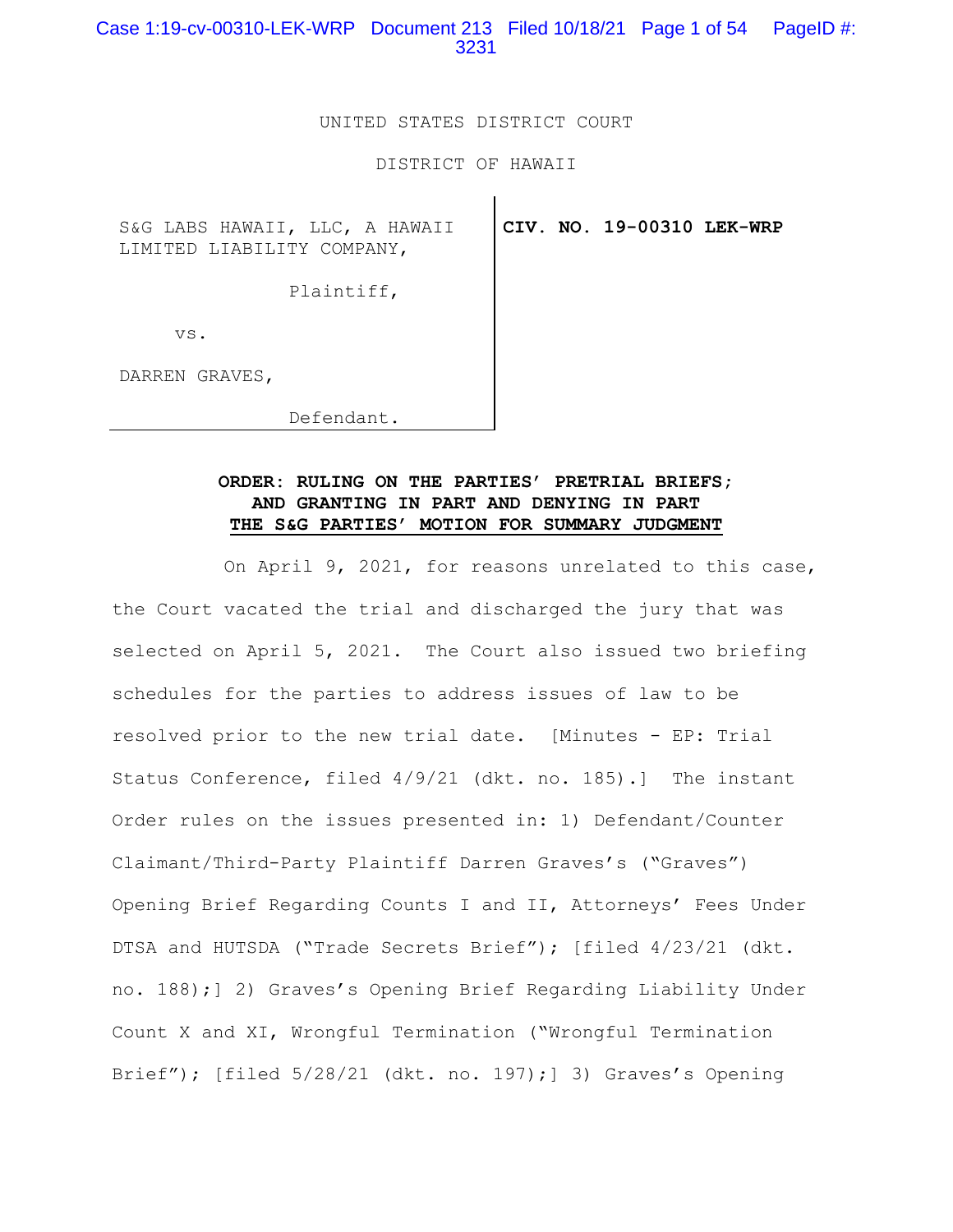## Case 1:19-cv-00310-LEK-WRP Document 213 Filed 10/18/21 Page 2 of 54 PageID #: 3232

Brief Re Inadmissibility of Interpretation or Application of Law ("EKRA Brief");<sup>1</sup> [filed  $5/28/21$  (dkt. no. 198);] and 4) the Motion for Summary Judgment as to Counts Three, Six, and Seven, of the Second Amended Counterclaim, and Counts One Through Four of the First Amended Third Party Complaint filed by Plaintiff/Counterclaim Defendant S&G Labs Hawaii, LLC ("S&G") and Third-Party Defendants Lynn Puana ("Dr. Puana") and Stephanie Bade-Castro ("Bade-Castro" or "Castro" and, collectively with S&G and Dr. Puana, "S&G Parties", and "S&G Parties' Motion"), [filed 5/28/21 (dkt. no. 199)]. A hearing on the issues presented in the Trade Secrets Brief was held on June 4, 2021, and a hearing on the issues presented in the Wrongful Termination Brief, the EKRA Brief, and the S&G Parties' Motion was held on July 16, 2021.

 For the reasons set forth below, the Court rules as follows:

1) Graves is entitled to an award of the reasonable attorneys' fees that he incurred defending against S&G's trade secret claims after December 28, 2020.

2) The commission-based compensation provisions of Graves's employment contract with S&G did not violate EKRA, and therefore S&G's failure to pay him according to those provisions

<sup>1 &</sup>quot;EKRA" refers to the Eliminating Kickbacks in Recovery Act, which was part of the Substance Use - Disorder Prevention that Promotes Opioid Recovery and Treatment for Patients and Communities Act of 2018. The EKRA is Subtitle J of Title VIII of the larger act, Pub. L. 115-271, 132 Stat. 3894, 3900, 4108- 10 (2018), and it is codified at 18 U.S.C. § 220.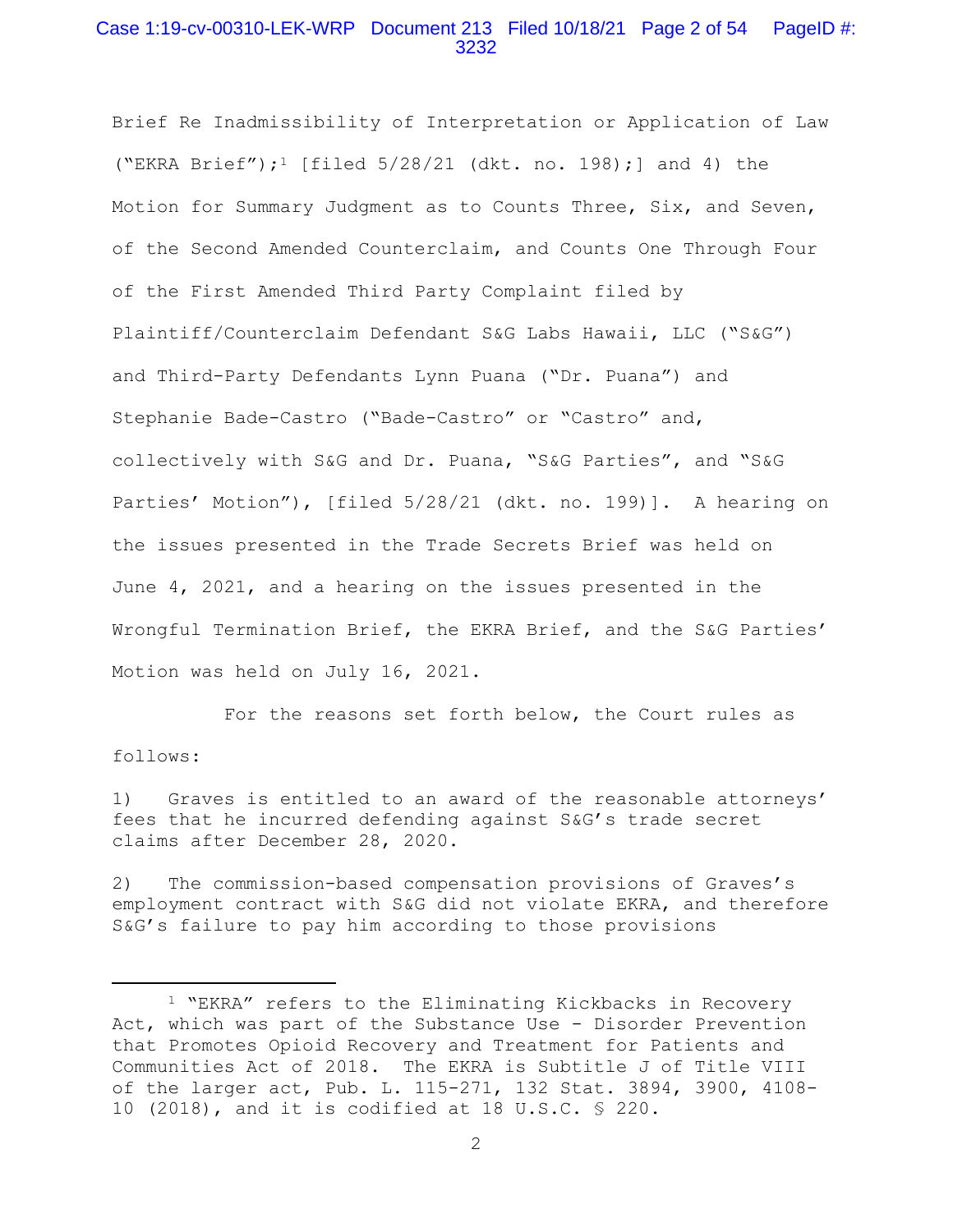constituted both a breach of contract and a violation of Haw. Rev. Stat. Chapter 388.

3) Graves has established his prima facie case for his wrongful termination claim under the Hawai`i Whistleblower Protection Act, Haw. Rev. Stat. § 378-61, *et seq.* ("HWPA"), and he has established his prima facie case for his claim alleging a wrongful termination in violation of public policy. Only issues related to S&G's defenses to these claims and Graves's damages associated with these claims will be presented to the jury.

4) Summary judgment is granted in favor of Bade-Castro as to Graves's third-party claim based upon her allegedly defamatory statements about him to Dr. Puana.

5) The S&G Parties' request for summary judgment is denied as to Graves's defamation per se claim and his defamation/commercial disparagement claim against Dr. Puana.

#### **BACKGROUND**

 The parties and the Court are familiar with the factual and procedural background of this case, which will only briefly be summarized here. The facts that are relevant to only one specific brief or only to the S&G Parties' Motion will be included within those portions of the Discussion section.

 Graves was employed by S&G as a manager overseeing client accounts. He began his employment on March 6, 2017, and the term of his Employment Agreement was scheduled to end on March 6, 2023. [Graves's concise statement of facts in supp. of Motion for Summary Judgment ("Graves CSOF"), filed 1/4/20 (dkt. no. 96), at ¶¶ 3-4; S&G's mem. in opp. to Graves's summary judgment motion ("S&G's Summary Judgment Opp."), filed 12/28/20 (dkt. no. 102), at 2 (admitting Graves CSOF ¶¶ 3-4); Graves's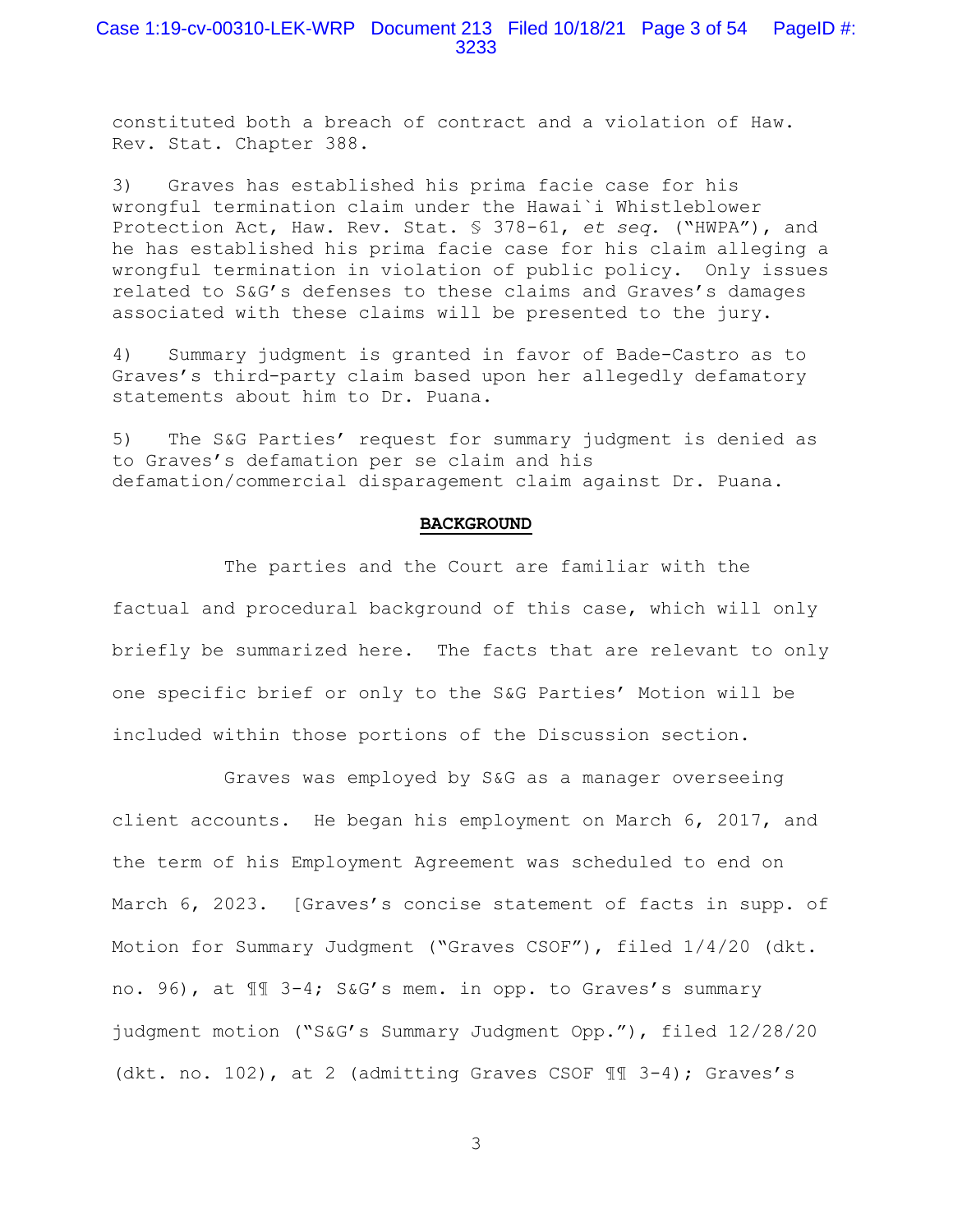# Case 1:19-cv-00310-LEK-WRP Document 213 Filed 10/18/21 Page 4 of 54 PageID #: 3234

CSOF, Decl. of Darren Graves ("Graves 11/4/20 Decl."), Exh. A (Employment Agreement).] His compensation included a base annual salary of \$50,000 and percentages of the monthly net profits generated by his client accounts and by the client accounts handled by the S&G employees who he managed. [Graves 11/4/20 Decl., Exh. A at 1, 7.]

 In early 2019, S&G's General Counsel advised Dr. Puana that: EKRA prevented a medical testing company from compensating its employees based on the number of tests the company performed; and if she continued to pay the S&G sales team according to their existing employment agreements, she could face criminal penalties. [S&G's Summary Judgment Opp., Decl. of Lynn Puana, M.D. ("Puana 12/28/20 Decl.") at ¶¶ 14-15.] Dr. Puana subsequently informed the S&G account executives including Graves, Bade-Castro, and Justin Gay ("Gay") - about EKRA and her intent to revise their compensation structure. During the revision process, Dr. Puana proposed a salary-based compensation structure and included a non-compete provision and a non-solicitation provision. [Graves's CSOF at ¶¶ 6-7, 9-10; S&G's Summary Judgment Opp. at 2 (admitting Graves's CSOF ¶¶ 6- 7, 9-10).] In the following weeks, Graves and Dr. Puana engaged in negotiations regarding her proposals for his new employment agreement, but they never entered into a new agreement. On June 14, 2019, Dr. Puana suspended Graves with pay and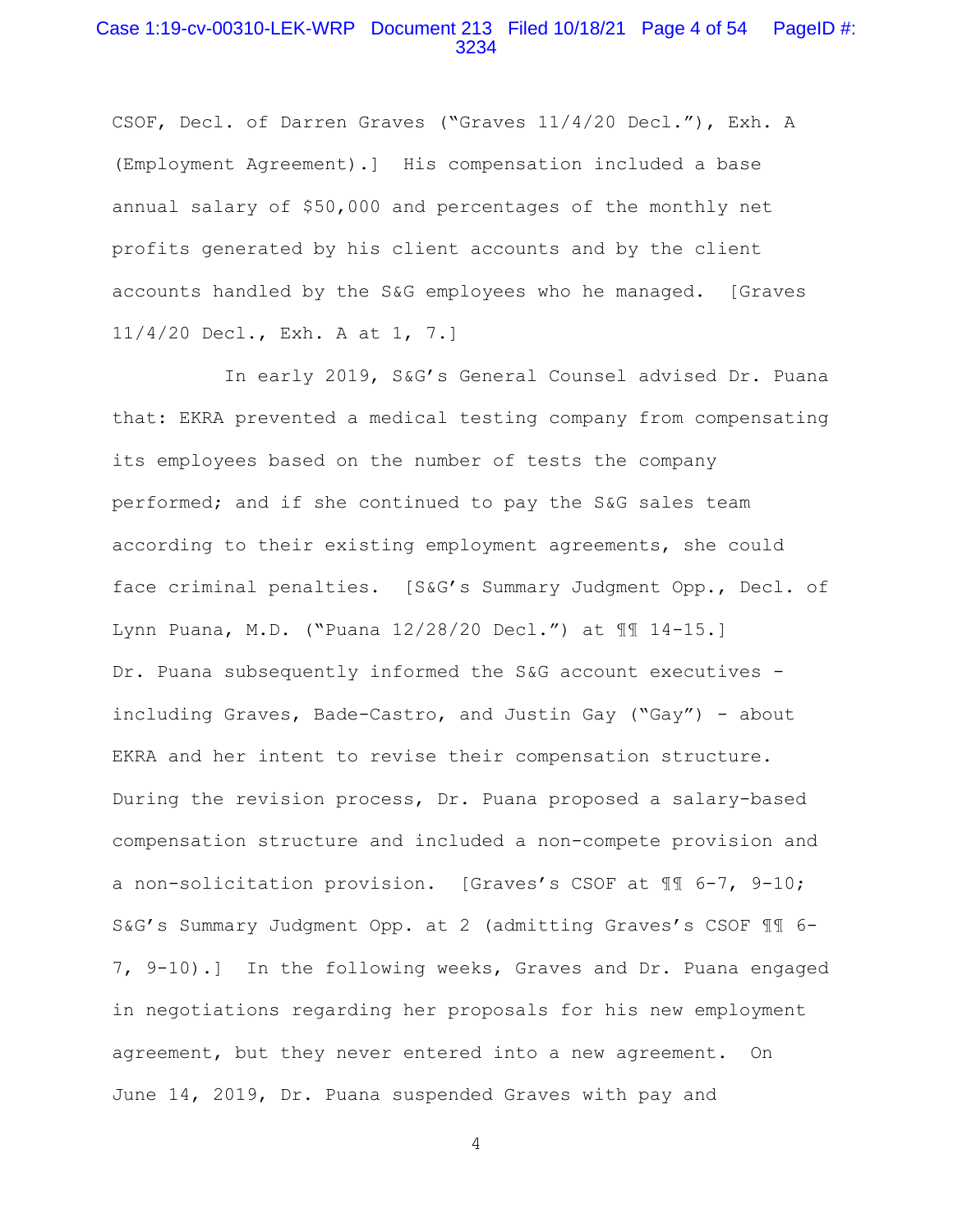### Case 1:19-cv-00310-LEK-WRP Document 213 Filed 10/18/21 Page 5 of 54 PageID #: 3235

instructed him not to contact S&G clients. [Graves's CSOF at ¶ 34; S&G's Mem. in Opp. at 2 (admitting Graves's CSOF ¶ 34).] On September 9, 2019, S&G issued a letter terminating Graves's employment for cause ("Termination Letter"). See generally evidence cited in the Order Granting Defendant's Motion for Summary Judgment, filed 2/17/21 (dkt. no. 121) ("2/17/21 Order"), at 8-15.2

 While the negotiations about the new employment contracts were ongoing, Graves contacted an S&G competitor, WHIC LLC, doing business as Aloha Toxicology ("Aloha Toxicology"), about the possibility of employment with that entity. Graves engaged in a number of discussions with George Powell, a member of Aloha Toxicology, and Daniel Hlavachek, an owner and member of Aloha Toxicology, but Graves ultimately did not become employed with Aloha Toxicology. [Graves 11/4/20 Decl. at ¶¶ 19- 20, 31; Graves CSOF, Decl. of Leighton M. Hara, Esq. ("Hara 11/4/20 Decl."), Exh. K (Decl. of Dan Hlavachek) at ¶¶ 9-11.] Graves tried to convince Bade-Castro and Gay that they should all go to work for another laboratory and take their client accounts with them. [S&G's Summary Judgment Opp., Decl. of Stefanie Bade-Castro in lieu of Testimony under Direct

<sup>2</sup> The 2/17/21 Order is available at 2021 WL 621429. On March 4, 2021, S&G moved for reconsideration of the order; the motion for reconsideration was denied in a March 19, 2021 order. [Dkt. nos. 132, 148.]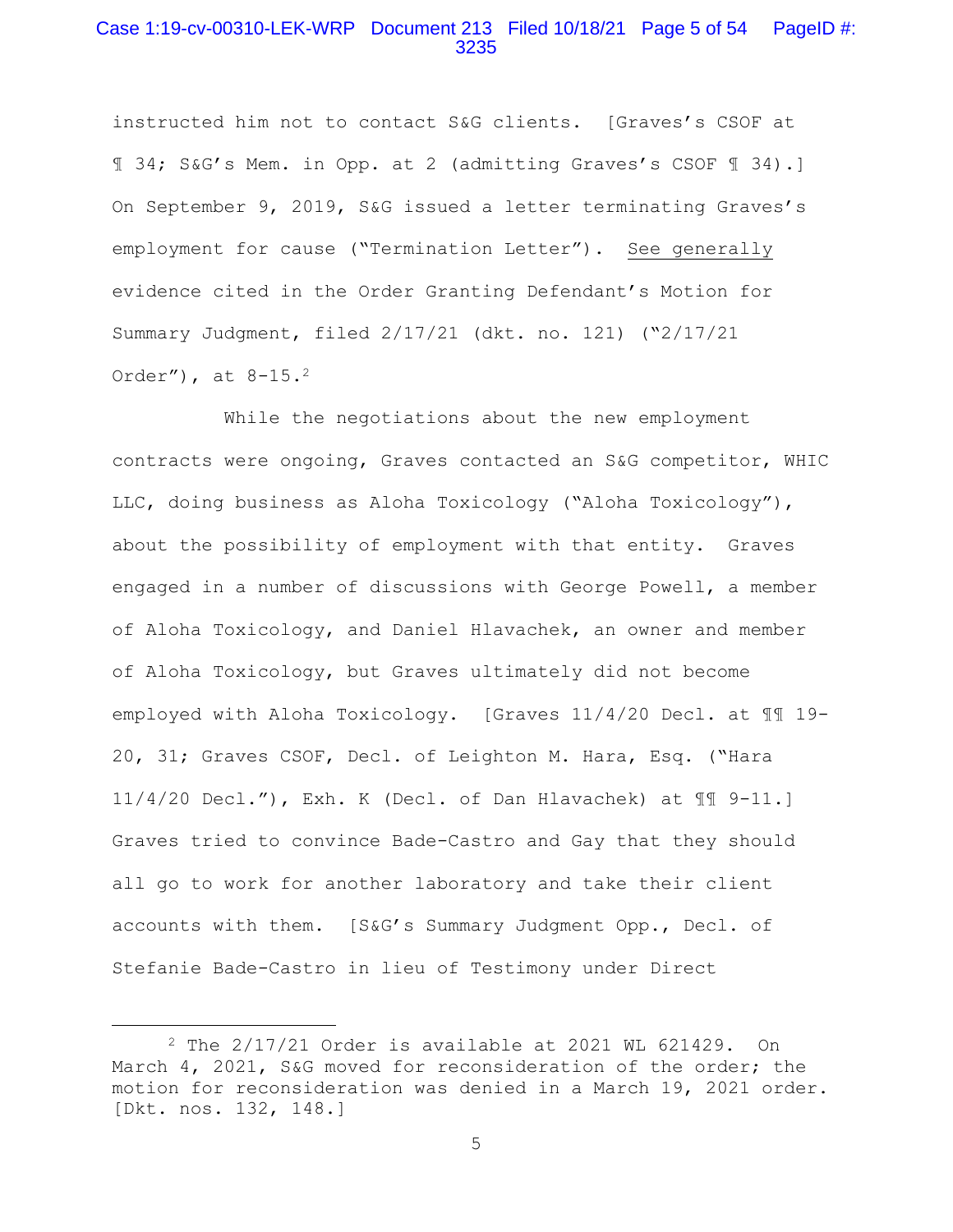# Case 1:19-cv-00310-LEK-WRP Document 213 Filed 10/18/21 Page 6 of 54 PageID #: 3236

Examination ("Bade-Castro  $12/28/20$  Decl.") at  $\P$  $\P$  2-4, 6-9. Bade-Castro, however, ultimately executed a new S&G employment contract, and she told Dr. Puana about her discussions with Graves about moving to Aloha Toxicology. [Id. at ¶ 10; Puana 12/28/20 Decl. at ¶ 30.]

 S&G initiated this action on June 13, 2019. [Dkt. no. 1.] The original Complaint alleged: a claim under the Defend Trade Secrets Act ("DTSA"), 18 U.S.C. §§ 1832, 1836(b)(1); a claim under the Hawai`i Uniform Trade Secrets Act ("HUTSA"), Haw. Rev. Stat. Chapter 482B; and a breach of contract claim.

 On June 19, 2019, S&G filed a motion seeking a preliminary injunction. [Dkt. no. 12.]

 On August 19, 2019, Graves filed his answer to the Complaint, which included a counterclaim and a third-party complaint against Dr. Puana and Bade-Castro. [Dkt. no. 35.]

 An evidentiary hearing on the motion for a preliminary injunction was held on August 30, 2019, [Minutes, filed 8/30/19 (dkt. no. 42),] and the motion was ultimately denied, [Order Denying Pltf.'s Motion for Preliminary Injunction, filed 11/25/19 (dkt. no. 60) ("11/25/19 Order")].3

<sup>3</sup> The 11/25/19 Order is also available at 2019 WL 6311356.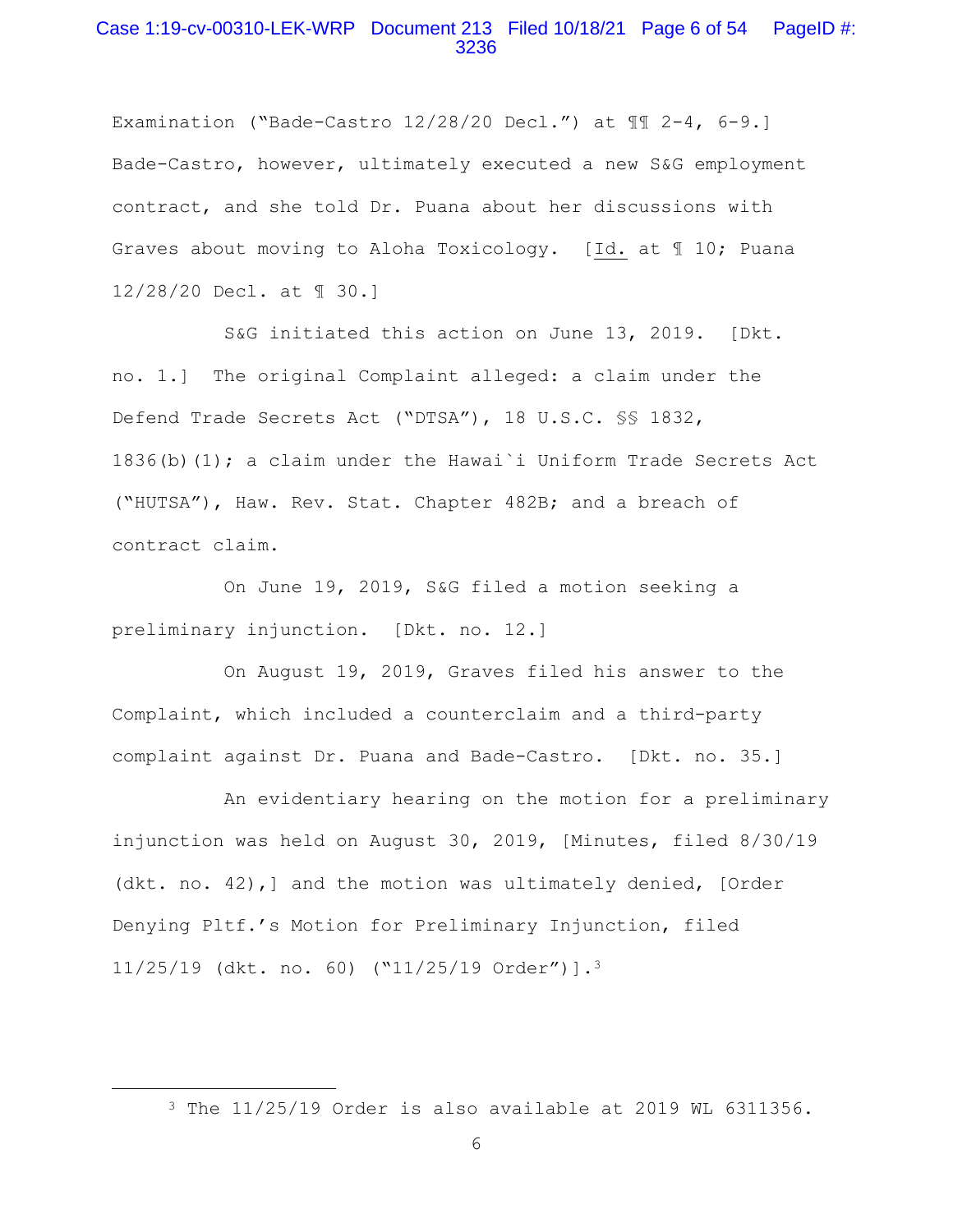# Case 1:19-cv-00310-LEK-WRP Document 213 Filed 10/18/21 Page 7 of 54 PageID #: 3237

 On March 1, 2020, S&G filed its First Amended Complaint. [Dkt. no. 63.] The First Amended Complaint alleges: the DTSA claim ("Count I"); the HUTSA claim ("Count II"); a breach of contract claim based on competition against S&G ("Count III"); a breach of contract claim based on solicitation of subordinates to move to S&G's competitor ("Count IV"); a breach of contract claim based on Graves's urging his subordinates to refuse to execute their new contracts ("Count V"); a breach of contract claim based on the creation of a sexually hostile work environment, thereby exposing S&G to civil liability ("Count VI"); a breach of contract claim based on his disparagement of S&G's ownership and management in a vulgar and profane manner ("Count VII"); a breach of contract claim based on Graves's misrepresenting himself as one of S&G's owners/partners ("Count VIII"); and a claim for declaratory relief related to the alleged breaches of contract ("Count IX").

 On May 6, 2020, Graves filed his answer to the First Amended Complaint, which included a Second Amended Counterclaim and a First Amended Third-Party Complaint. [Dkt. no. 72.] The Second Amended Counterclaim asserts: a claim for attorney's fees under the DTSA provision, 18 U.S.C. § 1836(b)(3)(D), that allows for an award of reasonable attorney's fees to the prevailing defendant, if the plaintiff brought the DTSA claim in bad faith ("Counterclaim Count I"); a claim for attorney's fees under the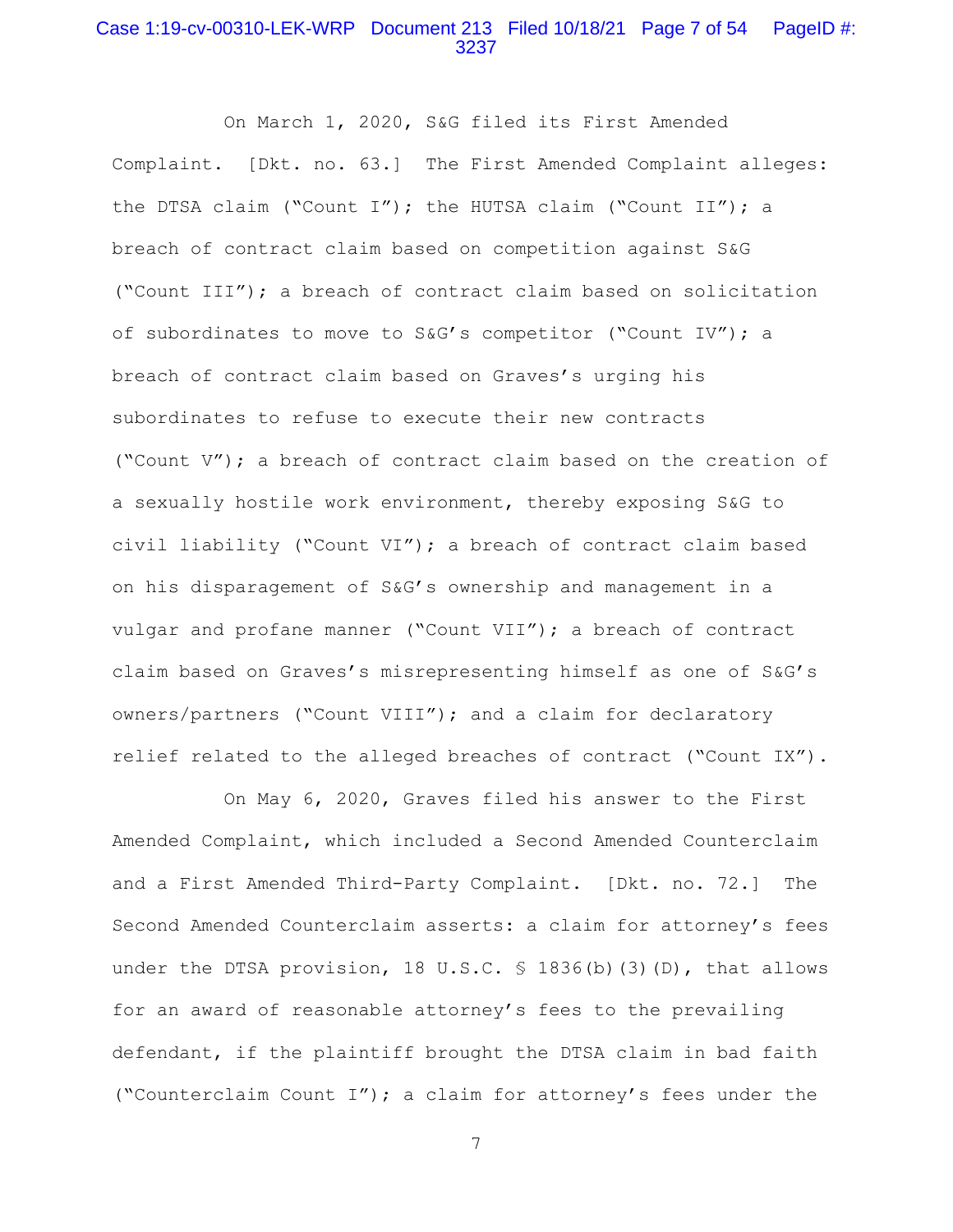# Case 1:19-cv-00310-LEK-WRP Document 213 Filed 10/18/21 Page 8 of 54 PageID #: 3238

comparable provision of the HUTSA, Haw. Rev. Stat. § 482B-5(1) ("Counterclaim Count II"); breach of contract ("Counterclaim Count III"); breach of the implied covenant of good faith and fair dealing ("Counterclaim Count IV"); unjust enrichment ("Counterclaim Count V"); a claim seeking payment of unpaid wages, pursuant to Haw. Rev. Stat. Chapter 388 ("Counterclaim Count VI"); tortious interference with prospective business advantage ("Counterclaim Count VII"); a claim seeking injunctive relief ("Counterclaim Count VIII"); a claim seeking declaratory relief ("Counterclaim Count IX"); a wrongful termination claim, pursuant to HWPA ("Counterclaim Count X"); and a wrongful termination claim based on violation of public policy ("Counterclaim Count XI").

 The First Amended Third-Party Complaint alleges the following claims: a defamation claim against Bade-Castro ("Third-Party Count I"); a defamation per se claim against Dr. Puana ("Third-Party Count II"); a defamation/commercial disparagement claim against Dr. Puana ("Third-Party Count III"); a tortious interference with prospective business advantage claim against Dr. Puana and Bade-Castro ("Third-Party Count IV"); a tortious interference with contract claim against Dr. Puana and Bade-Castro ("Third-Party Count V"); a claim seeking injunctive relief ("Third-Party Count VI"); and a claim seeking declaratory relief ("Third-Party Count VII").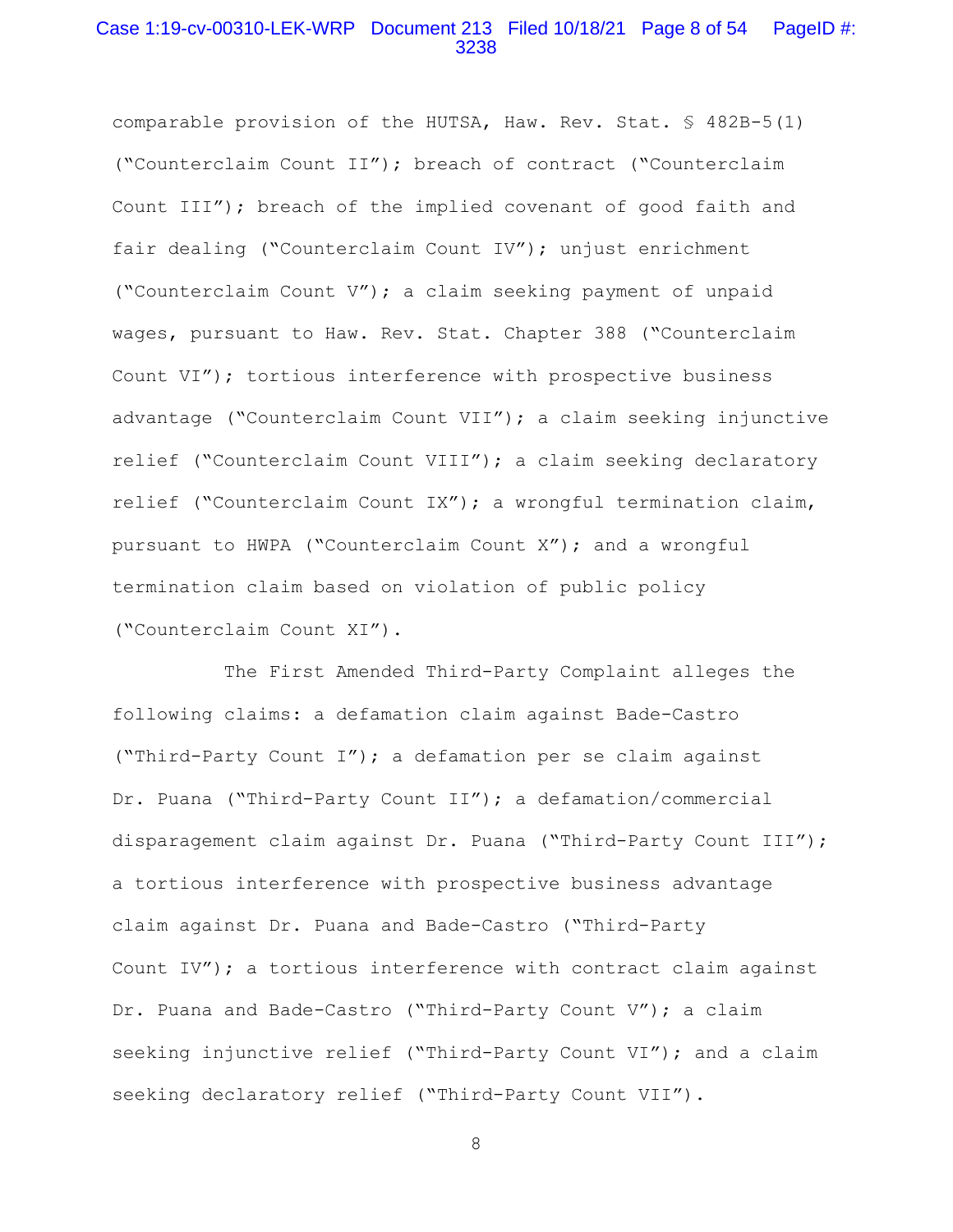## Case 1:19-cv-00310-LEK-WRP Document 213 Filed 10/18/21 Page 9 of 54 PageID #: 3239

 In the 2/17/21 Order, summary judgment was granted in favor of Graves as to all of the claims in the First Amended Complaint. 2021 WL 621429, at \*17. At that point, no party had moved for summary judgment as to the claims in either Graves's Second Amended Counterclaim or his First Amended Third-Party Complaint. On June 10, 2021, the Court approved the parties' stipulation to dismiss Counterclaim Count VII and Third-Party Count IV with prejudice.4 [Dkt. no. 204.] The purpose of the current briefs and the S&G Parties' Motion is to identify the claims that will be before the jury at trial.

### **DISCUSSION**

#### **I. Trade Secrets Brief**

 Counterclaim Counts I and II are statutory claims for the Court, and not the jury, to determine. With respect to S&G's trade secret claims in Counts I and II, the 2/17/21 Order stated:

> However, S&G has presented no evidence which raises a genuine issue of fact as to the question of whether either its monthly testing volume, testing contracts with insurance companies, or compensation structure is information that has actual or potential economic value because it is not generally known. Further, in light of S&G's representation that it lacks sufficient admissible and probative evidence of damages associated with its trade secrets claims, this Court finds that there are no genuine issues of

<sup>4</sup> To the extent that the S&G Parties' Motion seeks summary judgment as to Counterclaim Count VII and Third-Party Count IV, the motion is denied as moot.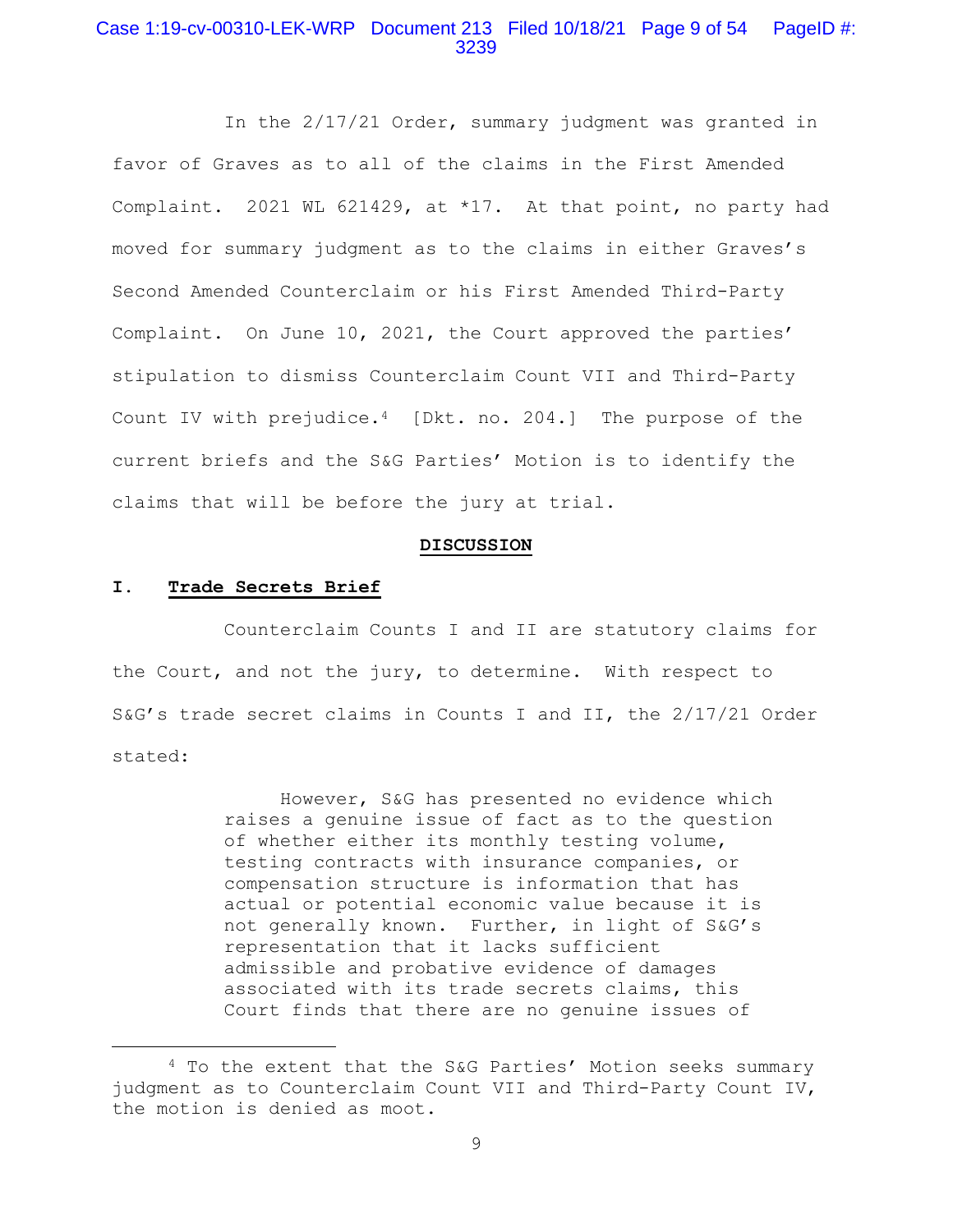# Case 1:19-cv-00310-LEK-WRP Document 213 Filed 10/18/21 Page 10 of 54 PageID #: 3240

material fact as whether S&G's testing volume, insurance company contracts, and commission structure was information that had economic value. S&G cannot carry its burden of proof at trial as to an essential element of its DTSA claim and its HUTSA claim - that a trade secret exists. Because there is no genuine issue of material fact for trial, Graves is entitled to judgment as a matter of law as to Count I and Count II.

2021 WL 621429, at \*11 (citation omitted). Graves's position is that, based on this Court's rulings as to Counts I and II, he is entitled to judgment in his favor as to Counterclaim Counts I and II.

### **A. Bad Faith Standard**

The civil remedies provision of the DTSA states:

In a civil action brought under this subsection with respect to the misappropriation of a trade secret, a court may -

. . . .

(D) if a claim of the misappropriation is made in bad faith, which may be established by circumstantial evidence, a motion to terminate an injunction is made or opposed in bad faith, or the trade secret was willfully and maliciously misappropriated, award reasonable attorney's fees to the prevailing party.

18 U.S.C. § 1836(b)(3). The HUTSA provides, in relevant part: "The court may award reasonable attorney's fees to the prevailing party if: (1) A claim of misappropriation is made in bad faith[.]" Haw. Rev. Stat. § 482B-5. Neither the DTSA nor the HUTSA defines what constitutes bad faith. Graves notes that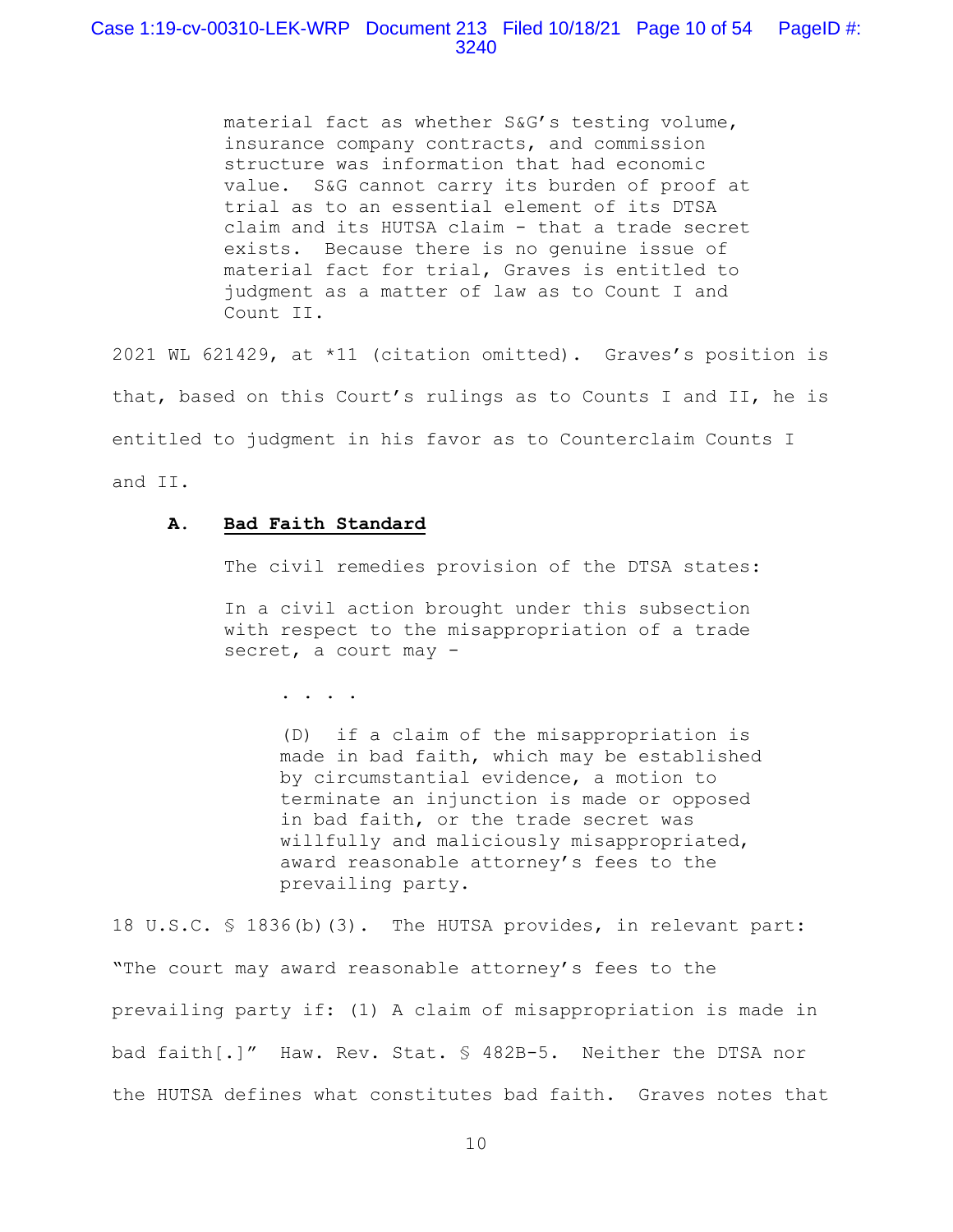# Case 1:19-cv-00310-LEK-WRP Document 213 Filed 10/18/21 Page 11 of 54 PageID #: 3241

courts within the Ninth Circuit require that the trade secrets claim be objectively specious and that the party, subjectively, either brought or maintained the claim in bad faith. [Trade Secrets Brief at 16-17 (quoting Swarmify, Inc. v. Cloudfare, Inc., No. C 17-06957 WHA, 2018 WL 4680177, at \*2 (N.D. Cal. Sep. 28, 2018) (citing CRST Van Expedited, Inc. v. Werner Enterprises, Inc., 479 F.3d 1099, 1111 (9th Cir. 2007))) and (citing Berry v. Haw. Express Serv., No. 03-cv-00385 SOM/LEK, 2007 U.S. Dist. LEXIS 15077, at \*46 (D. Haw. Mar. 2, 2007)).]

 CRST was decided under California law. 479 F.3d at 1102. In reviewing the district court's award of attorneys' fees to the defendant as to the misappropriation of trade secrets claim, the Ninth Circuit noted:

Cal. Civ. Code § 3426.4 (2004) provides in part:

If a claim of misappropriation is made in bad faith, a motion to terminate an injunction is made or resisted in bad faith, or willful and malicious misappropriation exists, the court may award reasonable attorney's fees to the prevailing party.

The California Court of Appeal has interpreted the statute's "bad faith" element to require "objective speciousness of the plaintiff's claim . . . and its subjective bad faith in bringing or maintaining the claim." Gemini Aluminum Corp. v. California Custom Shapes, Inc., 95 Cal. App. 4th 1249, 1262, 116 Cal. Rptr. 2d 358 (2002).

479 F.3d at 1111 (footnote omitted). The Ninth Circuit held that it was permissible for the district court to apply Cal.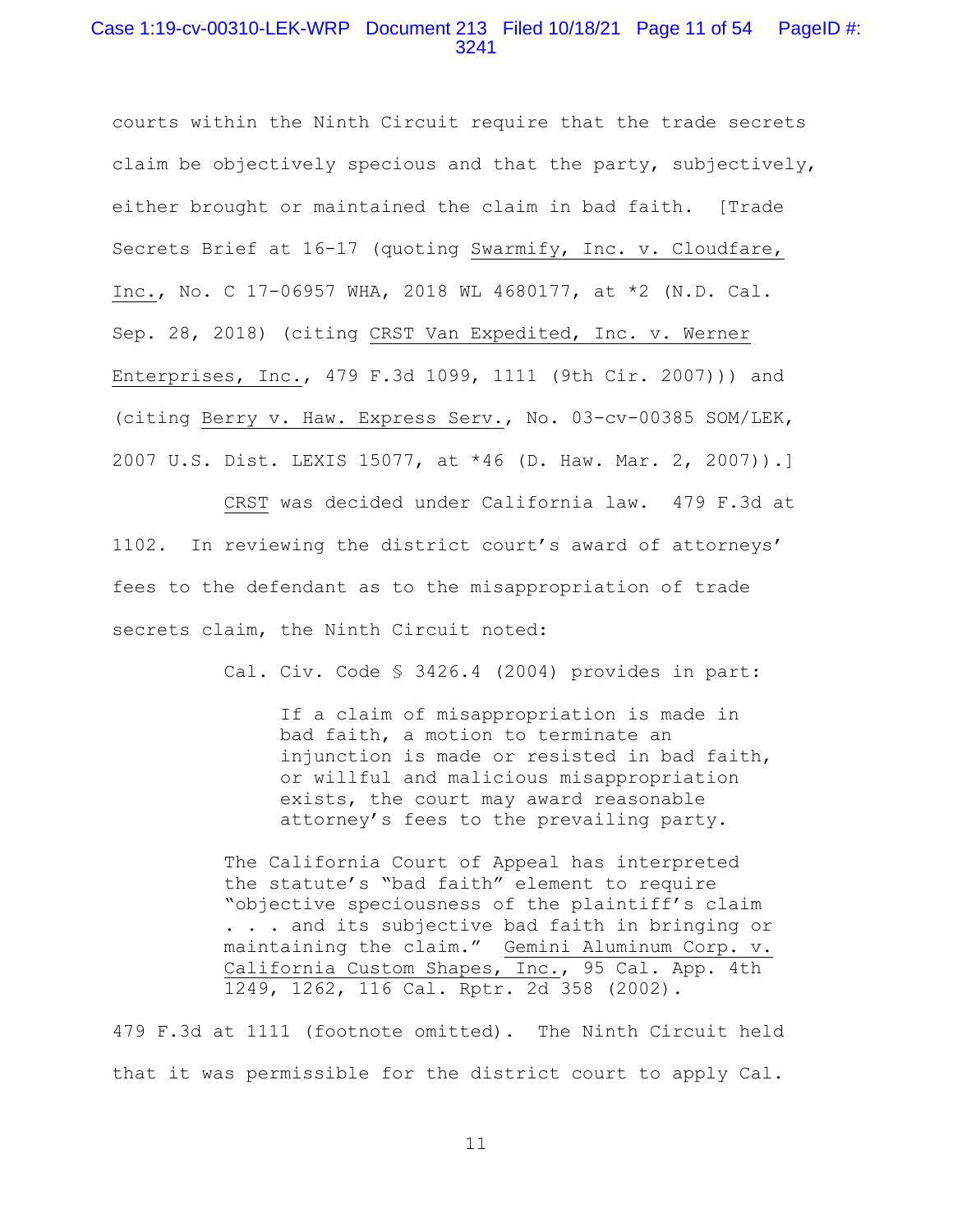### Case 1:19-cv-00310-LEK-WRP Document 213 Filed 10/18/21 Page 12 of 54 PageID #: 3242

Civ. Code § 3426.4, and the district court's imposition of an award of attorneys' fees was not an abuse of discretion under the facts of the case. Id. at 1111-12.

This district court has stated:

 Like Hawaii, "California has adopted without significant change the Uniform Trade Secrets Act." DVD Copy Control Ass'n, Inc. v. Bunner, 75 P.3d 1, 9 (Cal. 2003). In Gemini Aluminum Corp. v. California Custom Shapes, Inc., 95 Cal. App. 4th 1249, 1262, (Cal .App. 2002), the California Court of Appeals noted that, under California's Uniform Trade Secrets Act ("CUTSA"), a defendant may recover attorneys' fees "[i]f a claim of misappropriation is made in bad faith." Because the CUTSA "does not define 'bad faith,'" the court held that "'bad faith' for purposes of [the CUTSA] requires objective speciousness of the plaintiff's claim, as opposed to frivolousness, and its subjective bad faith in bringing or maintaining the claim." Id. "An objectively specious claim is one that is completely unsupported by the evidence or one that lacks proof as to one of its essential elements." JLM Formation, Inc. v.. [sic] Form Pac, No. C 04–1774 CW, 2004 WL 1858132, at \*2 (N.D. Cal. Aug. 19, 2004). "Subjective misconduct exists where a plaintiff knows or is reckless in not knowing that its claim for trade secret misappropriation has no merit." Id. "A court may determine a plaintiff's subjective misconduct by examining evidence of the plaintiff's knowledge during certain points in the litigation and may also infer it from the speciousness of a plaintiff's trade secret claim." Id.

Berry v. Haw. Express Serv., Inc., Civ. No. 03-00385 SOM/LEK, 2007 WL 689474, at \*13 (D. Hawai`i Mar. 2, 2007) (some alterations in Berry), *aff'd sub nom.* Berry v. Dillon, 291 F. App'x 792 (9th Cir. 2008). This district court concluded that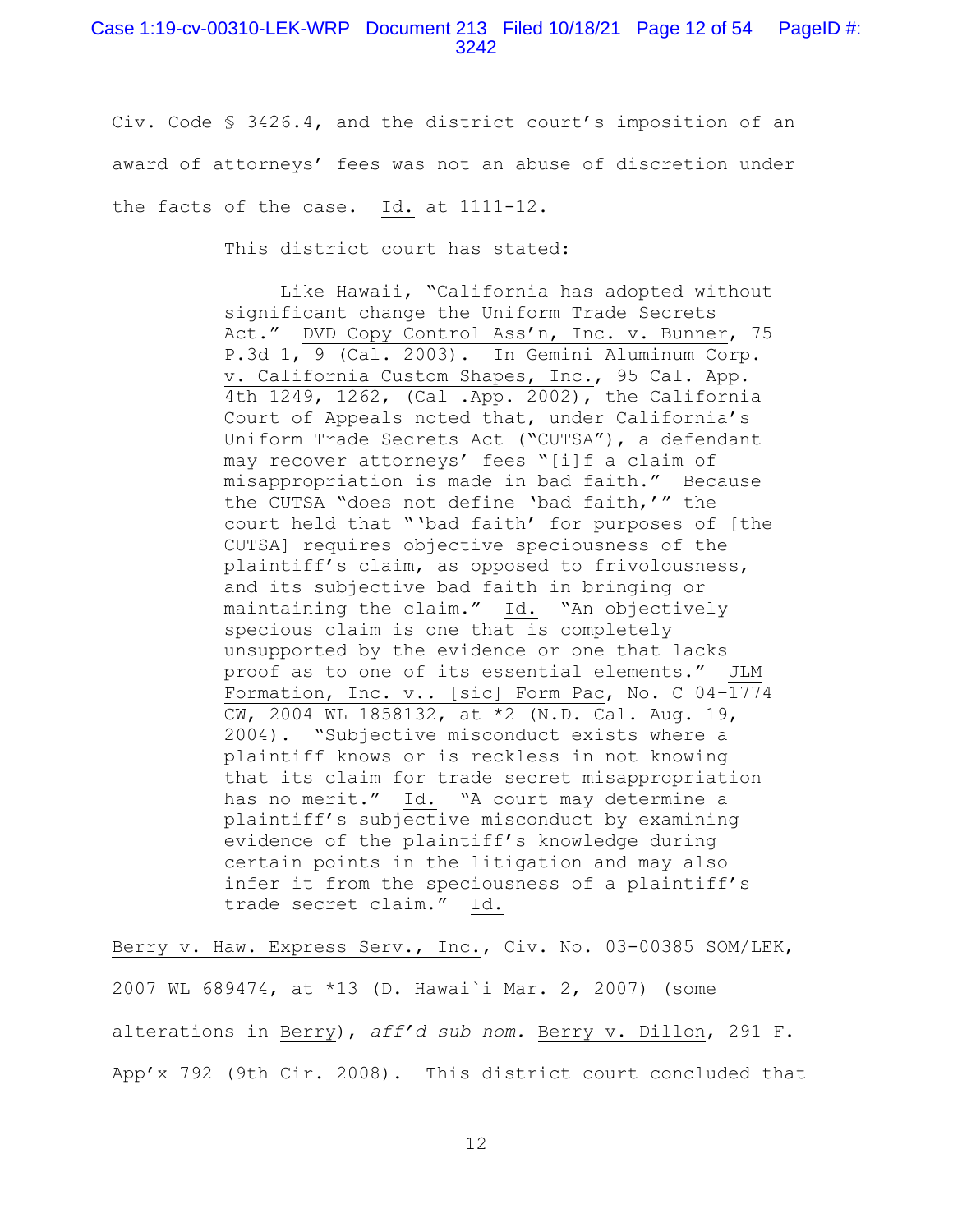### Case 1:19-cv-00310-LEK-WRP Document 213 Filed 10/18/21 Page 13 of 54 PageID #: 3243

Hawai`i courts were likely to apply the same analysis that the California courts, as well as the Michigan and Maryland courts, use - "objective speciousness and subjective misconduct." Id. at \*15. The Ninth Circuit affirmed the award of attorneys' fees to the prevailing defendant "[b]ecause there was no evidentiary foundation for the trade secret misappropriation claim[.]" Berry, 291 F. App'x at 795 (citing Haw. Rev. Stat. § 482B–5(1)).

 However, a more recent Ninth Circuit decision suggests a different result. In RJB Wholesale, Inc. v. Castleberry, the Ninth Circuit noted that both the DTSA and the Washington Uniform Trade Secrets Act ("WUTSA") allowed for an award of reasonable attorney's fees to a prevailing defendant where the trade secrets claim was made in bad faith. 788 F. App'x 565, 566 (9th Cir. 2019) (citing Wash. Rev. Code § 19.108.040; 18 U.S.C. § 1836(b)(3)(D)). The Ninth Circuit held that the district court erred in looking to the California state courts' analysis for what constitutes bad faith because,

> outside the [W]UTSA, Washington has recognized that attorneys' fees may be awarded "on the equitable grounds of . . . bad faith," specifically for: (1) prelitigation misconduct; (2) procedural bad faith; and (3) substantive bad faith. Rogerson Hiller Corp. v. Port of Port Angeles, 96 Wash. App. 918, 982 P.2d 131, 135 (1999). Prelitigation misconduct is "obdurate or obstinate conduct that necessitates legal action to enforce a clearly valid claim or right," procedural bad faith is "vexatious conduct during the course of litigation," and subjective bad faith "occurs when a party intentionally brings a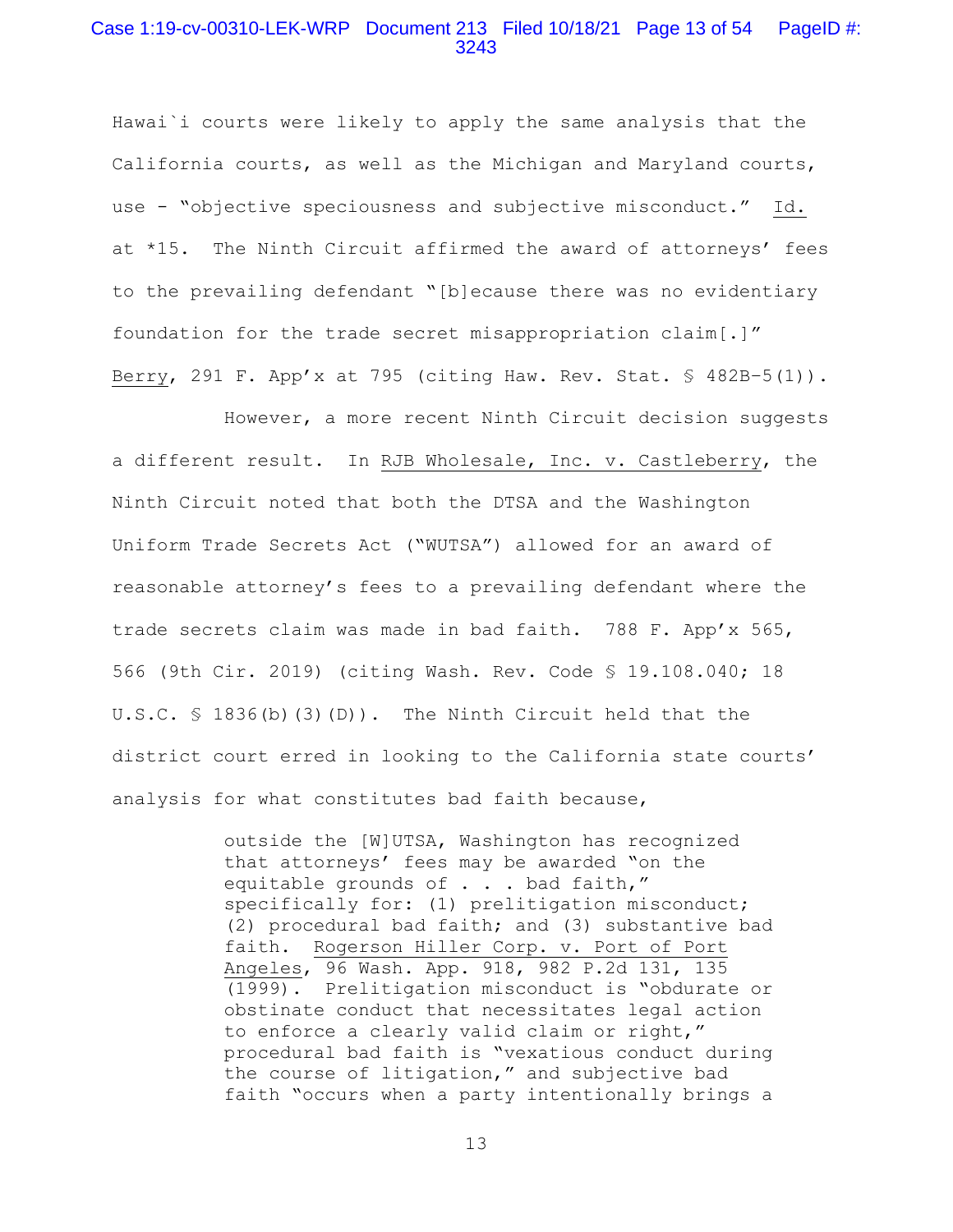# Case 1:19-cv-00310-LEK-WRP Document 213 Filed 10/18/21 Page 14 of 54 PageID #: 3244

frivolous claim, counterclaim, or defense with improper motive." Id. at 136 (citations omitted).

Id. (some alterations in RJB). The Ninth Circuit held that the district court erred in ruling that Castleberry was entitled to attorney's fees under that bad faith analysis. Id.

 This Court is inclined to find that RJB indicates that the Ninth Circuit would reverse the use of the objectively specious and subjective bad faith analysis in this case if the Hawai`i state courts have a different definition of bad faith outside of the trade secret context. The Hawai`i Supreme Court has "declined to uphold awards under the bad-faith exception absent both clear evidence that the challenged actions are entirely without color, and are taken for reasons of harassment or delay or for other improper purposes and a high degree of specificity in the factual findings of the lower courts." Bank of Haw. v. Kunimoto, 91 Hawai`i 372, 390, 984 P.2d 1198, 1216 (1999) (citation omitted). "Bad faith has also been 'defined as actual or constructive fraud or a neglect or refusal to fulfill some duty . . . not prompted by an honest mistake as to one's rights or duties, but by some interested or sinister motive.'" Id. (some internal quotation marks omitted) (quoting In re Estate of Marks, 91 Wash. App. 325, 957 P.2d 235, 241 (1998) (addressing attorney's fees in a probate action) (some internal quotation marks omitted) (ellipses in original)) and (citing In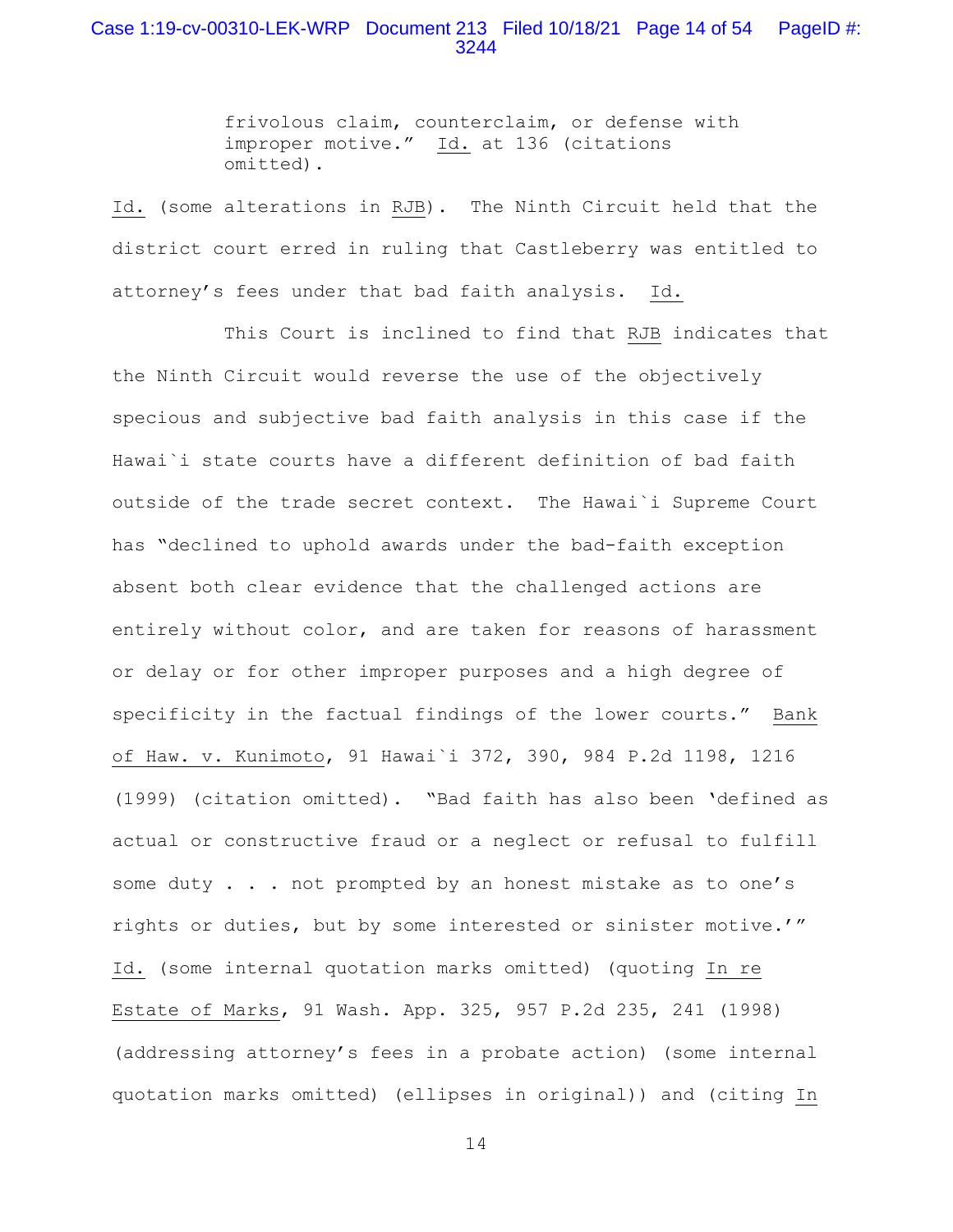### Case 1:19-cv-00310-LEK-WRP Document 213 Filed 10/18/21 Page 15 of 54 PageID #: 3245

re CARL Corp., 85 Hawai`i 431, 451–52, 946 P.2d 1, 21–22 (1997) (holding that reckless conduct, under Hawai`i Administrative Rule § 3–126–36(c) (1995), constituted bad faith)). However, ultimately, it is not necessary for this Court to decide whether the objective speciousness and subjective misconduct standard or the actual or constructive fraud or neglect standard applies because the result in this case would be the same under either standard.

### **B. Application to the Facts of this Case**

The evidence that has been presented shows that, at the time S&G filed its original Complaint on June 13, 2019: Graves had a supervisory position with S&G; he and Dr. Puana were engaged in negotiations regarding a new employment agreement; he was dissatisfied with the new terms that Dr. Puana was proposing; and he was looking into employment possibilities with an S&G competitor. Graves's Employment Agreement that was in effect at that time stated:

> During the Employee's employment with the Company, the Employee will not, directly or indirectly, individually or as a consultant to, or an employee, officer, director, manager, stockholder, partner, member or other owner or participant in any business entity, other than the Company, engage in or assist any other person or entity to engage in any business which competes with the Company's Business, regardless of where that business is located, unless mutually agreed upon and documented.

[Graves 11/4/20 Decl., Exh. A (Employment Agreement) at ¶ 7(a).]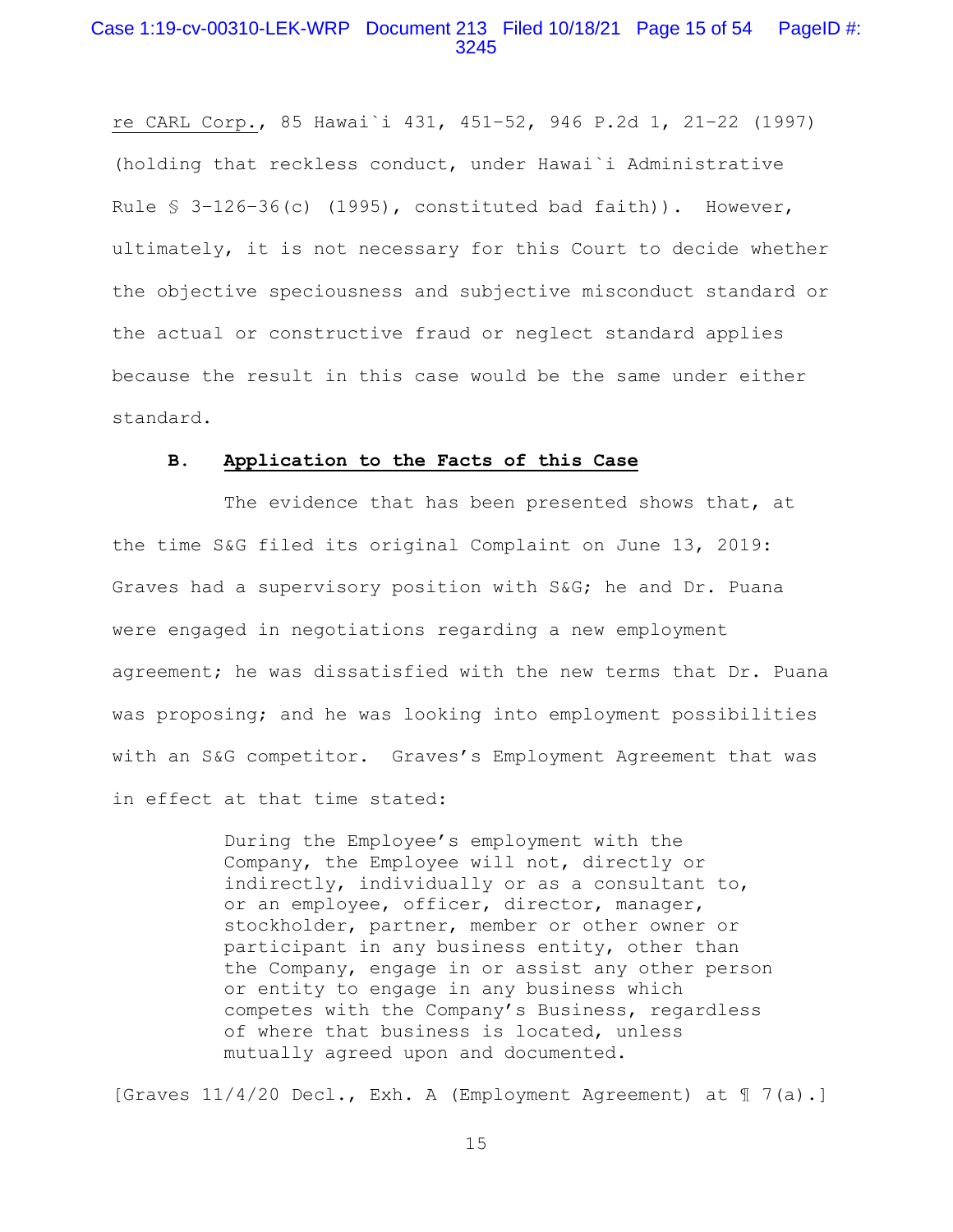S&G's Count I alleged:

Defendant Graves, with intent to convert trade secrets related to services provided by Plaintiff S&G LABS to its clients, in or intended for use in interstate or foreign commerce, to the economic benefit of someone other than S&G LABS, the owner thereof, and intending or knowing that such activity will injure S&G LABS as the owner of that trade secrets, did knowingly and without authorization appropriate, take, carry away, and conceal such trade secrets; attempted to do so; and conspired with another person to do so.

[Complaint, filed 6/13/19 (dkt. no. 1), at ¶ 24 (emphases in original).] Count I also alleged Graves "without authorization did transmit, deliver, communicate, or convey trade secret information to someone other than S&G LABS, the lawful owner of the trade secret information; attempted to do so; and conspired with another person to do so." [Id. at ¶ 25 (emphasis in original).] Similarly, Count II alleged Graves

> misappropriated and improperly disclosed trade secrets belonging to Plaintiff S&G LABS by actually, or threatening to disclose trade secrets information, including a formula, pattern, compilation, program, device, method, technique, or process that derives independent economic value, actual or potential, from not being generally known to, and not being readily ascertainable by proper means by, other persons who can obtain economic value from its disclosure or use; and has been the subject of efforts by the owner of that information that are reasonable to maintain its secrecy.

[Id. at ¶ 28 (emphasis in original).] In light of Graves's position at S&G and his inquiry with an S&G competitor during his contract negotiations, this Court cannot find that S&G's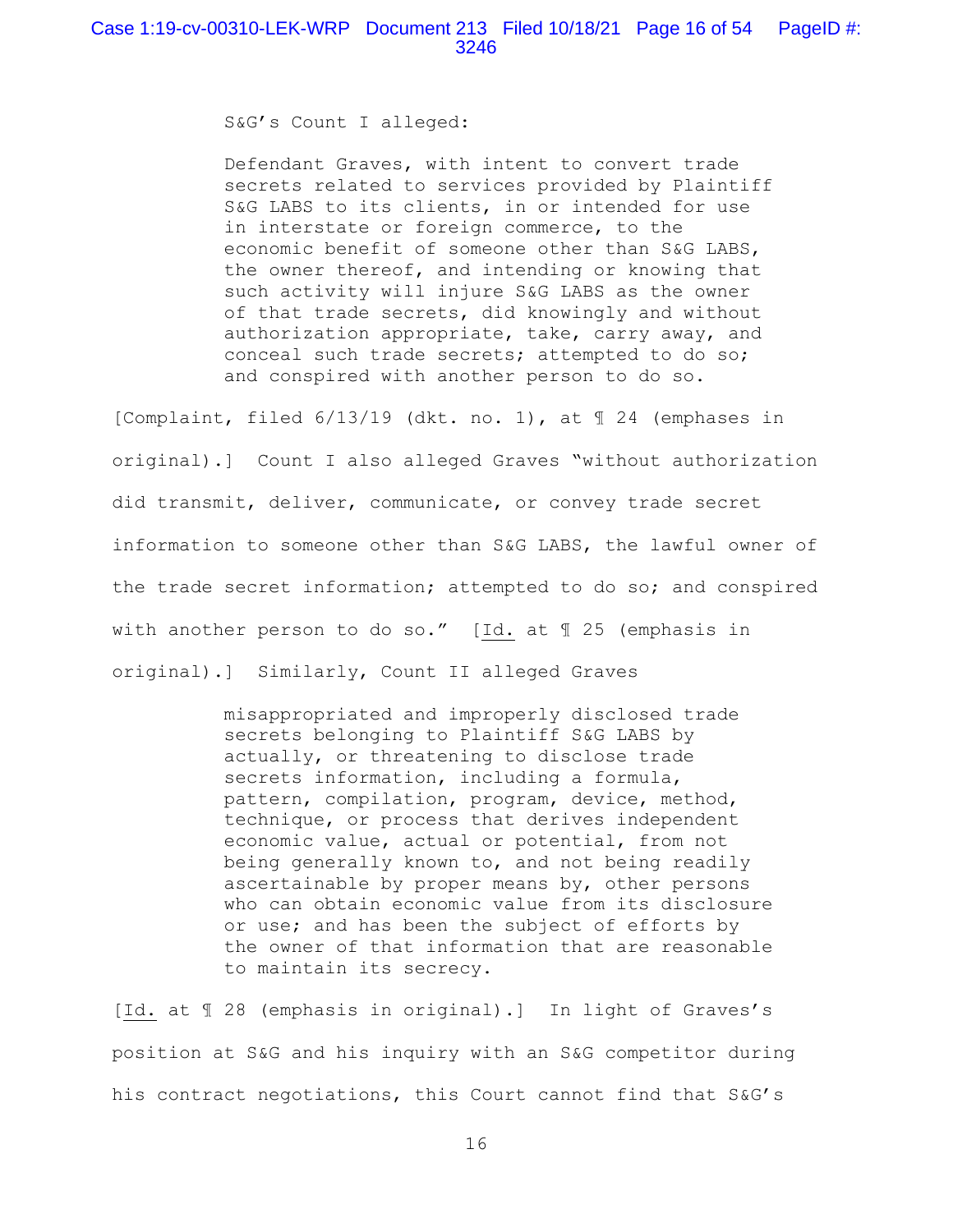# Case 1:19-cv-00310-LEK-WRP Document 213 Filed 10/18/21 Page 17 of 54 PageID #: 3247

trade secrets claims were either objectively specious or brought as a result of fraud or neglect.

 Nor did the filing of Graves's Counterclaim and the proceedings related to S&G's motion for preliminary injunction indicate that S&G was pursuing an objectively specious claim or pursuing a claim out of fraud or neglect. Graves argued S&G's trade secrets claims were "baseless," and the Complaint failed to "describe exactly what trade secrets or confidential information that [S&G] contends Graves used, disclosed, or otherwise misappropriated." [Def. Darren Graves' Counterclaim Against Pltf. S&G Labs Hawaii, LLC, a Hawaii Limited Liability Company, filed 8/19/19 (dkt. no. 35-1), at pg. 8 (emphasis omitted).] Counterclaim Counts I and II asserted Graves was entitled to attorneys' fees under the DTSA and HUTSA because S&G brought its trade secrets claims in bad faith. [Id. at ¶¶ 53- 64.] However, these allegations can be construed as zealous advocacy. The fact that S&G continued to pursue its trade secrets claims after Graves filed the Counterclaim does not show that S&G was pursuing the claims in bad faith, either under the objective speciousness and subjective misconduct standard or under the actual or constructive fraud or neglect standard.

 At the hearing on the motion for preliminary injunction, S&G's counsel conceded, "[n]othing has actually happened yet," following Graves's alleged threat to take all of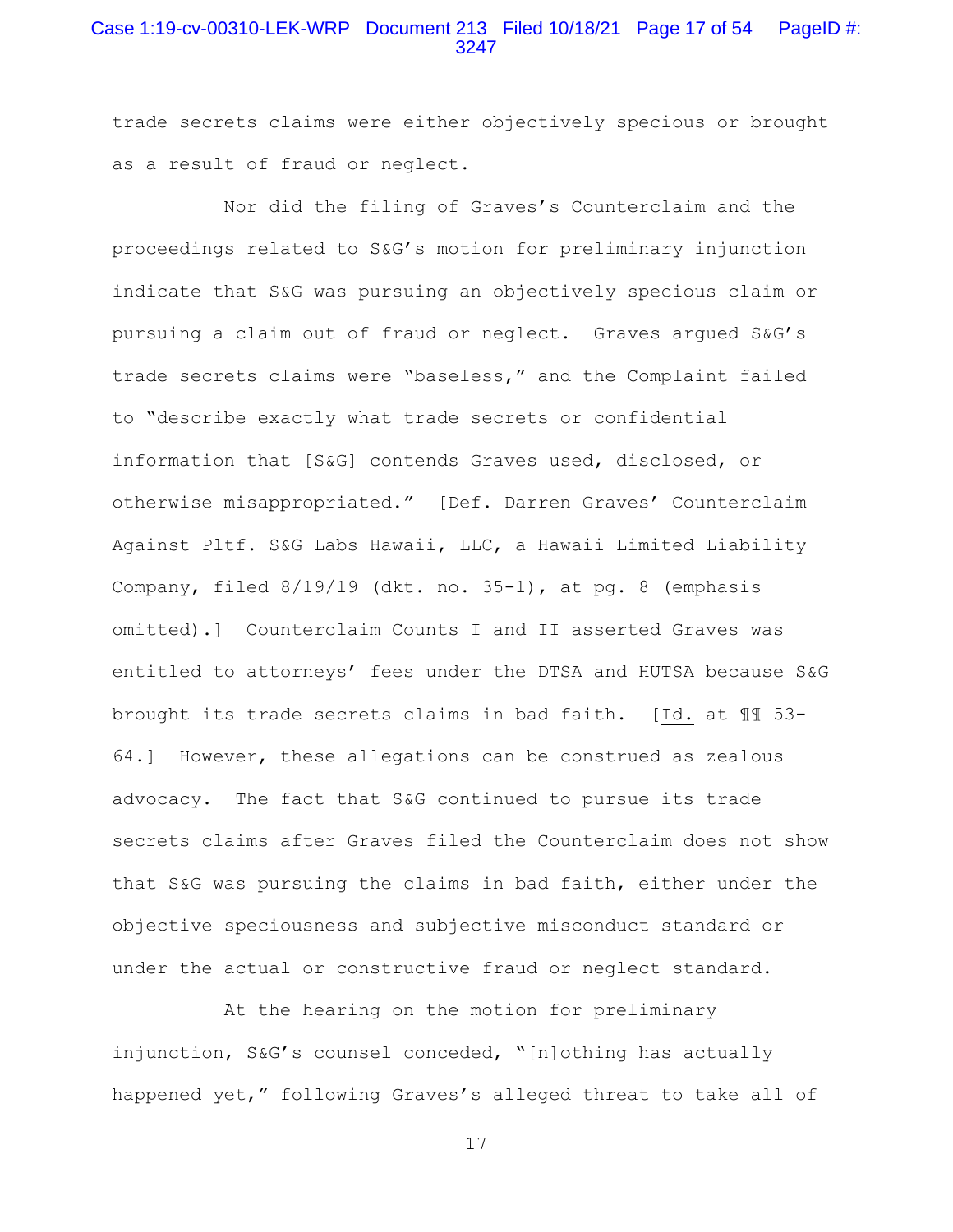# Case 1:19-cv-00310-LEK-WRP Document 213 Filed 10/18/21 Page 18 of 54 PageID #: 3248

S&G's clients and put S&G out of business. [8/30/19 hrg. trans., filed 9/23/19 (dkt. no. 54), at 93.] S&G's counsel characterized the motion for preliminary injunction as a "prophylactic" measure, "trying to get ahead of the problem rather than have to live with the problem and then come [to this Court after the problem materializes to obtain] relief." [Id. at 89.] This Court denied S&G's motion for preliminary injunction because S&G failed to establish that it was likely to suffer irreparable harm without a preliminary injunction. 11/25/19 Order, 2019 WL 6311356, at \*8. Because the motion for preliminary injunction was ultimately resolved based on the irreparable harm issue, this Court did not address whether S&G was likely to succeed on the merits of the trade secrets claims. Id. ("Because [S&G] has not established irreparable harm, it is not necessary to address the other requirements for a preliminary injunction."). Thus, neither the evidence presented, the arguments of counsel, nor the rulings by this Court regarding S&G's motion for preliminary injunction establish that S&G was pursuing the trade secrets claims in bad faith, either under the objective speciousness and subjective misconduct standard or under the actual or constructive fraud or neglect standard.

 In response to Graves's motion for summary judgment on all of S&G's claims, S&G conceded that it "lack[ed] sufficient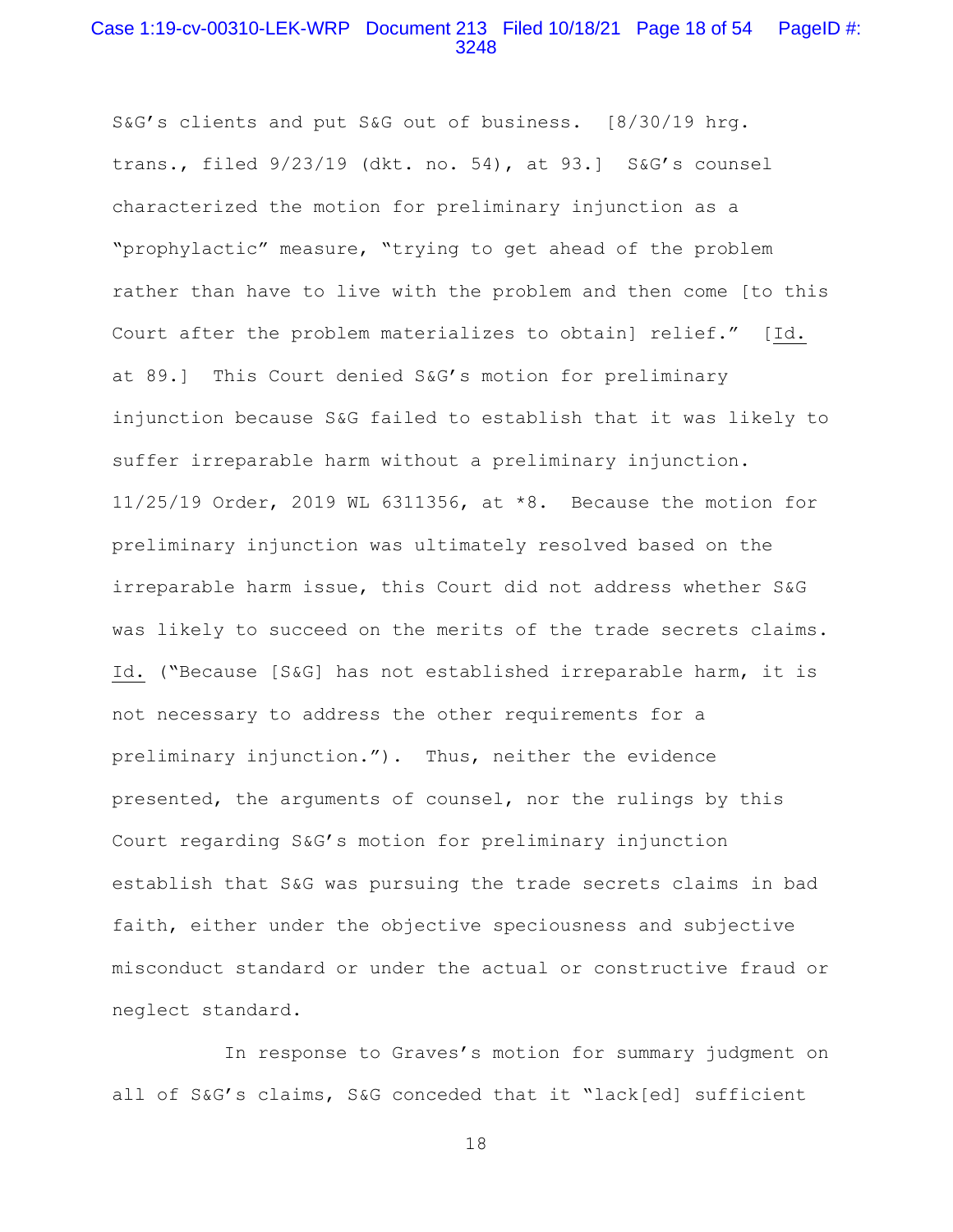# Case 1:19-cv-00310-LEK-WRP Document 213 Filed 10/18/21 Page 19 of 54 PageID #: 3249

admissible and probative evidence that it has suffered monetary damages as a result of Graves's conduct." [S&G's Summary Judgment Opp. at 11.] S&G therefore stated that it would "be seeking to dismiss [Counts I and II] ahead of trial." [Id.] By the time he filed his reply in support of his motion for summary judgment ("Graves's Summary Judgment Reply"), Graves had not been contacted by S&G about the dismissal of Counts I and II, and he therefore continued to seek summary judgment as to those claims. [Graves's Summary Judgment Reply, filed 12/31/20 (dkt. no. 103), at 7 n.1 (citing Graves's Summary Judgment Reply, Decl. of Counsel at ¶ 5).] At the January 15, 2021 hearing on Graves's motion for summary judgment, S&G's counsel stated "S&G Labs can't prove that it has lost money as a result of" Graves's "conversations and communications and information discussed" with S&G's competitor, and counsel stated he was "skipping past" those claims in the argument.  $[1/15/21$  hrg. trans. at  $6.5$ ] S&G's counsel also stated:

> I raise the issue of if we drop out the trade secret claim, we are not with only state law --

THE COURT: Once they drop out, they move for summary judgment, they're going to be the - they're going to be the prevailing party. You guys have not dismissed it up to this point, so

<sup>5</sup> The January 15, 2021 hearing transcript was designated as Trial Exhibit 67. See S&G Parties' Errata Filing Re Objections to Proposed Exhibits of Counter-claimant Darren Graves, filed 4/2/21 (dkt. no. 172), Exh. 67.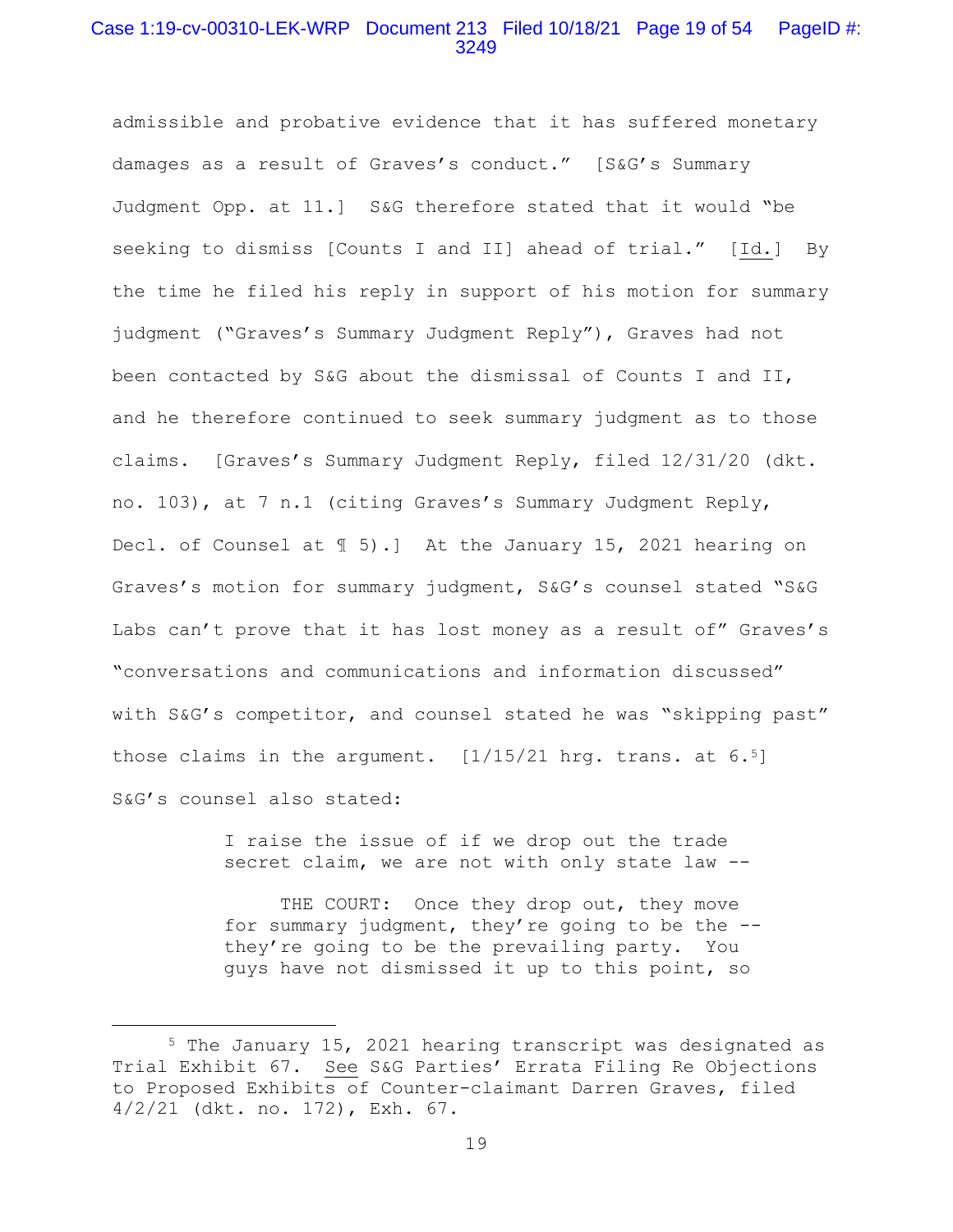### Case 1:19-cv-00310-LEK-WRP Document 213 Filed 10/18/21 Page 20 of 54 PageID #: 3250

they're going to be the prevailing party on those claims . . . .

 MR. SHIPLEY: I understand that, Your Honor. . . .

[Id. at 9-10.] There is no indication in the record that S&G sought to dismiss Counts I and II during the period between the hearing on Graves's motion for summary judgment and the issuance of the 2/17/21 Order. The 2/17/21 Order noted:

> S&G asks this Court to deny the portion of the Motion seeking summary judgment as to Counts I and II because S&G intends to dismiss those claims. However, since filing its memorandum in opposition on December 28, 2020, S&G has taken no action to effectuate its stated intent to dismiss Counts I and II. This Court will therefore address the merits of the Motion as to Counts I and II.

2021 WL 621429, at \*8.

 Because S&G failed to act upon its December 28, 2020 representation that it was going to dismiss Counts I and II, those claims remained at issue in this case until this Court granted summary judgment to Graves. Thus, S&G effectively continued to litigate those claims after it had conceded that it could not prevail on them. This required Graves to, *inter alia*, prepare substantive arguments regarding Counts I and II in his Summary Judgment Reply and for presentation during the hearing on his motion for summary judgment. The Court therefore finds that S&G's inaction after its concession that it could not prevail on Counts I and II constituted bad faith prosecution of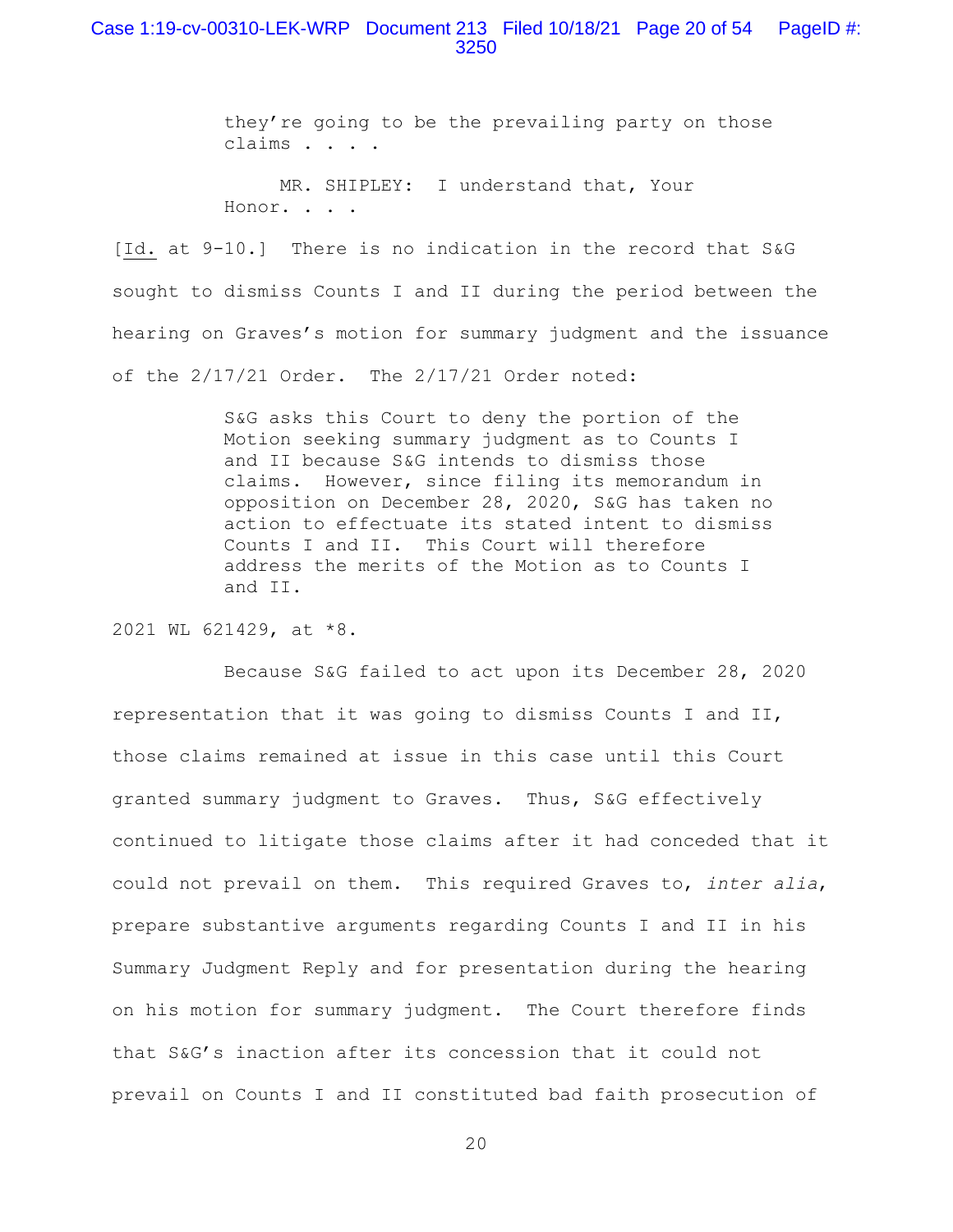# Case 1:19-cv-00310-LEK-WRP Document 213 Filed 10/18/21 Page 21 of 54 PageID #: 3251

those claims, under either the objective speciousness and subjective misconduct standard or the actual or constructive fraud or neglect standard. As to the first standard, S&G forced Graves to continue to litigate the trade secrets claims after December 28, 2020, even though the claims were objectively specious, and S&G's inaction after representing in a public filing that it was going to dismiss Counts I and II constituted subjective misconduct. As to the second standard, S&G's failure to pursue its stated intent to dismiss Counts I and II constituted actual neglect.

#### **C. Ruling**

 Although it is not entirely clear whether the Ninth Circuit would apply the objective speciousness and subjective misconduct standard or the actual or constructive fraud or neglect standard in this case, it is not necessary for this Court to decide which standard applies because the result would be the same under either standard. Graves has established that S&G pursued its DTSA claim and its HUTSA claim in bad faith after December 28, 2020, but he has failed to establish bad faith prior to that point. Graves is entitled to an award of the reasonable attorneys' fees and costs that he incurred defending against Counts I and II after December 28, 2020.

 Graves is directed to file a motion for attorney's fees and costs addressing the amount of the award, in compliance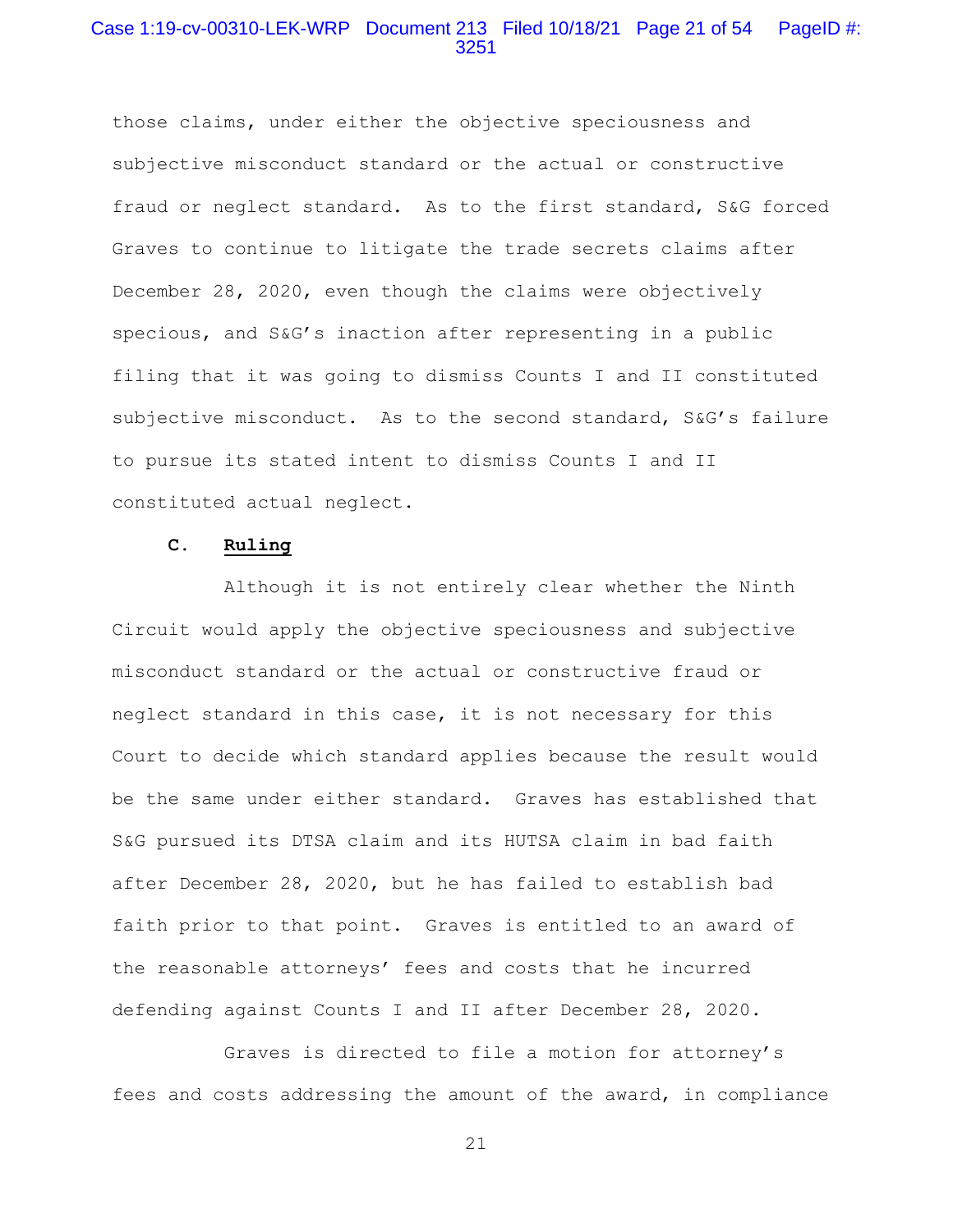# Case 1:19-cv-00310-LEK-WRP Document 213 Filed 10/18/21 Page 22 of 54 PageID #: 3252

with the requirements of Local Rule 54.2. The motion shall be filed after the entry of the final judgment in this case to allow the award of attorney's fees to be determined together with, or as an off-set of, any other award of attorney's fees associated the other claims in this case.

### **II. EKRA Issues**

 In the EKRA Brief, Graves seeks rulings that: 1) the issue of what, if any, effect EKRA had on his Employment Agreement is an issue of law to be determined by this Court; and 2) any exhibits and testimony addressing that issue will be inadmissible during the jury trial. The S&G Parties' Motion seeks summary judgment in favor of S&G as to Counterclaim Counts III and VI, in light of the effect of EKRA on Graves's Employment Agreement.

### **A. Additional Background**

Dr. Puana states that, "[i]n late 2018 or early 2019," her "business attorney," David Vaughn, Esq. ("Vaughn"), told her "a new federal criminal law had gone into effect making it illegal for medical lab businesses such as S&G Labs to base employee compensation on any formula resulting in wage payments that varied from month to month depending on the number of tests performed or revenue received for testing." [S&G Parties' Motion, Decl. of Lynn Puana, M.D. ("Puana 5/28/21 Decl.") at ¶ 4.] She therefore decided that she could not continue to pay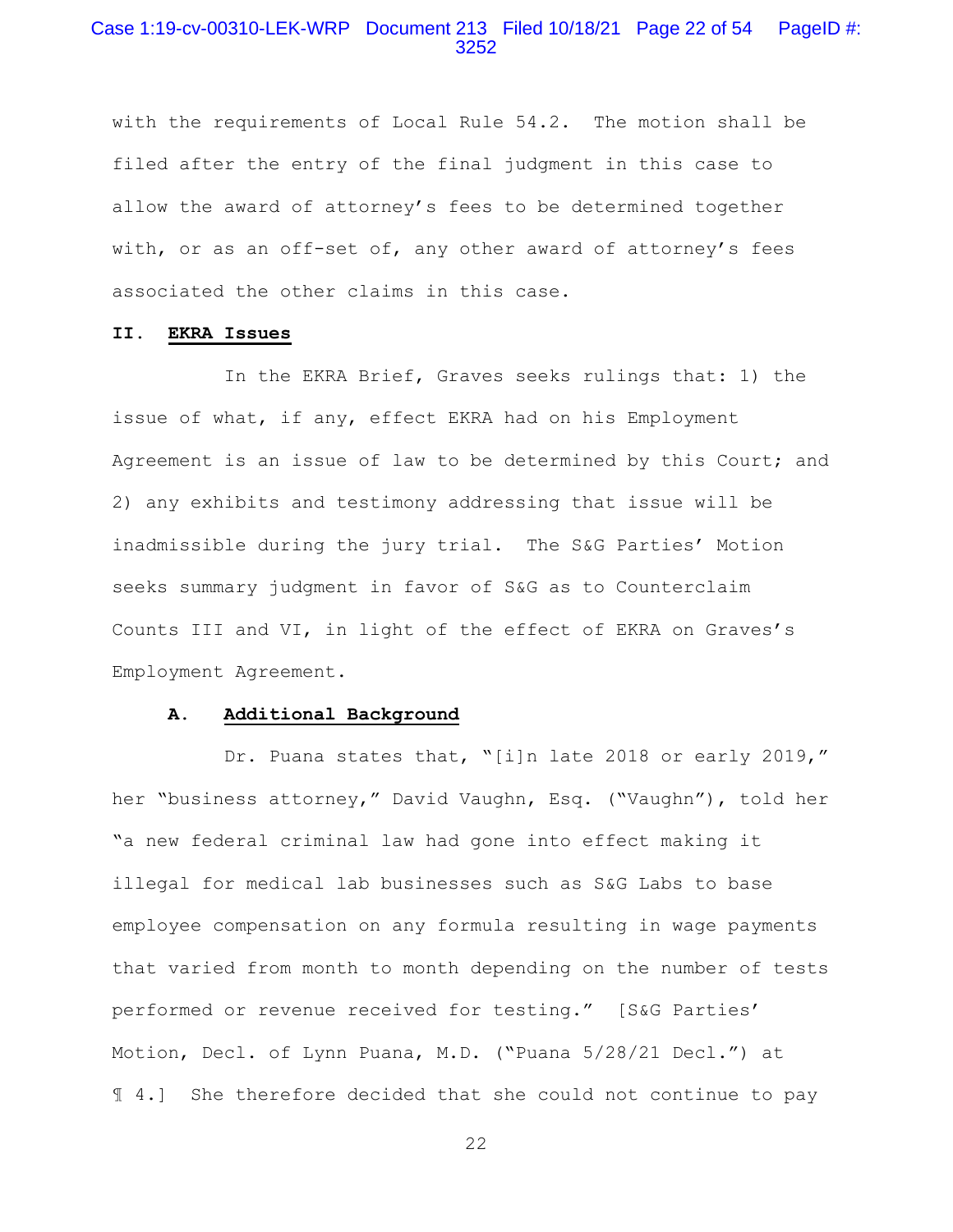### Case 1:19-cv-00310-LEK-WRP Document 213 Filed 10/18/21 Page 23 of 54 PageID #: 3253

Graves according to the terms of his Employment Agreement because doing so could expose her, S&G, and S&G's employees to criminal liability. [Id. at ¶ 5.] Dr. Puana

> advised Graves in mid-May that [they] needed to reach agreement on new compensation terms before the payroll date for the first pay period in May 2019 so that he could be paid. When no such agreement was reached, [she] instructed our payroll company to pay Graves an amount equal to what his pay would be under the \$1 million annual salary offer that was pending.

[Id. at ¶ 13.] Dr. Puana told Graves his pay would be retroactively adjusted based upon his agreed-upon annual salary once they signed a new contract. [Id.] This is consistent with the testimony and evidence that Graves previously offered in support of his motion for summary judgment. See Graves 11/4/20 Decl. at ¶¶ 16-17; see also id., Exh. E (emails dated 5/15/19 between Dr. Puana and Graves).

 When Dr. Puana suspended Graves on June 14, 2019, she "directed that his wage payment be reduced to bi-monthly payments based on the \$50,000 annual salary set forth in his existing employment contract[,]" because he had not agreed to a new contract and "his future employment with S&G Labs [was] in doubt[.]" [Puana 5/28/21 Decl. at ¶ 14.] Graves received that amount until his termination. [Id.]

 Counterclaim Count III alleges S&G breached Graves's Employment Agreement by reducing his compensation, beginning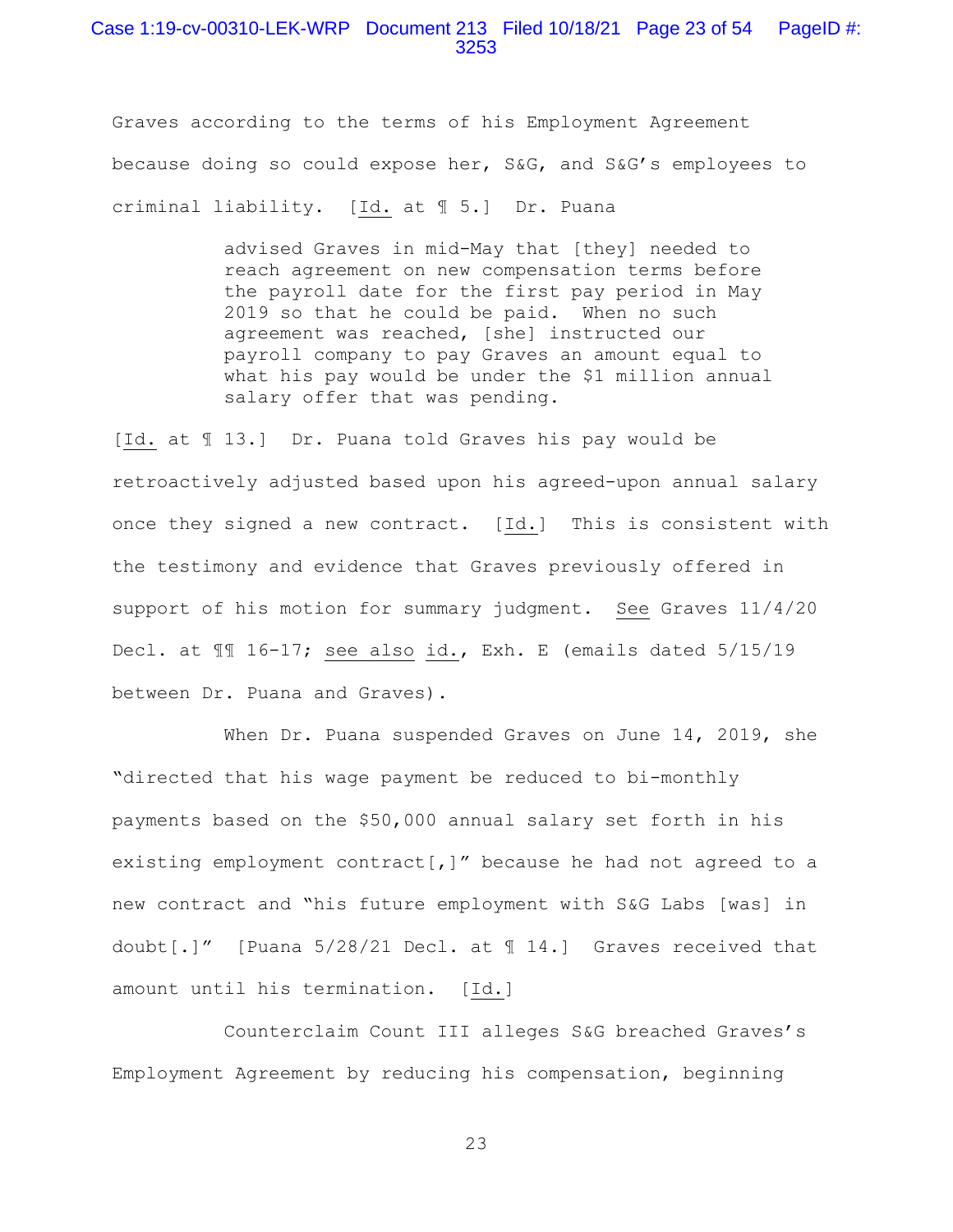# Case 1:19-cv-00310-LEK-WRP Document 213 Filed 10/18/21 Page 24 of 54 PageID #: 3254

May 20, 2019, to the approximate periodic equivalent of a \$1 million annual salary, and then again on July 5, 2019, to the periodic equivalent of a \$50,000 annual salary. [Second Amended Counterclaim at ¶¶ 77-78.] Counterclaim Count VI alleges that the failure to pay him according to the terms of the Employment Agreement constituted a violation of Haw. Rev. Stat.

Chapter 388. [Id. at ¶¶ 91-95.] Neither Counterclaim Count III nor Counterclaim Count VI mentions the issue of a severance payment. This Court therefore does not construe those claims as alleging S&G breached Graves's Employment Contract and violated Chapter 388 by failing to make a severance payment when it terminated him. Graves seeks an order requiring S&G to make the severance payment, but this is a form of the relief that he requests in Second Amended Counterclaim as a whole. See id. at ¶ 106 (Counterclaim Count VIII states: "S&G Labs continues to wrongfully withhold the severance payment due to Graves for terminating his employment without cause, which amounts to approximately \$1.8 million per the terms of the Contract."); id. at PageID #: 832, Relief Sought ¶ 4 (praying for: "An order that S&G Labs pay the amounts due to Graves under the employment contract, including unpaid compensation and severance.").

### **B. Whether the Employment Agreement Violates EKRA**

 S&G's position is that the commission-based compensation scheme under Graves's Employment Agreement became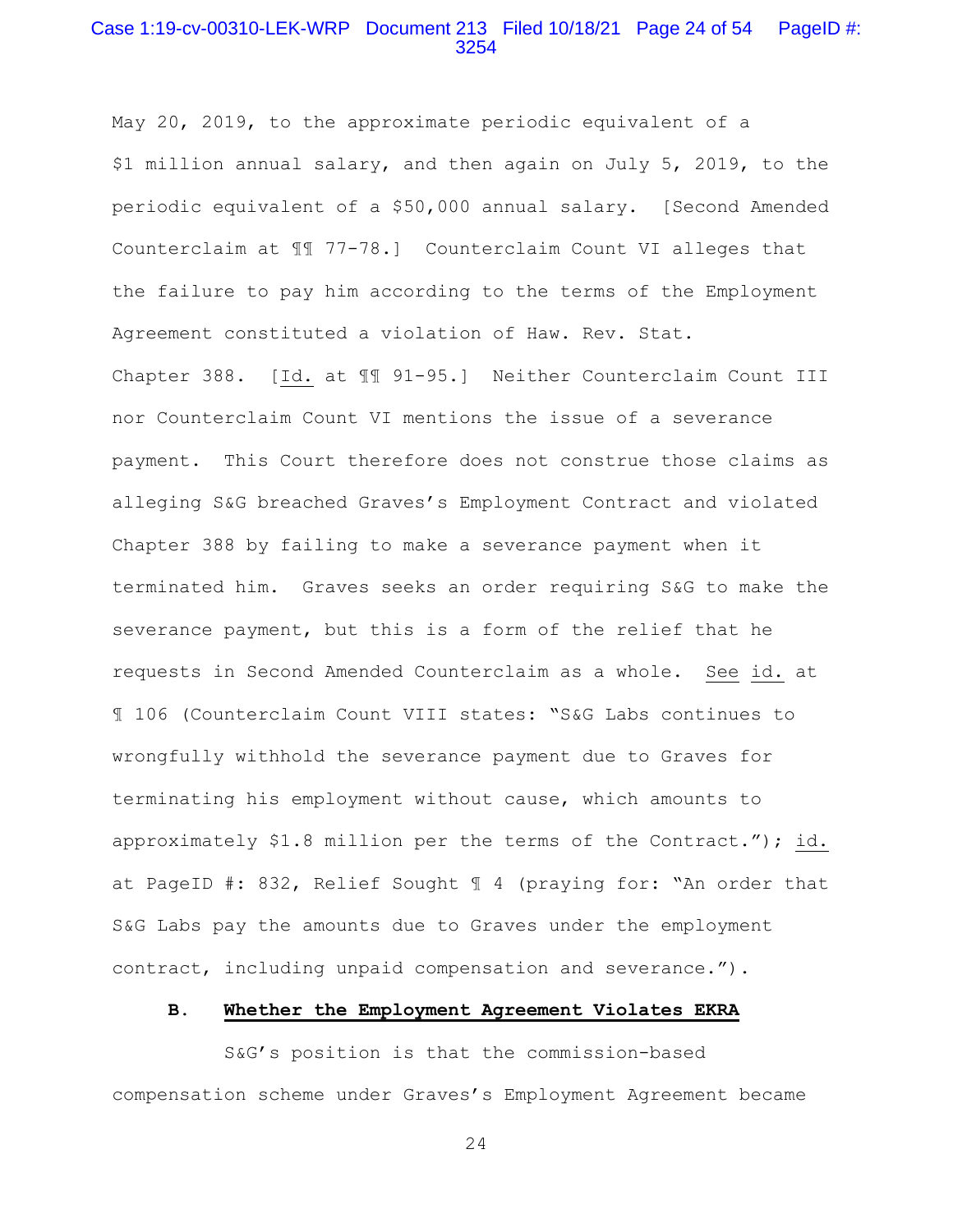illegal and unenforceable when EKRA took effect. What, if any, effect EKRA had on Graves's Employment Agreement is an issue of law for this Court to determine. EKRA states:

> (a) Offense.--Except as provided in subsection (b), whoever, with respect to services covered by a health care benefit program, in or affecting interstate or foreign commerce, knowingly and willfully--

> > (1) solicits or receives any remuneration (including any kickback, bribe, or rebate) directly or indirectly, overtly or covertly, in cash or in kind, in return for **referring a patient or patronage** to a recovery home, clinical treatment facility, or laboratory; or

> > (2) pays or offers any remuneration (including any kickback, bribe, or rebate) directly or indirectly, overtly or covertly, in cash or in kind--

> > > (A) to induce a **referral of an individual** to a recovery home, clinical treatment facility, or laboratory; or

(B) in exchange for **an individual using the services** of that recovery home, clinical treatment facility, or laboratory,

shall be fined not more than \$200,000, imprisoned not more than 10 years, or both, for each occurrence.

18 U.S.C. § 220(a) (emphases added).

 For purposes of § 220, "the term 'laboratory' has the meaning given the term in section 353 of the Public Health Service Act (42 U.S.C. 263a)[.]" 18 U.S.C. § 220(e)(4). 42 U.S.C. § 263a(a) states: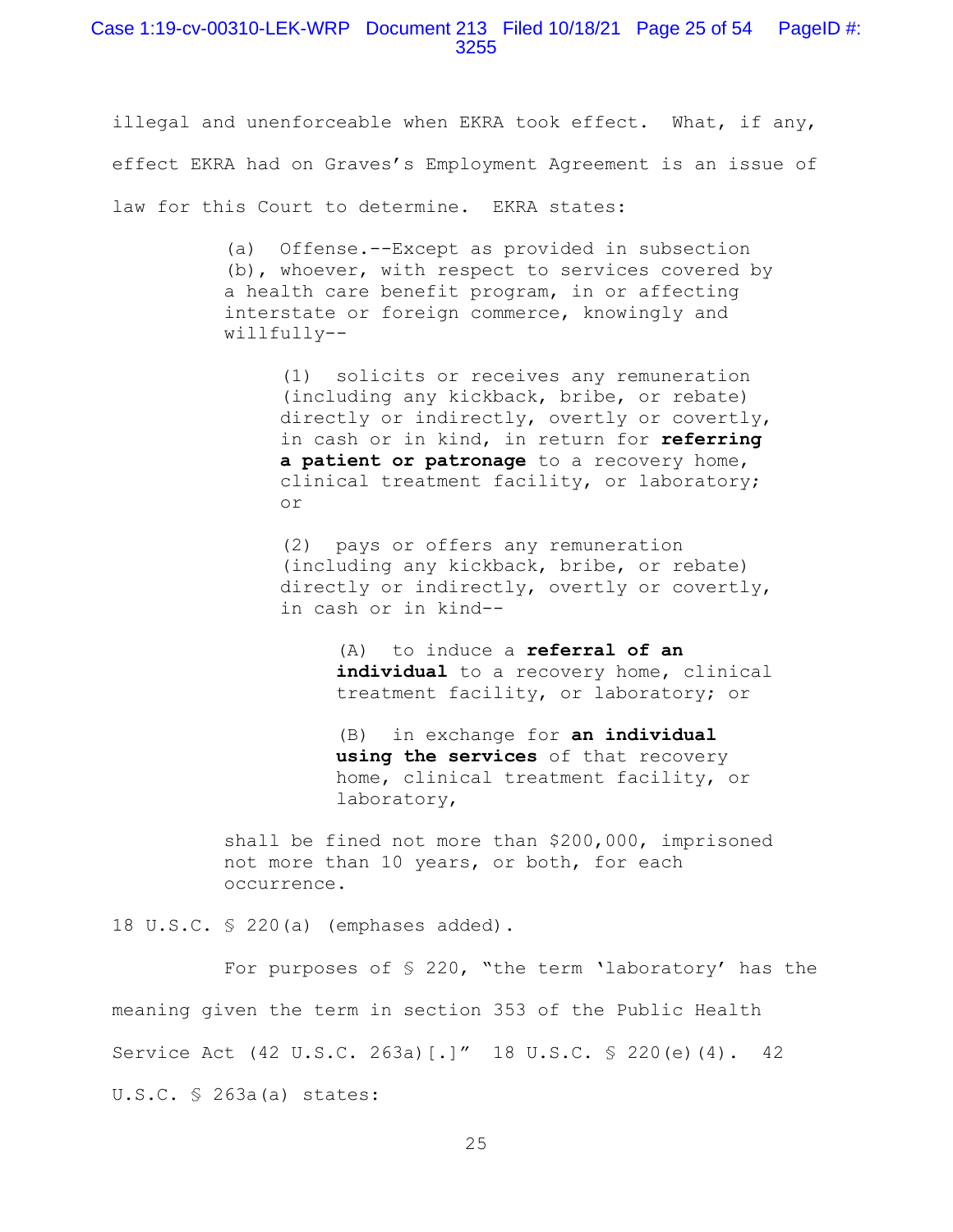the term "laboratory" or "clinical laboratory" means a facility for the biological, microbiological, serological, chemical, immunohematological, hematological, biophysical, cytological, pathological, or other examination of materials derived from the human body for the purpose of providing information for the diagnosis, prevention, or treatment of any disease or impairment of, or the assessment of the health of, human beings.

S&G is a medical laboratory testing facility that performs urinalysis screening for legal substances, as well as for controlled substances, for physicians, substance abuse treatment centers, and other types of organizations. [Puana 12/28/20 Decl. at  $\text{\ensuremath{\mathfrak{A}}}$  4.] This Court therefore finds that S&G is a laboratory for purposes of EKRA.

 Dr. Puana testified she believed that, if S&G continued to pay Graves under the terms of his Employment Agreement, it would violate EKRA, *i.e.*, § 220(a)(2). See Puana 5/28/21 Decl. at ¶ 5. Neither EKRA's definitions subsection nor the definition section of Title 18, Part I, Chapter 11 (which EKRA is a part of) defines "remuneration" and "individual." See § 220(e); 18 U.S.C. § 202. These terms

> "must be read in [its] context and with a view to [its] place in the overall statutory scheme," Food & Drug Admin. v. Brown & Williamson Tobacco Corp., 529 U.S. 120, 133, 120 S. Ct. 1291, 146 L. Ed. 2d 121 (2000) (quoting Davis v. Mich. Dep't of Treasury, 489 U.S. 803, 809, 109 S. Ct. 1500,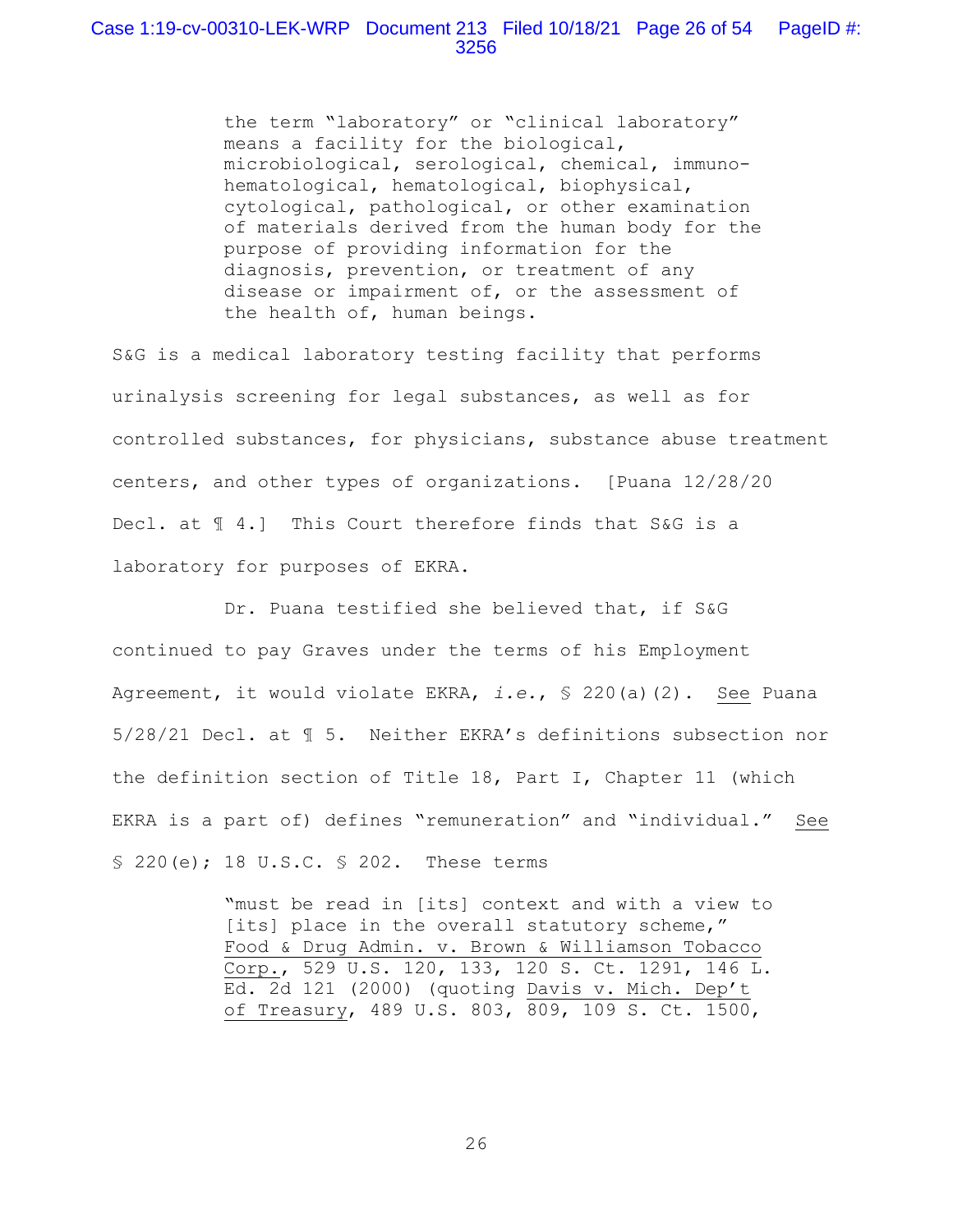# Case 1:19-cv-00310-LEK-WRP Document 213 Filed 10/18/21 Page 27 of 54 PageID #: 3257

103 L. Ed. 2d 891 (1989)),[6] because an act should "be interpreted as a symmetrical and coherent regulatory scheme, one in which the operative words have a consistent meaning throughout," Gustafson v. Alloyd Co., 513 U.S. 561, 569, 115 S. Ct. 1061, 131 L. Ed. 2d 1 (1995).

Ctr. for Biological Diversity v. Bureau of Land Mgmt., 833 F.3d

1136, 1143 (9th Cir. 2016) (alterations in Ctr. for Biological Diversity). Thus, these terms in EKRA are read in the context of the anti-kickback statute, 42 U.S.C. § 1320a-7b(b), which criminalizes certain remunerations in federal health care programs. Section 1320a-7b(b) states, in pertinent part:

> (1) Whoever knowingly and willfully solicits or receives any remuneration (including any kickback, bribe, or rebate) directly or indirectly, overtly or covertly, in cash or in kind--

> > (A) in return for referring an individual to a person for the furnishing or arranging for the furnishing of any item or service for which payment may be made in whole or in part under a Federal health care program, or

> > (B) in return for purchasing, leasing, ordering, or arranging for or recommending purchasing, leasing, or ordering any good, facility, service, or item for which payment may be made in whole or in part under a Federal health care program,

shall be guilty of a felony and upon conviction thereof, shall be fined not more than \$100,000 or imprisoned for not more than 10 years, or both.

<sup>6</sup> Brown & Williamson has been superseded by statute on other grounds. See, e.g., Nicopure Labs, LLC v. Food & Drug Admin., 944 F.3d 267, 272 (D.C. Cir. 2019).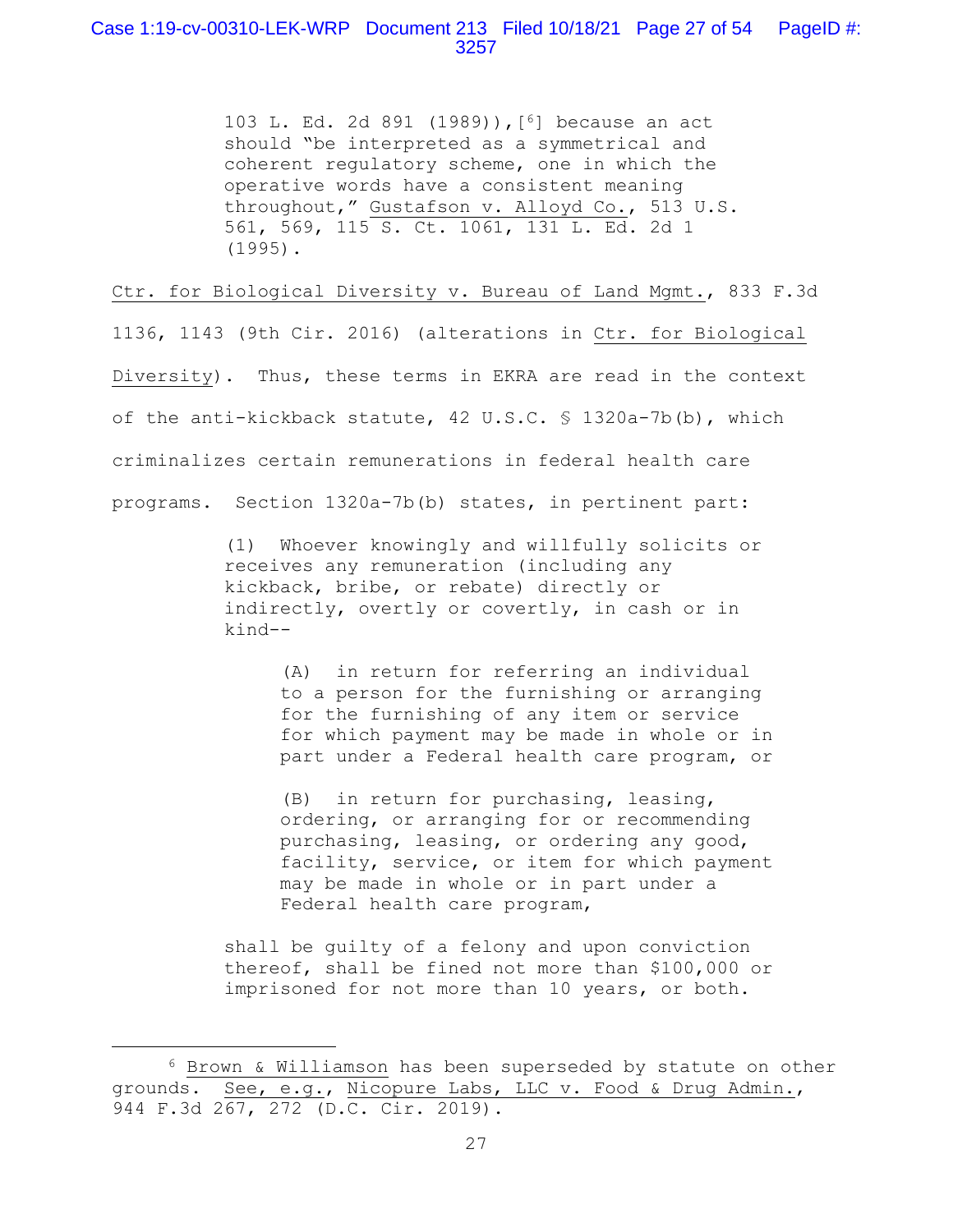## Case 1:19-cv-00310-LEK-WRP Document 213 Filed 10/18/21 Page 28 of 54 PageID #: 3258

(2) Whoever knowingly and willfully offers or pays any remuneration (including any kickback, bribe, or rebate) directly or indirectly, overtly or covertly, in cash or in kind to any person to induce such person--

> (A) to refer an individual to a person for the furnishing or arranging for the furnishing of any item or service for which payment may be made in whole or in part under a Federal health care program, or

> (B) to purchase, lease, order, or arrange for or recommend purchasing, leasing, or ordering any good, facility, service, or item for which payment may be made in whole or in part under a Federal health care program,

shall be guilty of a felony and upon conviction thereof, shall be fined not more than \$100,000 or imprisoned for not more than 10 years, or both.

 Section 1320a-7b is part of title 42, chapter 7, and the definitions section for chapter 7 states: "The term 'person' means an individual, a trust or estate, a partnership, or a corporation." 42 U.S.C. § 1301(a)(3). Thus, for purposes of the anti-kickback statute, an "individual" is not an artificial entity. Section 1301(c) states:

> Whenever under this chapter or any Act of Congress, or under the law of any State, an employer is required or permitted to deduct any amount from the **remuneration** of an employee and to pay the amount deducted to the United States, a State, or any political subdivision thereof, then for the purposes of this chapter the amount so deducted shall be considered to have been paid to the employee at the time of such deduction.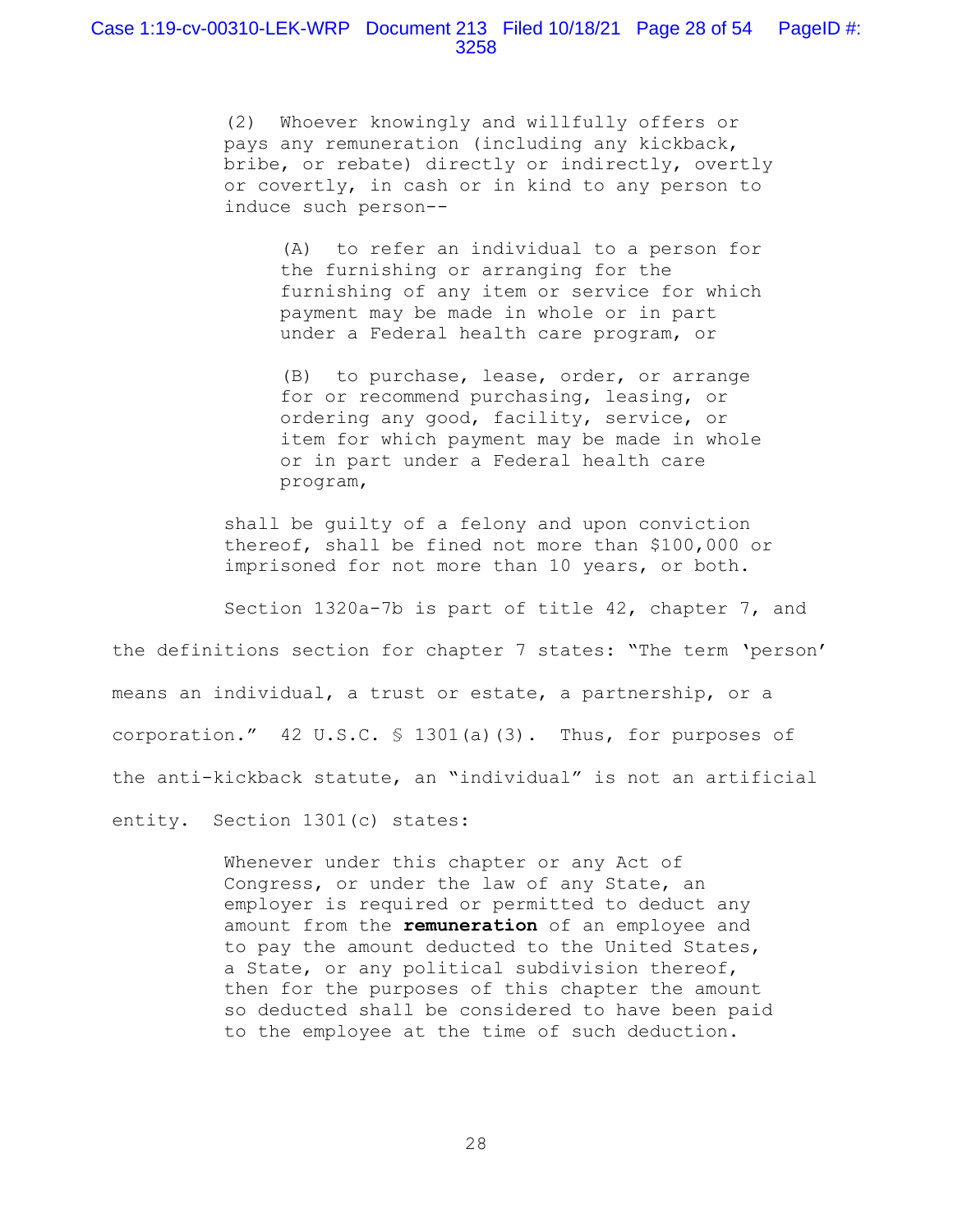### Case 1:19-cv-00310-LEK-WRP Document 213 Filed 10/18/21 Page 29 of 54 PageID #: 3259

(Emphasis added.) Remuneration therefore includes payment by an employer to an employee. Because § 1320a-7b(b)(1) and (2) address similar conduct and have similar language to  $\S$  220(a), the terms "remuneration" and "individual" in EKRA will be interpreted to have the same meaning that they have in the antikickback statute.

 In light of that construction, this Court finds that Graves's compensation from S&G constitutes remuneration under EKRA. Section 220(a)(2)(B) does not apply because the remuneration was not paid in exchange for Graves's use of S&G's laboratory services. The critical issue is whether Graves's remuneration was "to induce a referral of an individual to" S&G. See § 220(a)(2)(A). Undoubtedly, Graves's commission-based compensation structure induced him to try to bring more business to S&G, either directly through the accounts he serviced himself, or through the accounts of the personnel under his management. However, the "client" accounts they serviced were not **individuals** whose samples were tested at S&G. Their "clients" were "the physicians, substance abuse counseling centers, or other organizations in need of having persons tested." See Puana 12/28/20 Decl. at ¶ 6. However, S&G was not compensated by those "clients"; S&G was "compensated for the testing services on a 'per test' basis by third party insurers, government agencies under the Medicare and Medicaid programs,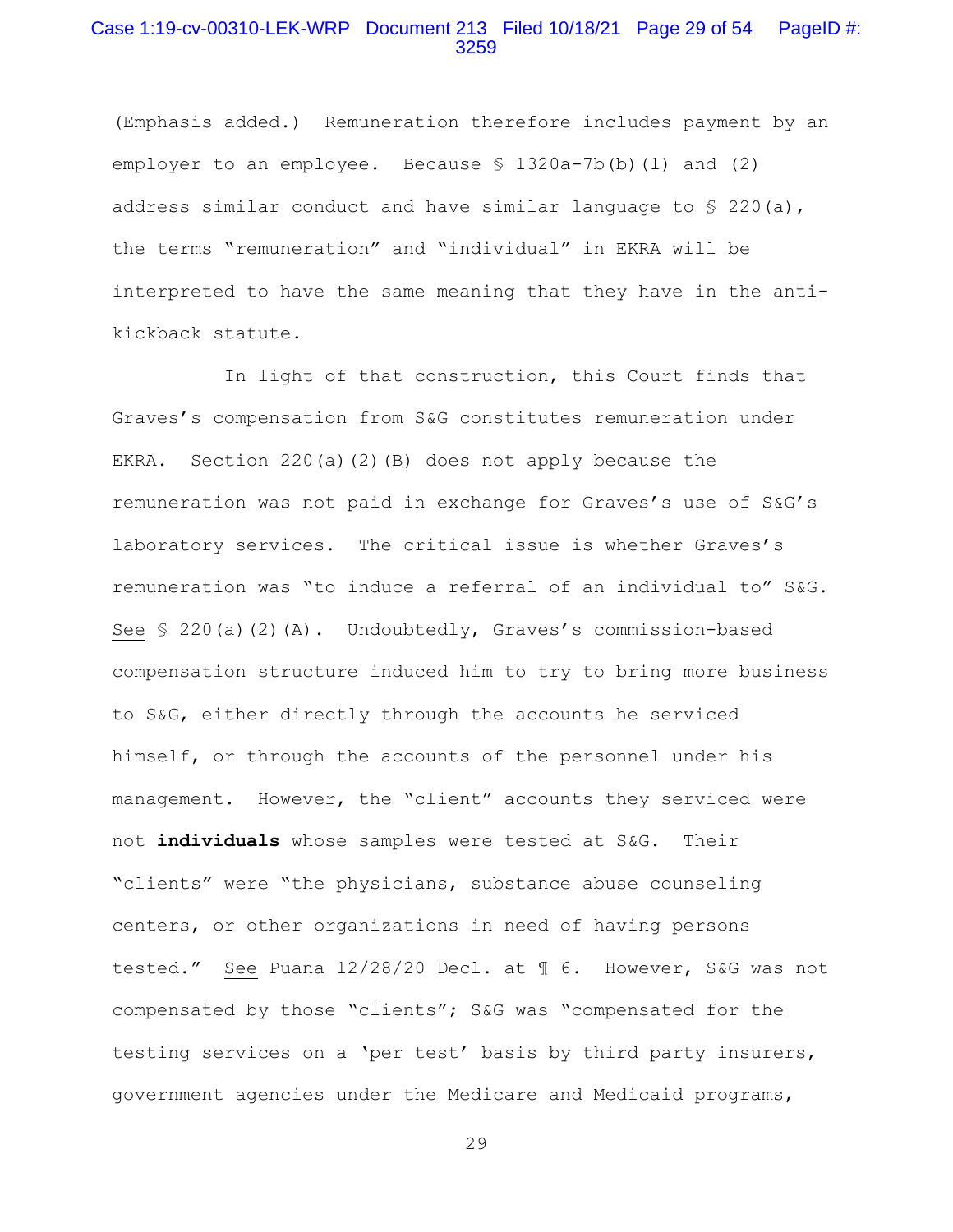## Case 1:19-cv-00310-LEK-WRP Document 213 Filed 10/18/21 Page 30 of 54 PageID #: 3260

and direct 'self-pay' by some individuals." [Id. at 1 5.] There is no evidence that Graves's client accounts included individuals who self-paid for S&G to perform urinalysis on their samples. See, e.g., Puana 5/28/21 Decl. at ¶ 16 ("In late March, 2019, Graves' single biggest client, CARE Hawaii, ended its relationship with S&G Labs."); id. at ¶¶ 17-22 (describing changes to HMSA's scope of coverage and stating that, in May 2019, she offered Graves a \$1 million annual salary based on her estimates of how S&G's revenue would decline because of the loss of CARE Hawaii and HMSA's coverage changes).7 Because Graves was not working with individuals, the compensation that S&G paid him was not paid to induce him to refer individuals to S&G.<sup>8</sup>

 EKRA's exception provision does state that § 220(a) does not apply to

> a payment made by an employer to an employee or independent contractor (who has a bona fide employment or contractual relationship with such employer) for employment, if the employee's payment is not determined by or does not vary by- -

> > (A) the number of individuals referred to a particular recovery home, clinical treatment facility, or laboratory;

<sup>7</sup> Graves's commission-based compensation was more than \$1.8 million in 2018. [Puana 5/28/21 Decl. at ¶ 15.]

<sup>8</sup> Even if Graves's client accounts included individual physicians, those individuals were not the ones being referred to S&G for analysis of their samples.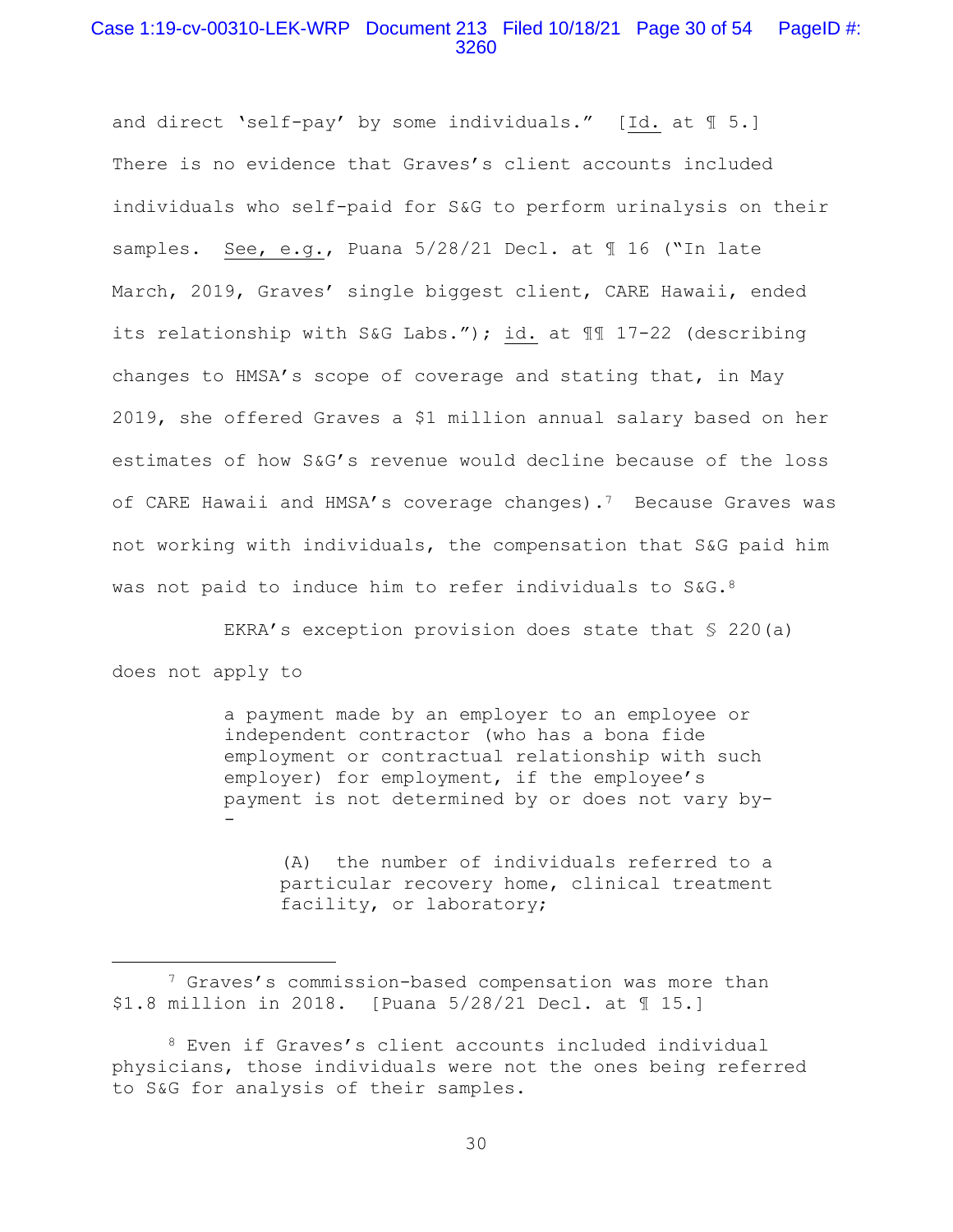(B) the number of tests or procedures performed; or

(C) the amount billed to or received from, in part or in whole, the health care benefit program from the individuals referred to a particular recovery home, clinical treatment facility, or laboratory;

Section 220(b)(2). Graves's commission-based compensation from S&G was a payment made by an employer to an employee, and it was determined based upon the number of tests that S&G performed. Thus, the exception in  $\S$  220(b)(2) would not apply to Graves's compensation under his Employment Agreement. However, that does not mean his compensation violated EKRA. The exception is only relevant if there is a violation of the provisions of § 220(a) in the first instance. Because Graves's compensation did not violate § 220(a), the § 220(b)(2) exception is irrelevant to this case. This Court therefore concludes, as a matter of law, that the compensation provisions of Graves's Employment Agreement did not violate EKRA.9

### **C. Effect of the Court's Ruling**

 Because the compensation provisions of Graves's Employment Agreement did not violate EKRA, this Court concludes that, as a matter of law that: S&G breached Graves's Employment

<sup>9</sup> In light of the Court's ruling, it is not necessary to address the issue of whether a compensation provision that violates EKRA is severable from the rest of the contract or whether it renders the entire contract void.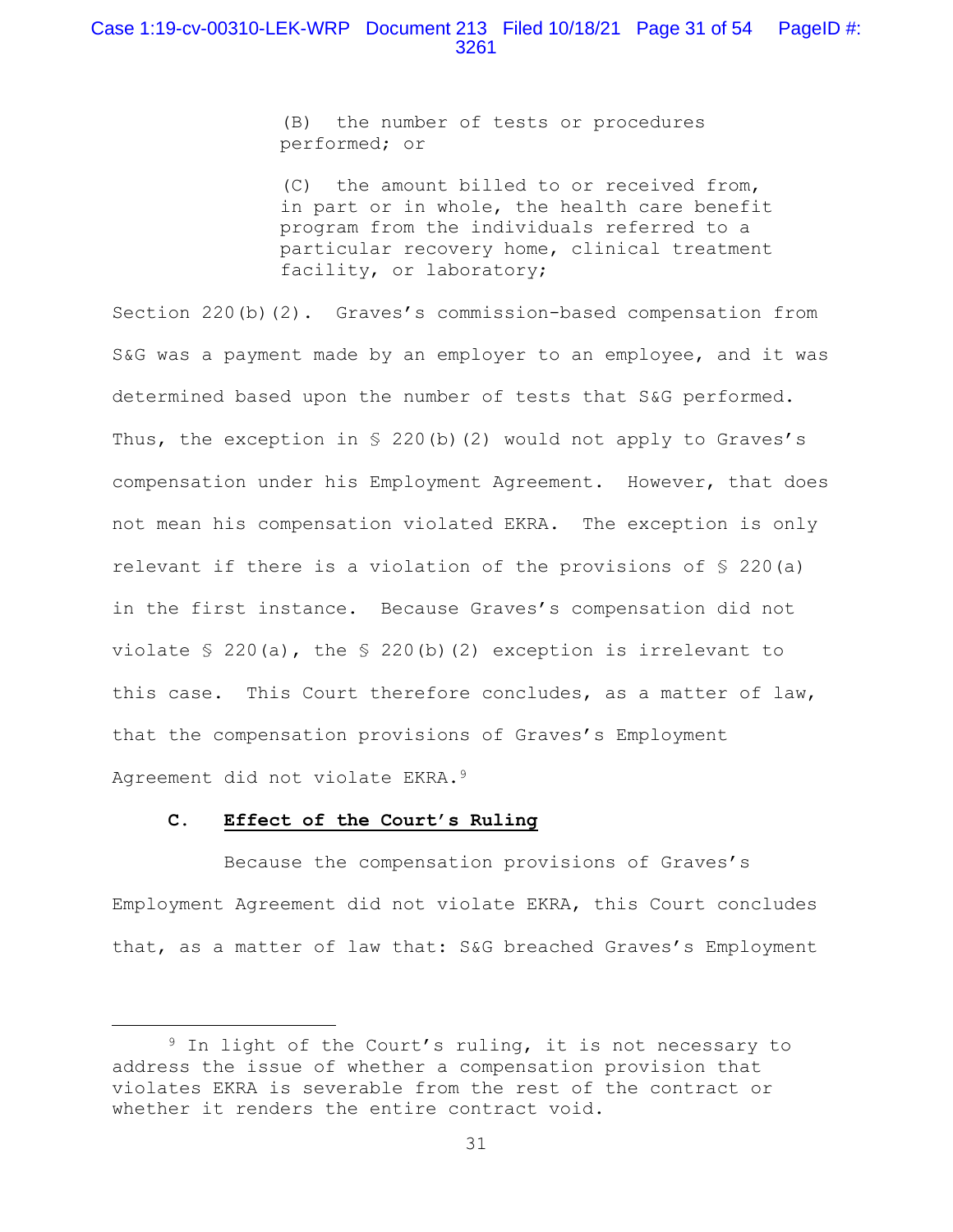# Case 1:19-cv-00310-LEK-WRP Document 213 Filed 10/18/21 Page 32 of 54 PageID #: 3262

Agreement by unilaterally reducing his periodic compensation and failing to pay the commissions described in the agreement; and the unilateral reduction and failure to pay commissions also violated Haw. Rev. Stat. Chapter 388. Graves is therefore entitled to judgment as a matter of law, with respect to liability only, as to Counterclaim Counts III and VI. At trial, the jury will determine the amount of damages Graves suffered as a result of the breach and the Chapter 388 violation, subject to any legal ruling that a portion of the damages sought as to Counterclaim Counts III and VI are duplicative. To the extent that it seeks summary judgment in favor of S&G as to Counterclaim Counts III and VI, the S&G Parties' Motion is denied.

 At trial, Dr. Puana will be allowed to testify that she believed the commission-based compensation provisions in Graves's Employment Agreement and in the agreements of the other members of the S&G sales team violated EKRA, and she will be allowed to testify regarding the actions she took because of that belief. This Court will instruct the jury that Dr. Puana's belief was incorrect. Dr. Puana will not be permitted to testify that Vaughn advised her that the commission-based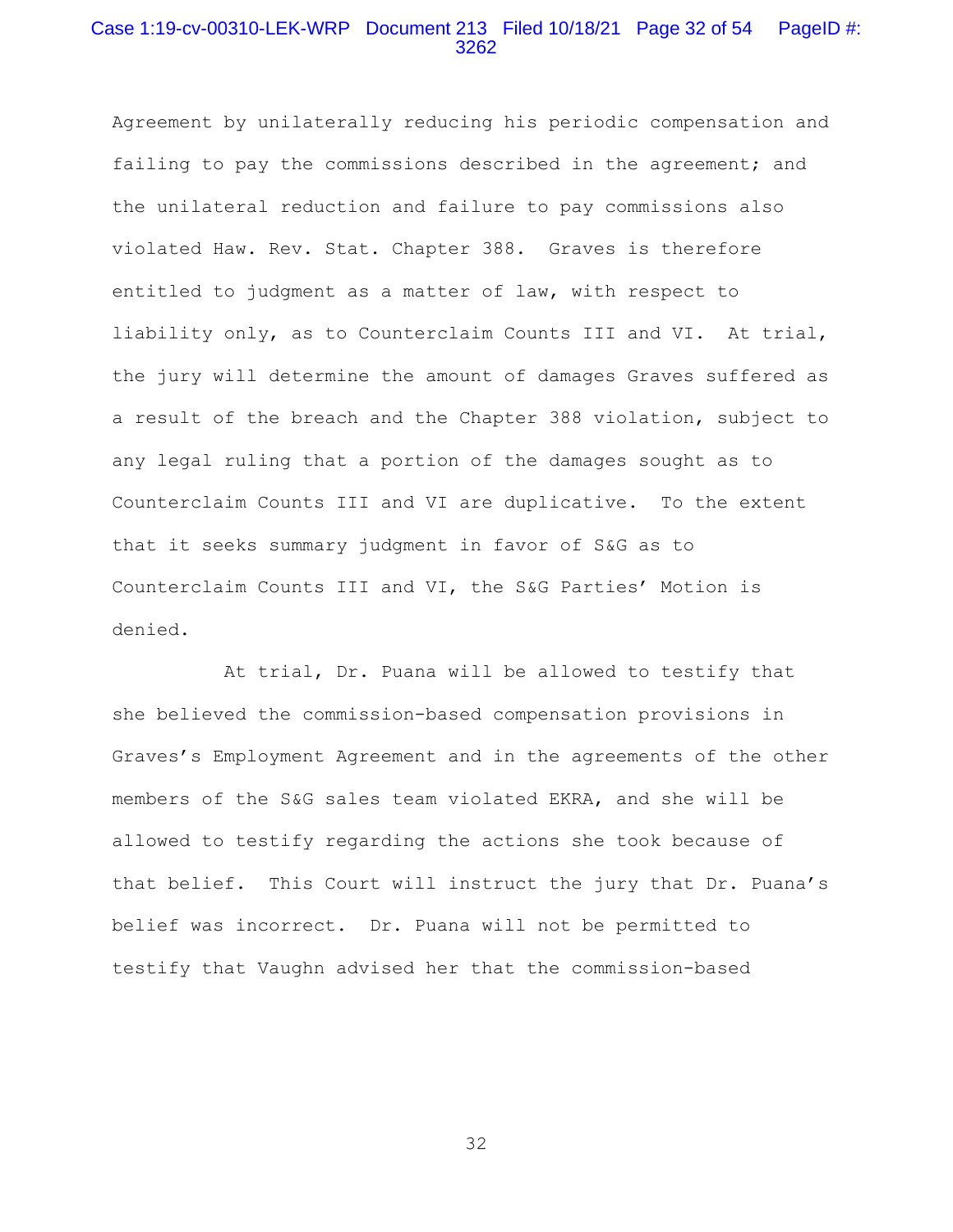# Case 1:19-cv-00310-LEK-WRP Document 213 Filed 10/18/21 Page 33 of 54 PageID #: 3263

compensation provisions violated EKRA,  $10$  nor will any party be permitted to introduce exhibits reflecting Dr. Puana's consultation with Vaughn about the effect of EKRA.

## **III. Wrongful Termination Issues**

 In the Wrongful Termination Brief, Graves urges this Court to rule that he has established his prima facie case for Counterclaim Count X (wrongful termination in violation of HWPA) and to enter judgment in his favor as to liability for Counterclaim Count XI (wrongful termination in violation of public policy).

### **A. HWPA Claim**

#### HWPA states:

An employer shall not discharge, threaten, or otherwise discriminate against an employee regarding the employee's compensation, terms, conditions, location, or privileges of employment because:

> (1) The employee, or a person acting on behalf of the employee, reports or is about to report to the employer, or reports or is about to report to a public body, verbally or in writing, a violation or a suspected violation of:

> > (A) A law, rule, ordinance, or regulation, adopted pursuant to law of this State, a political subdivision of this State, or the United States . . . ,

<sup>10</sup> The S&G Parties previously confirmed that Vaughn would not be called as a witness at trial. See Minutes - EP: Trial Status Conference, filed 4/7/21 (dkt. no. 183).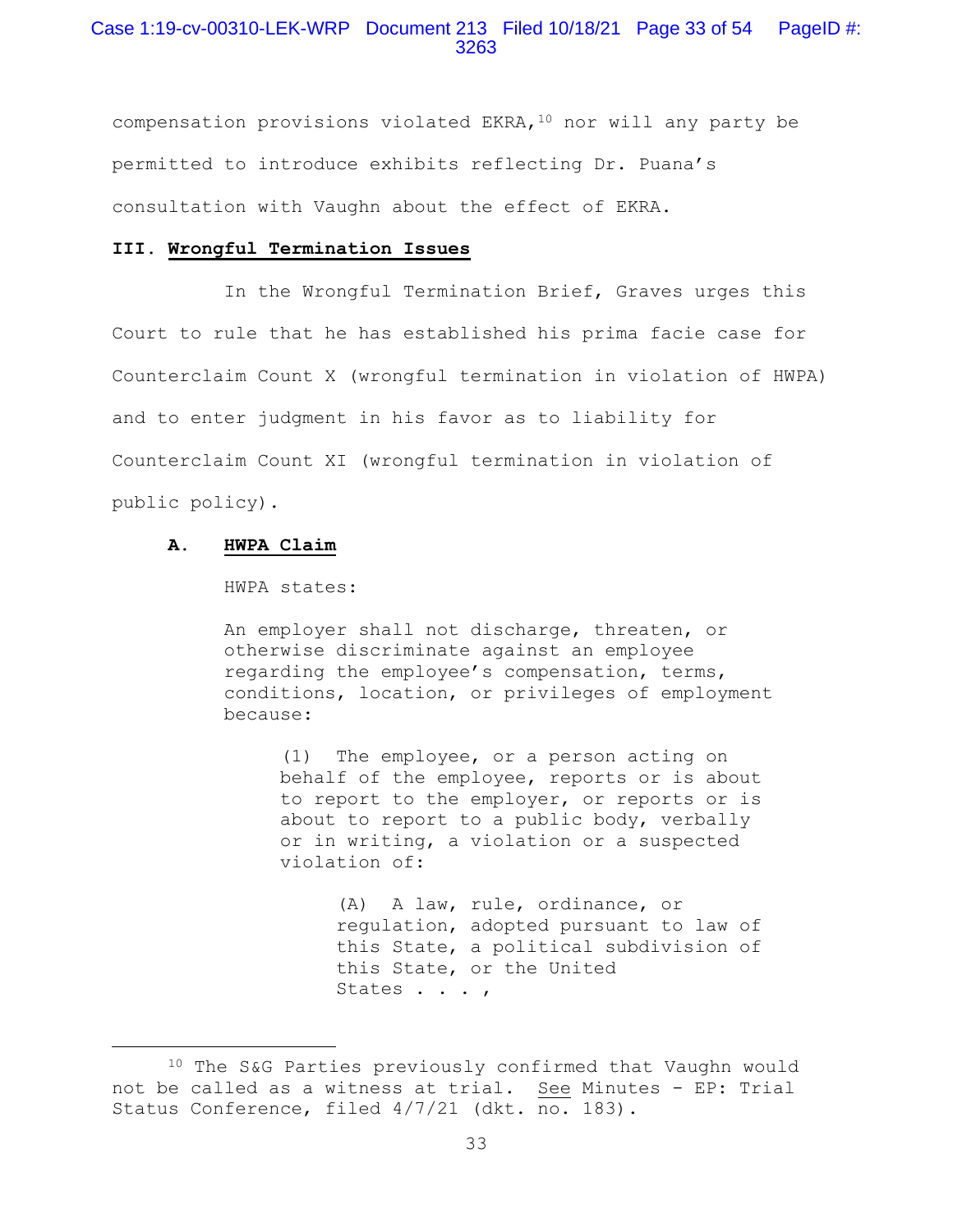unless the employee knows that the report is false[.]

Haw. Rev. Stat. Ann. § 378-62. This Court has stated:

 A § 378–62 claim has three requirements. First, an employee must have "engaged in protected conduct" as defined by HRS § 378-62(1). Griffin v. JTSI, Inc., 654 F. Supp. 2d 1122, 1131 (D. Hawai`i 2008) (citing Crosby v. State Dept. of Budget & Fin., 76 Hawai`i 332, 342, 876 P.2d 1300, 1310 (1994)). Second, the employer must take some "adverse action" against the employee. Id. And third, there must be "a causal connection between the alleged retaliation and the 'whistleblowing.'" Id. To meet the causal connection requirement, an "employer's challenged action must have been taken 'because' the employee engaged in protected conduct." Id. In Crosby, the Supreme Court of Hawai`i adopted the McDonnell-Douglas [Corp. v. Green, 411 U.S. 792 (1973),] burden shifting framework for HWPA claims. Therefore, a plaintiff can prove retaliation either through direct evidence, or by demonstrating that her protected activity played a role in the adverse employment action. Chan v. Wells Fargo Advisors, LLC, 124 F. Supp. 3d 1045, 1055 (D. Hawai`i 2015). The defendant employer can then defend by showing that the adverse employment action would have occurred regardless of the protected activity. Id.

Bach v. Cmty. Ties of Am., Inc., CIV. No. 18-00103 LEK-WRP, 2019 WL 6054675, at \*10 (D. Hawai`i Nov. 15, 2019), *aff'd*, 840 F. App'x 182 (9th Cir. 2021).

 In connection with Graves's motion for summary judgment, the parties agreed that, on August 2, 2019, Graves sent an email to Dr. Puana ("8/2/19 Email"), arguing that suspending him and reducing his compensation was unjustified and was a hardship on his family. [Graves's CSOF at ¶ 38; S&G's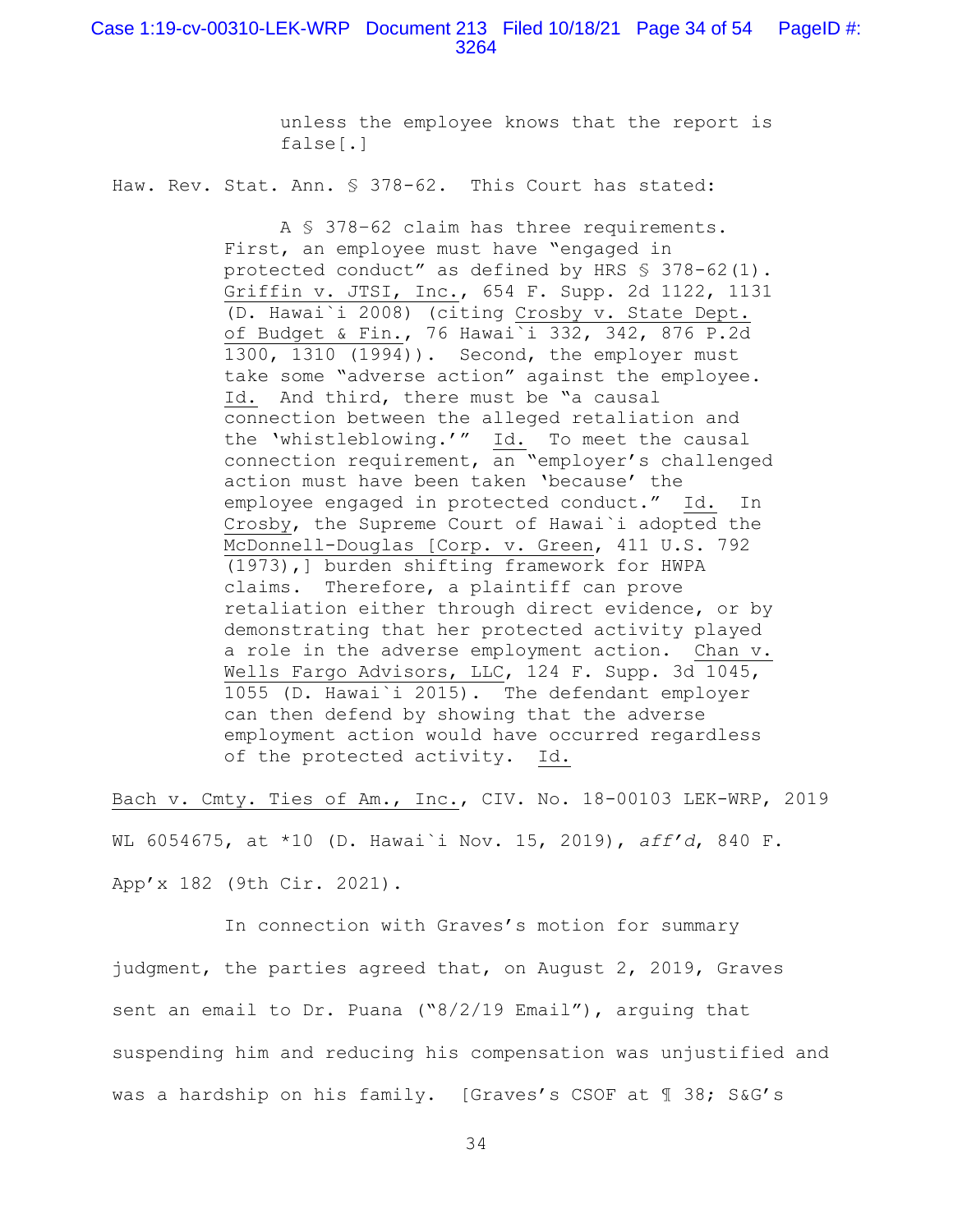### Case 1:19-cv-00310-LEK-WRP Document 213 Filed 10/18/21 Page 35 of 54 PageID #: 3265

Summary Judgment Opp. at 2 (admitting Graves's ¶ 38).] Graves

stated, in pertinent part:

On or about May 1st, you verbally told me that you made the decision to pay me a yearly salary of \$1,000,000.00 - far less than my contractual [sic] compensation set forth in my employment contract. Soon after, on may [sic] 20th, you began paying me \$39,583 per bi-monthly pay check which equates to roughly \$949,992[.]

Then, on July 5th, 2019 without ANY notice, you began paying me only \$2.083 per pay period or \$4,166 per month. This is a 95% reduction in my monthly compensation! Clearly, my family and I cannot live on \$4,166 per month and I need my pay reinstated. Please correct the July 5th and July 20th payroll entries and provide me with the compensation you promised to pay me under my Employment Agreement.

. . . .

Please provide me with the appropriate back wages for July as well as confirm that my paychecks going forward will reflect my compensation per the Employment Agreement. . . .

I just want what was promised me in my Employment Agreement. No more. No less. . . .

[Graves 11/4/20 Decl., Exh. G (8/2/19 Email) (emphases omitted).]

 Graves argues the 8/2/19 Email and the filing of his original Counterclaim on August 19, 2019 constituted protected activity for purposes of HWPA. In the 8/2/19 Email, Graves informed Dr. Puana that he believed S&G was improperly withholding compensation that he was entitled to under the Employment Contract. Even if the 8/2/19 EO shows that Graves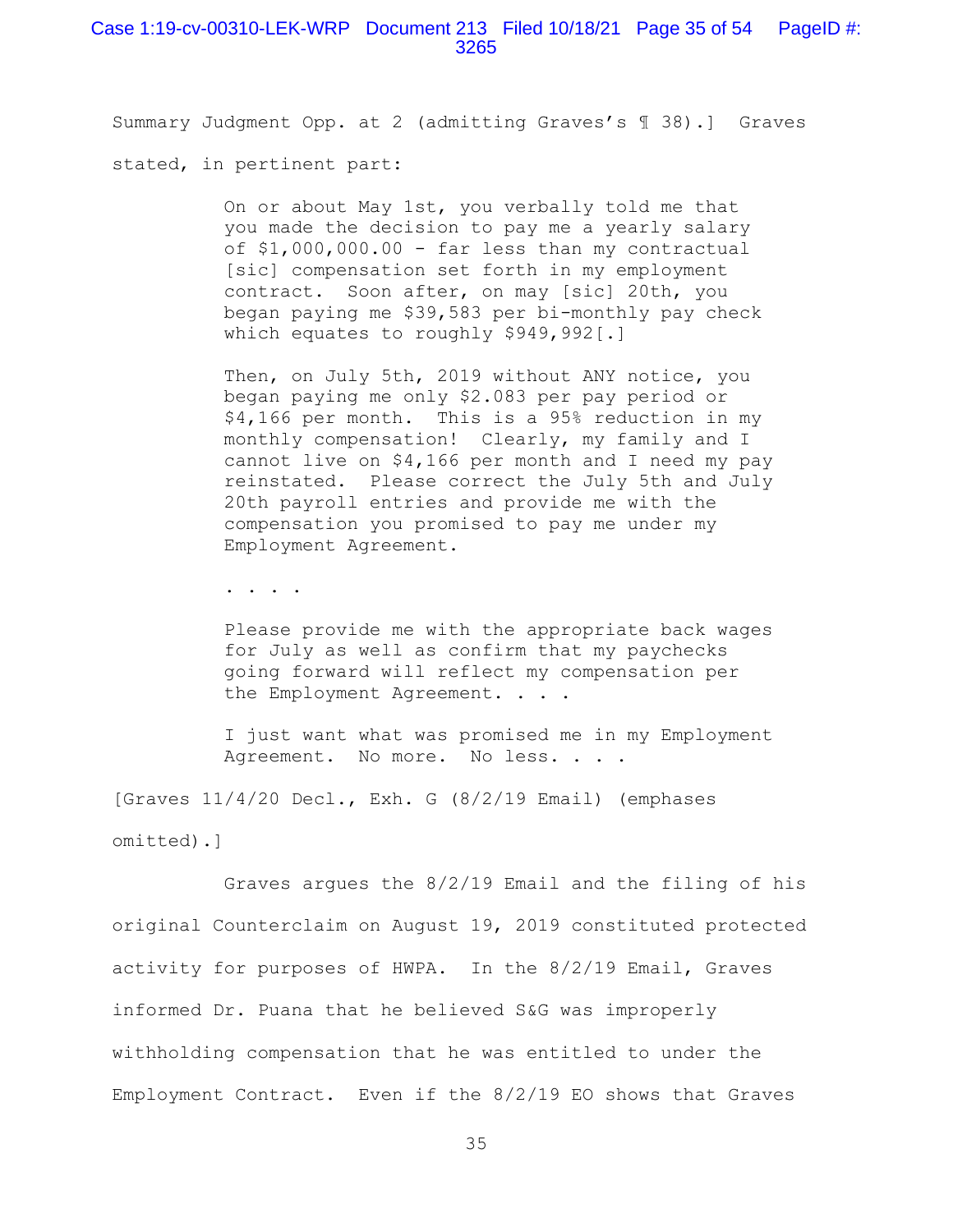# Case 1:19-cv-00310-LEK-WRP Document 213 Filed 10/18/21 Page 36 of 54 PageID #: 3266

suspected S&G was violating "[a] law, rule, ordinance, or regulation," his report of the suspected violation to Dr. Puana does not constitute a report to a public body, nor does the 8/2/19 Email indicate Graves was about to report the suspected violation to a public body. See Haw. Rev. Stat. § 378-61 (definition of "Public body").

 Graves's original Counterclaim alleged, *inter alia*, that S&G's failure to pay him all of the compensation he was due under his Employment Agreement constituted a violation of Haw. Rev. Stat. Chapter 388. [Counterclaim at ¶¶ 84-88.] "The judiciary and any member or employee of the judiciary" are included within the definition of a "[p]ublic body" for purposes of the HWPA. Section 378-61 ("Public body" at ¶ 6). Thus, Graves's filing of his original Counterclaim constituted protected activity for purposes of HWPA. Graves's termination on September 9, 2019 constituted an adverse employment action. See Hara 11/4/20 Decl., Exh I (9/9/19 email from S&G's counsel to Graves's counsel, transmitting the Termination Letter).

 The adverse employment action occurred approximately three weeks after Graves's protected activity. The Court also notes that S&G issued the Termination Letter while S&G's motion for preliminary injunction was pending before this Court, but this Court had already indicated it was inclined to deny the motion. See 8/30/19 hrg. trans. at 95-99. This temporal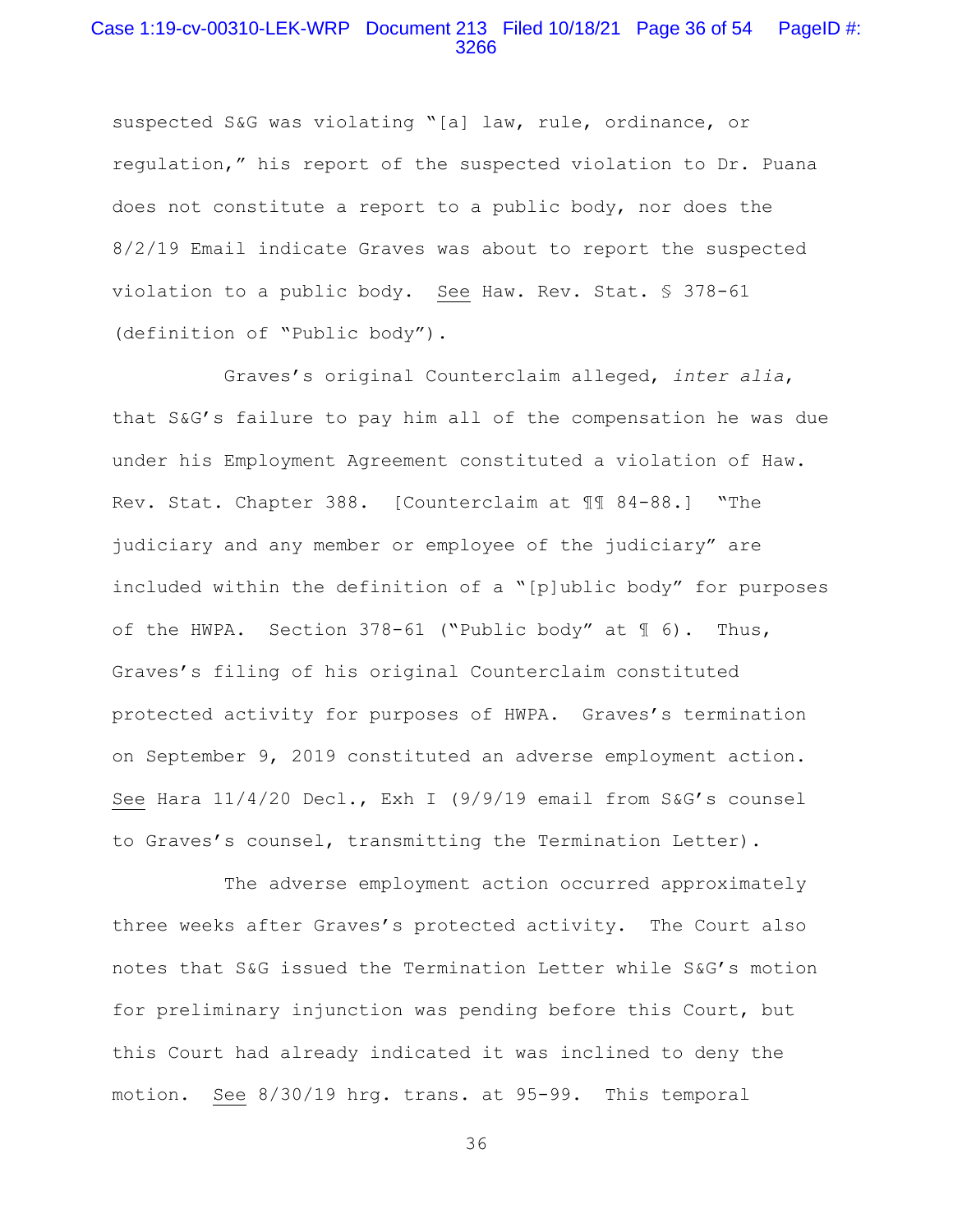# Case 1:19-cv-00310-LEK-WRP Document 213 Filed 10/18/21 Page 37 of 54 PageID #: 3267

proximity is sufficient circumstantial evidence of a causal connection for purposes of Graves's prima case for his HWPA claim. See Bach, 2019 WL 6054675, at \*11 ("In a HWPA analysis, a plaintiff is permitted to use temporal proximity as circumstantial evidence that the plaintiff's protected conduct was a substantial or motivating factor in the adverse employment action." (citing Griffin v. JTSI, Inc., 654 F. Supp. 2d 1122, 1132 (D. Hawai`i 2008))); Chan v. Wells Fargo Advisors, LLC, 124 F. Supp. 3d 1045, 1056 (D. Hawai`i 2015) (denying summary judgment in part on temporal proximity when the time between the protected activity and the first adverse action was approximately fifteen days, and the ultimate adverse action was within approximately fifty days). This Court therefore concludes that Graves has established a prima facie case for his HWPA claim.

 "[O]nce the employee makes its prima facie showing, the employer must then 'defend affirmatively by showing that the termination would have occurred regardless of the protected activity.'" Griffin, 654 F. Supp. 2d at 1132 (quoting Crosby, 76 Hawai`i at 342, 876 P.2d at 1310) (some internal quotation marks omitted). The Termination Letter sets forth seven categories of conduct that S&G asserted constituted grounds for it to terminate Graves's employment for cause. [Hara 11/4/20 Decl., Exh. I at PageID #: 1410-12.] All of these grounds are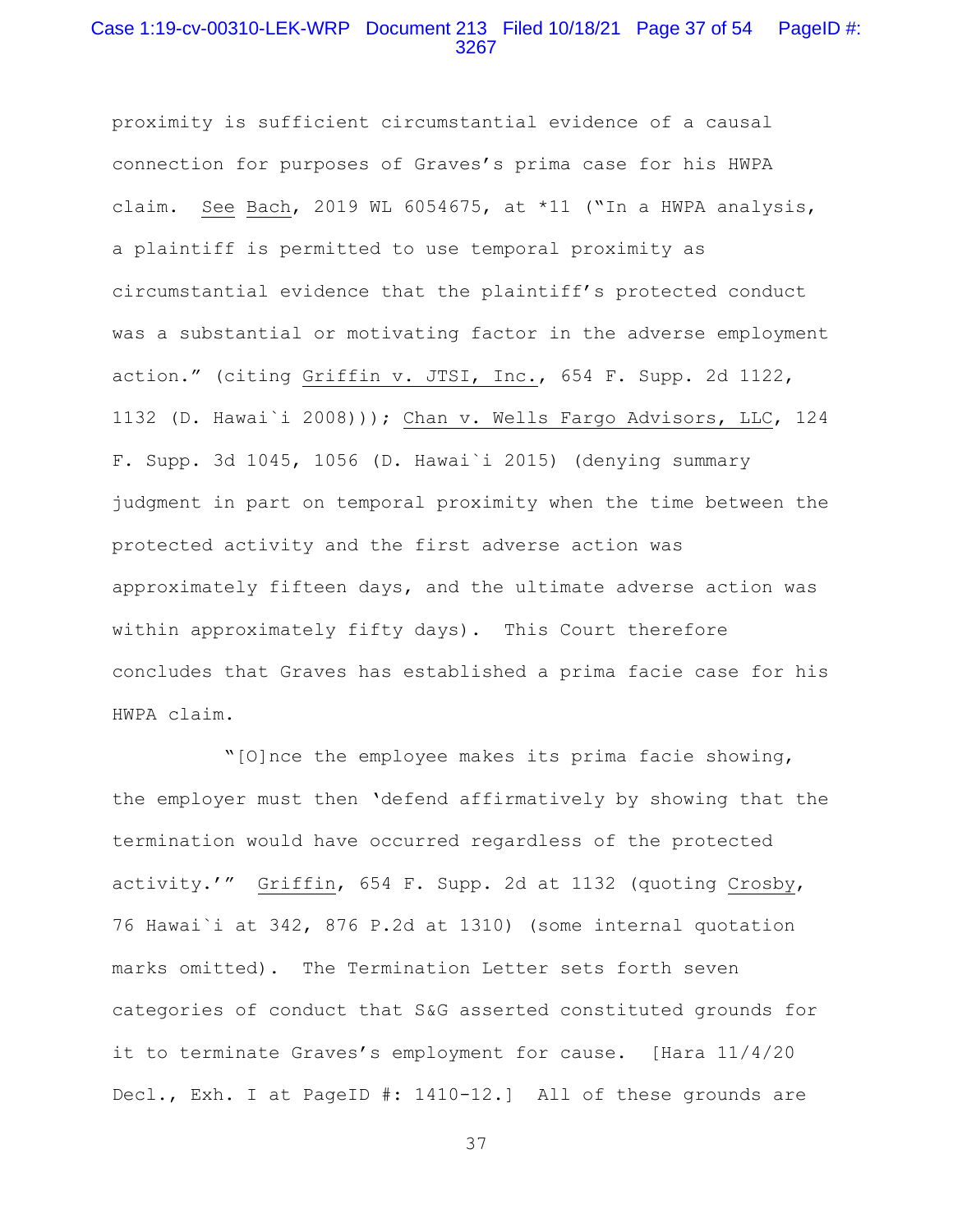# Case 1:19-cv-00310-LEK-WRP Document 213 Filed 10/18/21 Page 38 of 54 PageID #: 3268

unrelated to the August 19, 2019 filing of the Counterclaim. Throughout this case, Graves has denied making the statements attributed to him in the Termination Letter, and he has asserted he was never given the opportunity to respond to the allegations described in the letter. See, e.g., Graves 11/4/20 Decl. at ¶ 22 ("At no time did I make any negative or derogatory comments about [Dr. Puana], S&G, or any S&G employee to any individual or entity outside of S&G."); id. at ¶ 30 ("I was not contacted by [Dr. Puana] or any other S&G representative to discuss those allegations. I was not given any opportunity to respond to the complaints alleged against me."). S&G does not dispute that Dr. Puana did not discuss the allegations in the Termination Letter with Graves. See Puana 12/28/20 Decl. at  $\text{\textsterling}$  43 ("I chose not to review these issues with Graves while he was suspended."). This Court therefore finds that there are genuine issues of material fact as to S&G's defense that it would have terminated Graves's employment regardless of his protected activity. The issues related to S&G's defense will be presented to the jury. Further, there are genuine issues of material fact as to Graves's damages associated with his HWPA claim, and the issue of damages will also be presented to the jury.

### **B.** *Parnar* **Claim**

This district court has stated: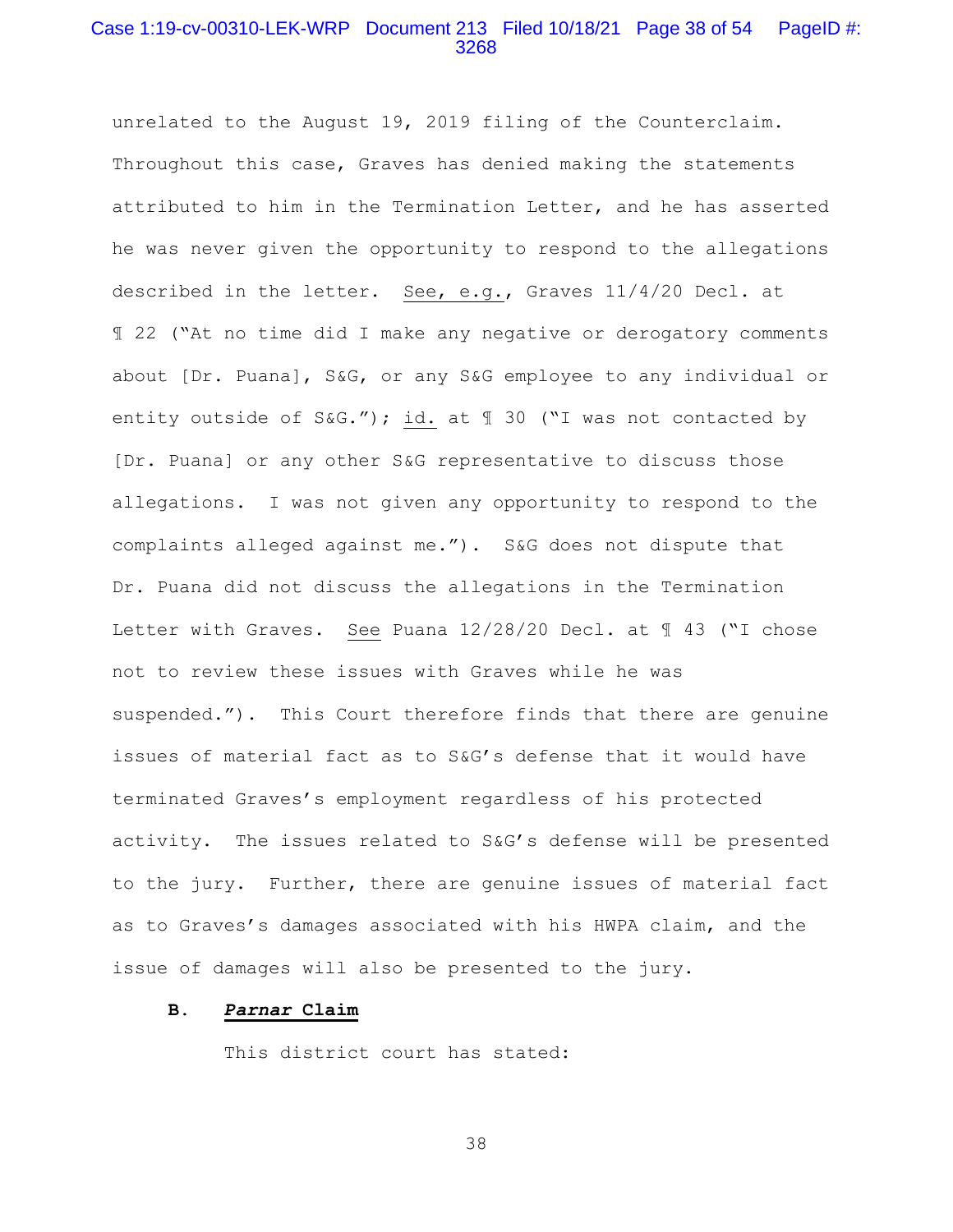In Parnar v. Americana Hotels, Inc., the Hawai`i Supreme Court established a common-law cause of action through which an individual employee may bring a tort claim against his or her former employer if the employee can prove "that the discharge violates a clear mandate of public policy." 652 P.2d 625, 631 (Haw. 1982). The purpose of a Parnar claim is to provide compensation to a plaintiff for wrongful acts that public policy would deem to be compensable, but that the legislature has not provided for remediating under the law. Shahata v. W Steak Waikiki, LLC, 721 F. Supp. 2d 968, 987 (D. Haw. 2010) (noting that "[w]rongful termination claims" are usually only raised where "a statutory or other policy does not itself provide for a remedy to enforce the policy" (citing Griffin, 654 F. Supp. 2d at 1139–40)), *aff'd*, 494 F. Appx. 729 (9th Cir. 2012). As such, if "the statutory or regulatory provisions which evidence the public policy themselves provide a remedy for the wrongful discharge, provision of a further remedy under the public policy exception is unnecessary." Ross v. Stouffer Hotel, Co., 879 P.2d 1037, 1047 (Haw. 1994) (quoting Lapinad v. Pac. Oldsmobile–GMC, 679 F. Supp. 991 (D. Haw. 1988)).

Assaye v. United Airlines, Inc., No. CV 17-00495 DKW-KSC, 2018 WL 1975678, at \*11 (D. Hawai`i Apr. 26, 2018) (alteration in Assaye).

 Hawai`i law allows a plaintiff to bring a Parnar claim based on the public policy identified in HWPA - the protection of whistleblowers. Cruz v. Kaumana Drive Partners, LLC, Civ. No. 19-00255 JMS-KJM, 2020 WL 7698820, at \*5 (D. Hawai`i Apr. 2, 2020) (citing Ross v. Stouffer Hotel Co., 76 Hawai`i 454, 464, 879 P.2d 1037, 1047 (1994) (providing the HWPA as an example of "a clear expression of legislative intent" to permit a Parnar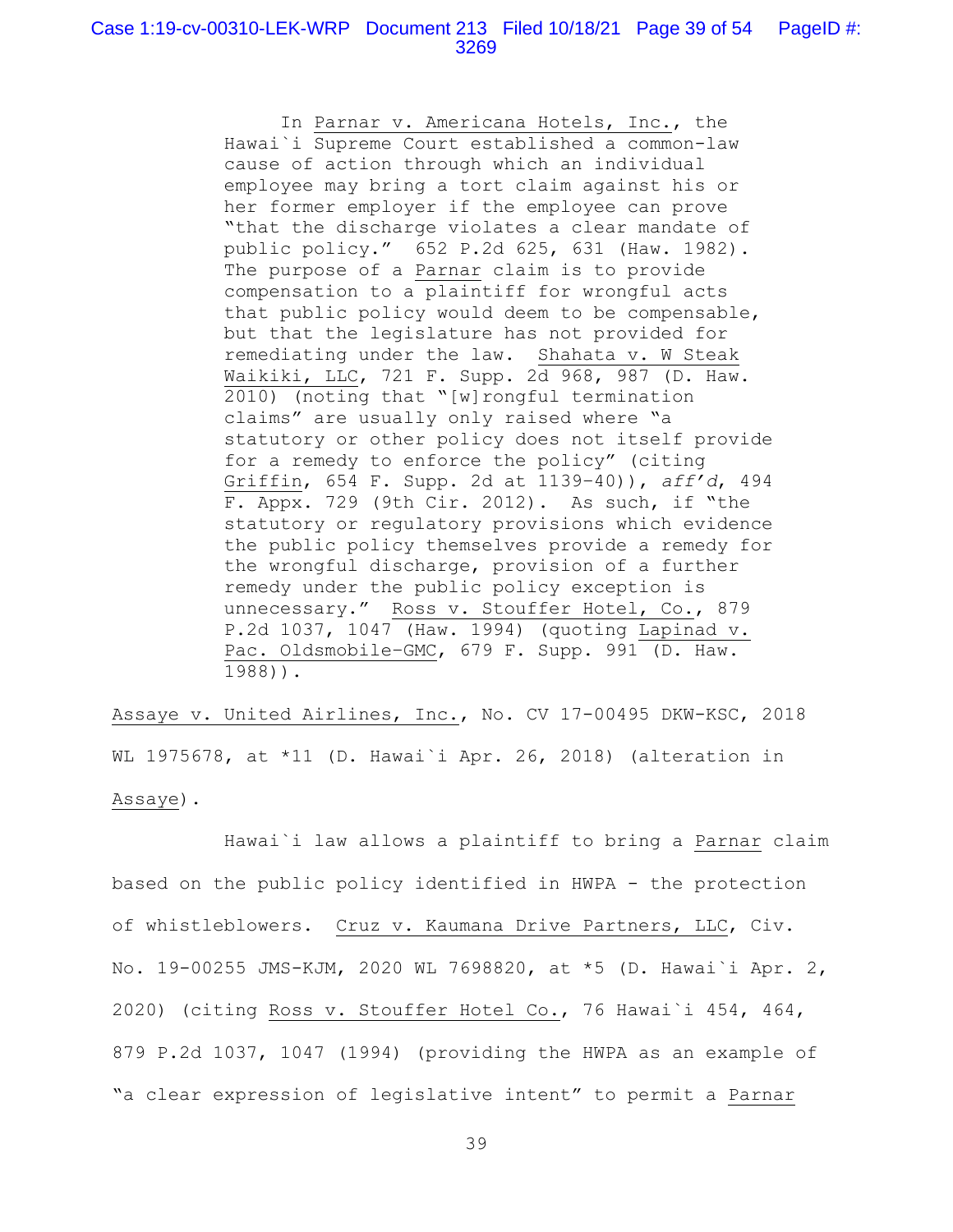### Case 1:19-cv-00310-LEK-WRP Document 213 Filed 10/18/21 Page 40 of 54 PageID #: 3270

claim along with an HWPA claim despite the statutory remedy); Griffin, 654 F. Supp. 2d at 1140-41 (applying Ross and explaining that in HRS § 378-69, "the Hawaii legislature provided specifically that claims for discharge in violation of the HWPA do not preclude a plaintiff from also alleging a simultaneous Parnar claim")). Where warranted by the evidence, the plaintiff who prevails on a Parnar claim may obtain

> tort recovery, [which] may generally include special damages, which compensate claimants for specific out of pocket financial expenses and losses, general damages for pain, suffering, and emotional distress, In Re Hawaii Federal Asbestos Cases, 734 F. Supp. 1563 (1990), and punitive damages assessed for the purpose of punishing the defendant for aggravated or outrageous misconduct and to deter defendant and others from similar conduct in the future. See Masaki v. General Motors, 71 Haw. 1, 780 P.2d 566, *recon. denied*, 71 Haw. 664, 833 P.2d 899 (1989).

Norris v. Hawaiian Airlines, Inc., 74 Haw. 235, 264, 842 P.2d 634, 647 (1992), *aff'd*, 512 U.S. 246 (1994).

 For the reasons set forth above regarding Graves's HWPA claim, this Court also concludes that Graves has established a prima facie case for his Parnar claim and that there are triable issues of fact regarding S&G's defense to the claim and Graves's damages.

#### **IV. Defamation Claims**

 The S&G Parties' Motion seeks summary judgment as to Third-Party Counts I, II, and III.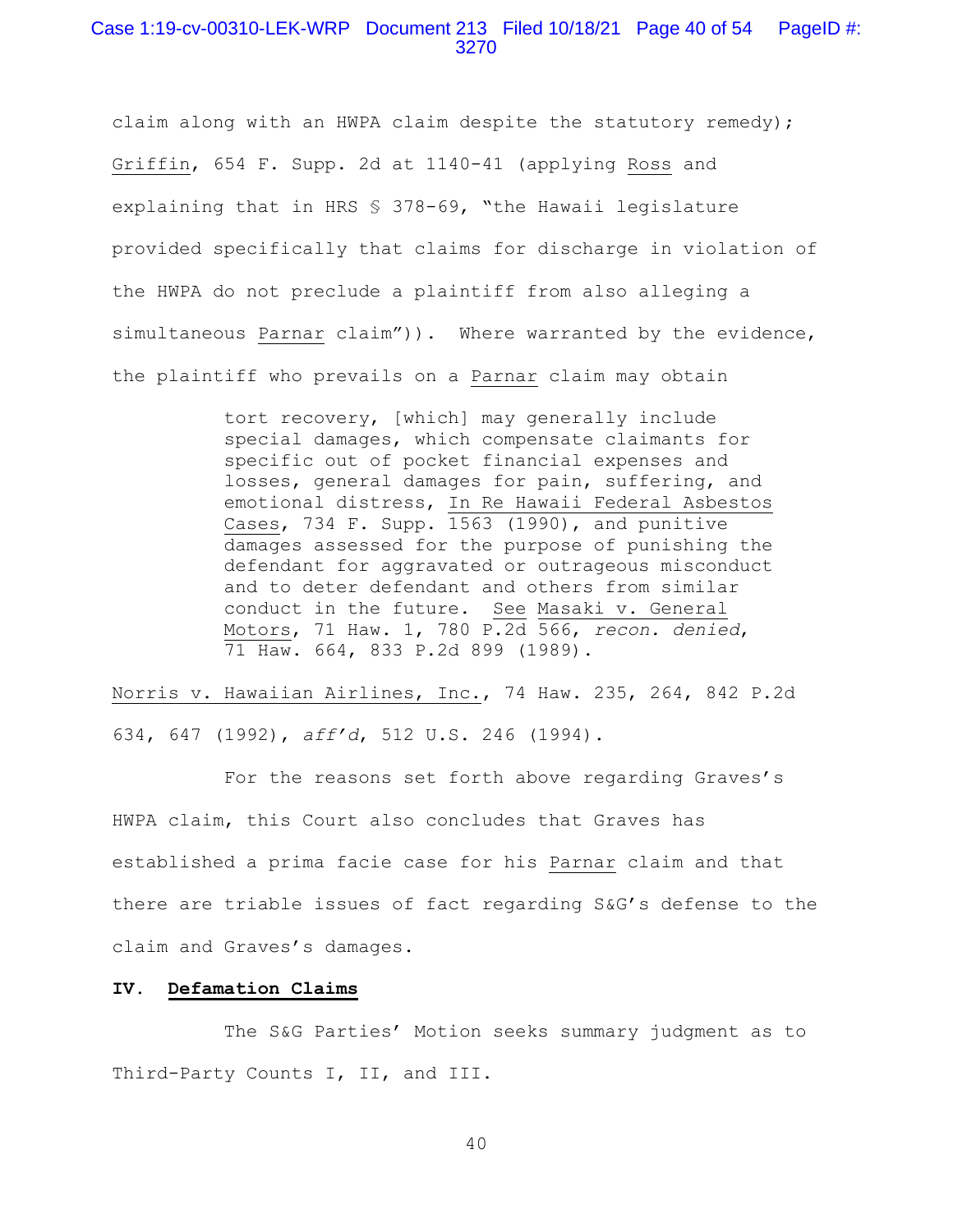### **A. Third-Party Count I**

 Third-Party Count I alleges a defamation claim against Bade-Castro based on the following allegations:

> 63. Castro published knowingly false statements about Graves to [Dr.] Puana in or around June 2019 regarding Graves' alleged disclosure of S&G Labs' trade secrets.

 64. Castro told [Dr.] Puana that Graves described to the owner of a competing company the commission structure of their S&G Labs' compensation, S&G Labs' equipment, internal operational details (e.g. volume of monthly business), internal systems related to turnaround time, and other operational information.

[First Amended Third-Party Complaint at PageID #: 849.] In

Hawai`i there are

four elements necessary to sustain a claim for defamation:

> (1) a false and defamatory statement concerning another;

(2) an unprivileged publication to a third party;

(3) fault amounting at least to negligence on the part of the publisher [actual malice where the plaintiff is a public figure]; and

(4) either actionability of the statement irrespective of special harm or the existence of special harm caused by the publication.

Gold v. Harrison, 88 Hawai`i 94, 100, 962 P.2d 353, 359 (1998). . . .

Gonsalves v. Nissan Motor Corp. in Hawai`i, 100 Hawai`i 149, 171, 58 P.3d 1196, 1218 (2002) (some alterations in Gonsalves).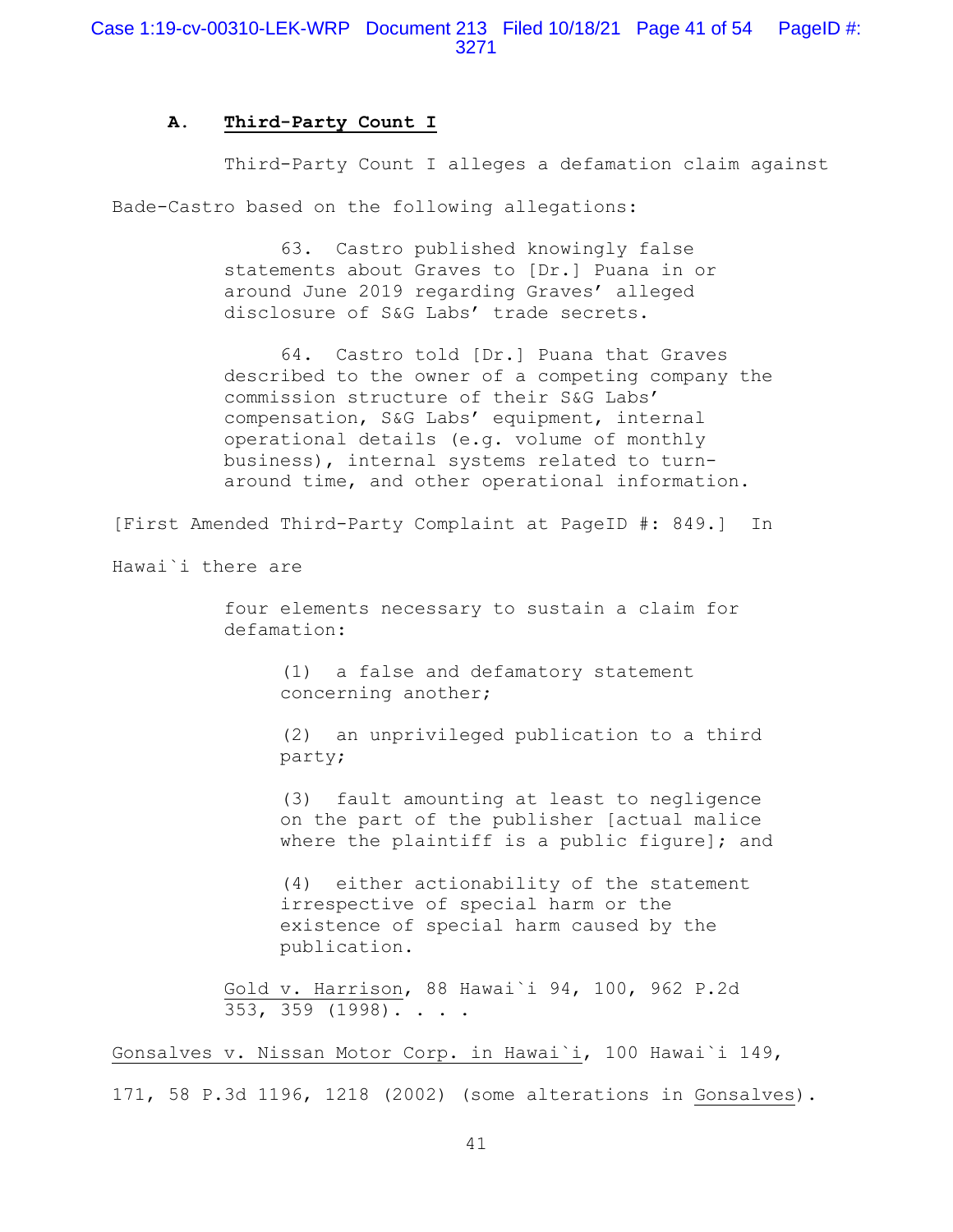# Case 1:19-cv-00310-LEK-WRP Document 213 Filed 10/18/21 Page 42 of 54 PageID #: 3272

 It is undisputed that Graves engaged in discussions with Aloha Toxicology about possible employment. The parties disagree about what Graves disclosed or said about S&G during those discussions. Compare Graves 11/4/20 Decl. at ¶¶ 19-21, with Bade-Castro 12/28/20 Decl. at ¶¶ 5-8. However, that dispute of fact is not material to the disposition of Third-Party Count I. See Fed. R. Civ. P. 56(a) ("The court shall grant summary judgment if the movant shows that there is no genuine dispute as to any material fact and the movant is entitled to judgment as a matter of law."); In re Barboza, 545 F.3d 702, 707 (9th Cir. 2008) (stating "a dispute is 'material' only if it could affect the outcome of the suit under the governing law" (citing Anderson v. Liberty Lobby, Inc., 477 U.S. 242, 248, 106 S. Ct. 2505, 91 L. Ed. 2d 202 (1986))).

 As part of the analysis of whether the allegedly defamatory communication was unprivileged,

> the Court must determine, as a matter of law, whether the alleged defamatory communication is entitled to a qualified privilege. Vlasaty v. Pacific Club, 4 Haw. App. 556, 562, 670 P.2d 827, 832 (1983). A qualified privilege "arises when the author of the defamatory statement reasonably acts in the discharge of some public or private duty, legal, moral, or social, and where the publication concerns subject matter in which the author has an interest and the recipients of the publication a corresponding interest or duty." Aku v. Lewis, 52 Haw. 366, 371, 477 P.2d 162, 166 (1970). See also Russell v. American Guild of Variety Artists, 53 Haw. 456, 497 P.2d 40 (1972); Vlasaty at 562, 670 P.2d 827. In claiming such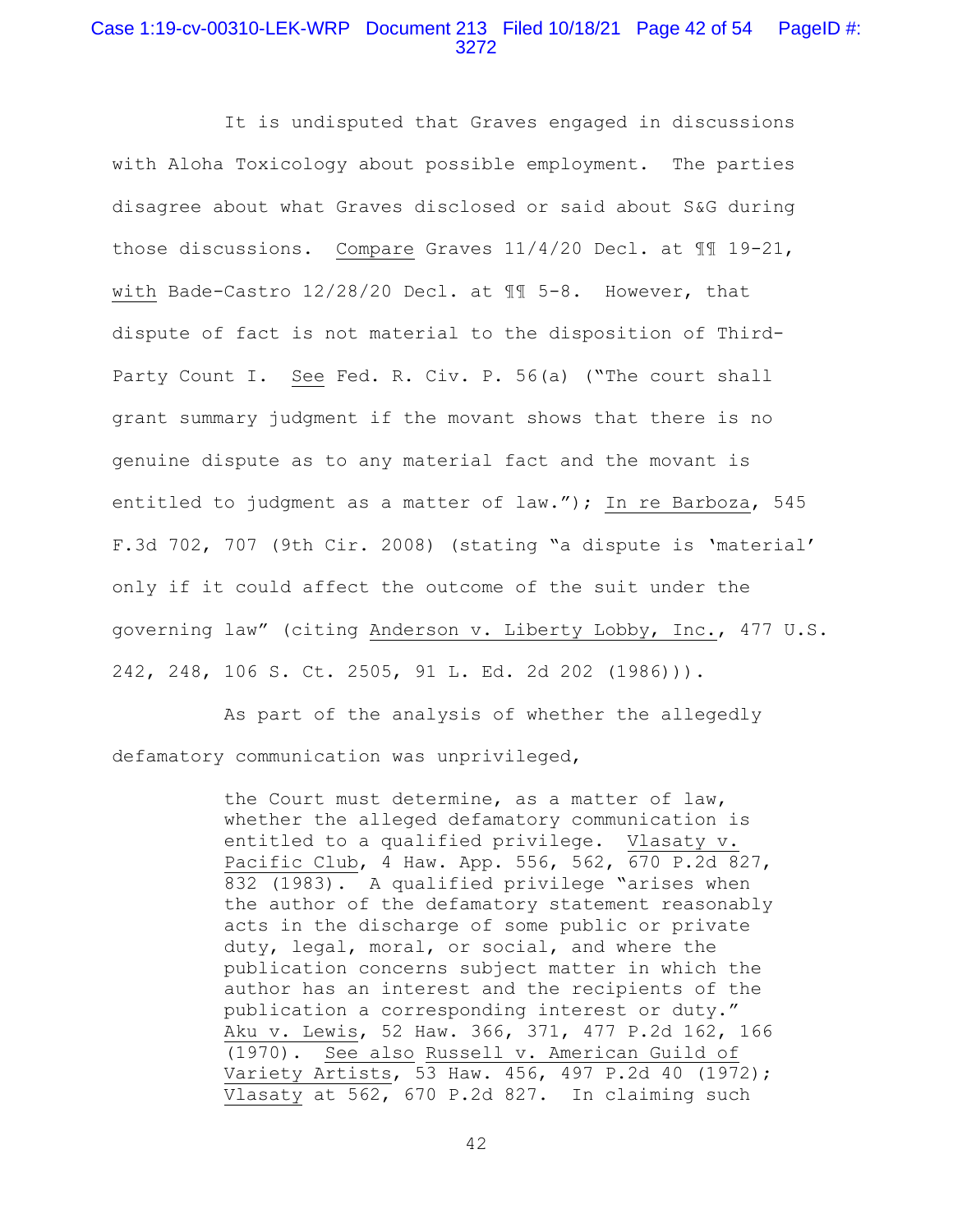# Case 1:19-cv-00310-LEK-WRP Document 213 Filed 10/18/21 Page 43 of 54 PageID #: 3273

privilege, it is essential that the author of the defamatory matter and the recipients have a common interest and the communication is of a type reasonably deemed to protect or further that interest. Vlasaty at 562, 670 P.2d 827.

Uema v. Nippon Express Haw., Inc., 26 F. Supp. 2d 1241, 1248–49

(D. Hawai`i 1998) (footnote omitted). However, regardless of whether a qualified privilege exists as a matter of law,

> a finding of a qualified privilege is insufficient to grant summary judgment. Rather, the qualified privilege is conditional and lost if it is abused. [Vlasaty, 4 Haw. App. at 562, 670 P.2d 827.] A qualified privilege may be abused by the use of words not reasonably believed necessary to protect the particular interest for which the privilege is given. . . . Abuse of the qualified privilege is a determination to be made by the trier of fact. Calleon v. Miyagi and MTL, Inc., 76 Hawai`i 310, 319, 876 P.2d 1278, 1287 (1994); Vlasaty at 562, 670 P.2d 827.

Id. at 1249.

 According to Bade-Castro, Graves told her about his discussions with Aloha Toxicology and invited her to participate in those discussions on more than one occasion because he was attempting to convince her to leave S&G with him. [Bade-Castro 12/28/20 Decl. at ¶¶ 2, 4.] Graves has admitted in his answer to the First Amended Complaint that "he reached out to another laboratory" and "he invited Bade-Castro to participate in the calls and that she declined to do so." [Answer to Plaintiff's First Amended Complaint Filed March 1, 2020 [Doc 63], filed 5/6/20 (dkt. no. 72), at ¶ 72.] On June 6 or 7, 2019, Bade-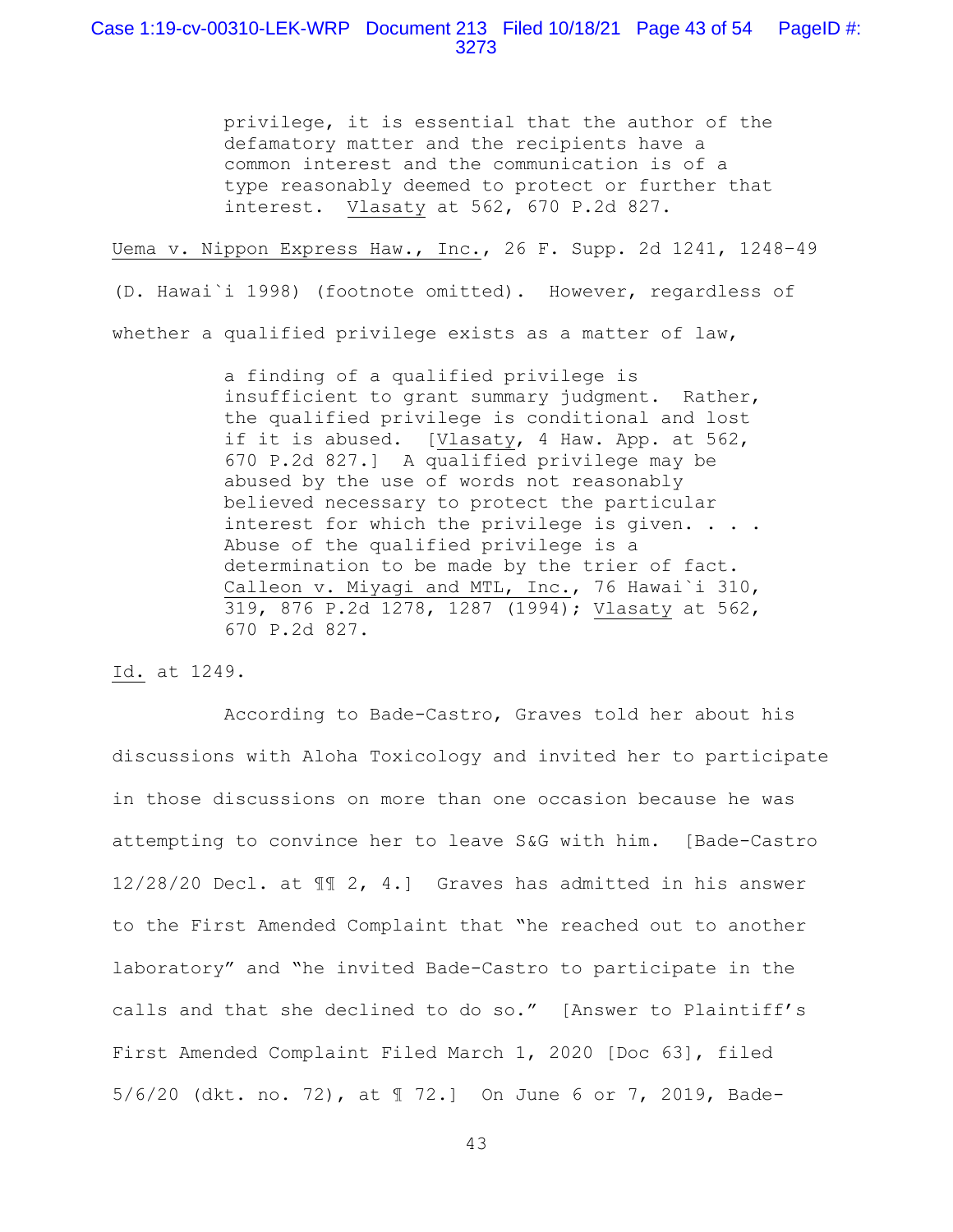## Case 1:19-cv-00310-LEK-WRP Document 213 Filed 10/18/21 Page 44 of 54 PageID #: 3274

Castro told Dr. Puana about Graves's efforts to find employment with another laboratory. [Bade-Castro  $12/28/28$  Decl. at  $\text{\textsterling} 10$ ; Puana 5/28/20 Decl. at ¶ 25.] As of the filing of the S&G Parties' Motion, Bade-Castro remained employed as an S&G account representative. See Bade-Castro 5/28/21 Decl. at ¶¶ 22-23.

 Even viewing the record in the light most favorable to Graves as the nonmoving party,  $11$  Bade-Castro acted reasonably, in her capacity as an account representative for S&G, when she reported Graves's discussions with Aloha Toxicology to Dr. Puana. Dr. Puana is the owner of S&G, and, at the time of Bade-Castro's disclosure, Graves was an S&G manager. [Puana 12/28/20 Decl. at ¶ 2; Graves's CSOF at ¶ 3; S&G's Summary Judgment Opp. at 2 (admitting Graves's CSOF ¶ 3).] Graves managed the other S&G account executives, including Bade-Castro. See Graves's CSOF at ¶¶ 6-7; S&G's Mem. in Opp. at 2 (admitting Graves's CSOF ¶¶ 6-7); Graves 11/4/20 Decl., Exh. A (Employment Agreement) at 7 (Schedule A - Compensation) at  $\mathbb I$  2.c (discussing the "client accounts managed by employees whom [Graves] has the responsibility of managing"). Bade-Castro made the statements about Graves, her manager, to Dr. Puana, the owner of the company, in the discharge of a private duty in her capacity as

<sup>&</sup>lt;sup>11</sup> In considering a motion for summary judgment, a court must view the record in the light most favorable to the nonmoving party. Crowley v. Bannister, 734 F.3d 967, 976 (9th Cir. 2013).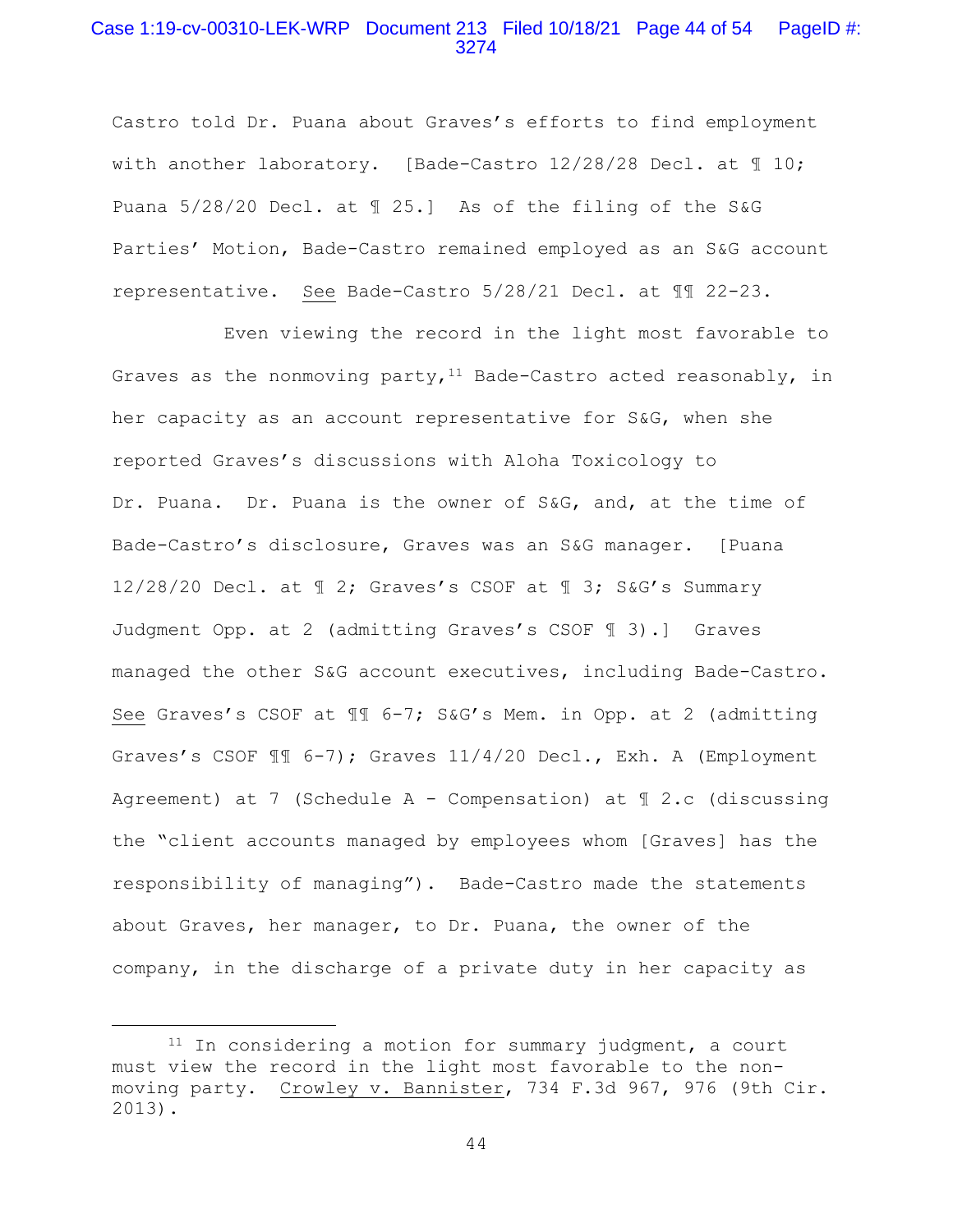# Case 1:19-cv-00310-LEK-WRP Document 213 Filed 10/18/21 Page 45 of 54 PageID #: 3275

an S&G employee. Further, both Bade-Castro and Dr. Puana had an interest in protecting S&G from suffering losses if Graves left the company. See Aku, 52 Haw. at 371, 497 P.3d at 166. The disclosure by Bade-Castro was a reasonable means to further their common interest. See Vlasaty, 4 Haw. App. at 562, 670 P.2d at 832. This Court therefore concludes that, as a matter of law, Bade-Castro's statements in June 2019 to Dr. Puana about Graves's discussions with Aloha Toxicology are entitled to a qualified privilege.

 Although the qualified privilege can be lost through abuse, and abuse is generally an issue for the trier of fact, see Calleon, 76 Hawai`i at 319, 876 P.2d at 1287, Graves has not identified any evidence that suggests Bade-Castro abused the qualified privilege. This Court therefore: finds that there is no genuine issue of material fact as to the issue of abuse of the qualified privilege; and concludes that Bade-Castro is entitled to judgment as a matter of law as to Third-Party Count I because the allegedly defamatory statements at issue in that claim are entitled to a qualified privilege, which has not been lost. The S&G Parties' Motion is granted as to Third-Party Count I.

## **B. Third-Party Counts II and III**

 Third-Party Counts II and III both arise from allegedly defamatory statements Dr. Puana made about Graves to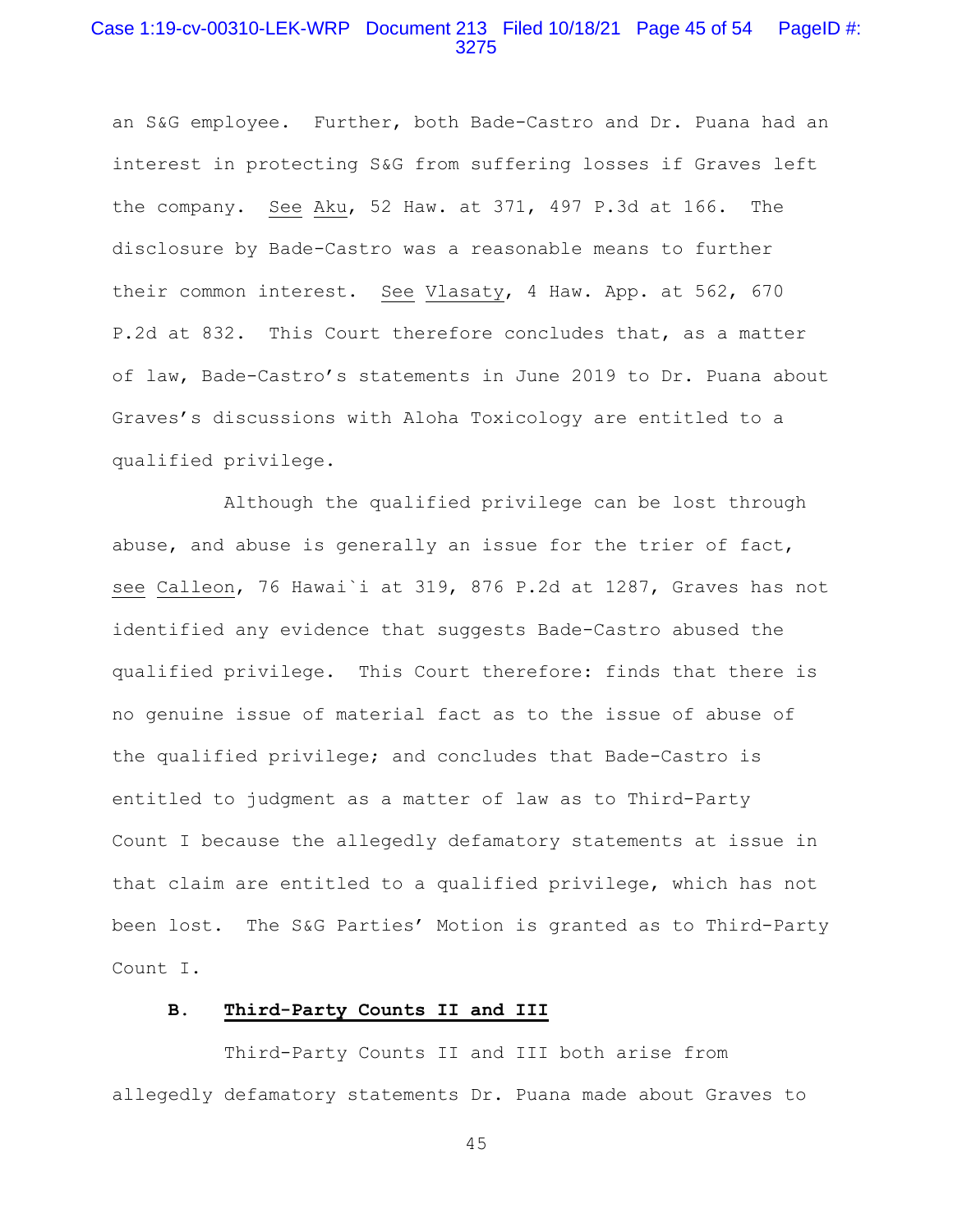### Case 1:19-cv-00310-LEK-WRP Document 213 Filed 10/18/21 Page 46 of 54 PageID #: 3276

persons associated with his client accounts. Third-Party Count II is a defamation per se claim against Dr. Puana based on the following allegations:

> 78. [Dr.] Puana published knowingly false statements about Graves to his customers in or around June 2019 regarding Graves' alleged disclosure of S&G Labs' trade secrets.

 79. Specifically, Puana stated that Graves is no longer with S&G Laboratories because he violated federal trade secret laws, stole employees, and that she would be filing a federal lawsuit against him. These statements were false, and caused the customer to believe Graves' employment with S&G Labs was terminated, while he was still employed with S&G Labs.

[First Amended Third-Party Complaint at pgs. 18-19.] Third-Party Count III is a defamation/commercial disparagement claim against Dr. Puana, based on the same conduct as Third-Party Count II. See id. at II 92-93.

#### **A. Defamation Per Se**

Under Hawaii law, defamation per se includes statements that "impute to a person the commission of a crime" and statements that "have a tendency to injure him in his office, profession, calling or trade." Partington v. Bugliosi, 825 F. Supp. 906, 915 (D. Haw. 1993) (citing Butler v. United States, 365 F. Supp. 1035, 1044 (D. Haw. 1973)).

Isaac v. Daniels, CIVIL NO. 16-00507 DKW-RLP, 2018 WL 1903606, at \*6 (D. Hawai`i Mar. 30, 2018), *report and recommendation adopted*, 2018 WL 1902543 (Apr. 20, 2018). Further,

> if a writing is defamatory per se, a plaintiff's injury is presumed and the plaintiff can recover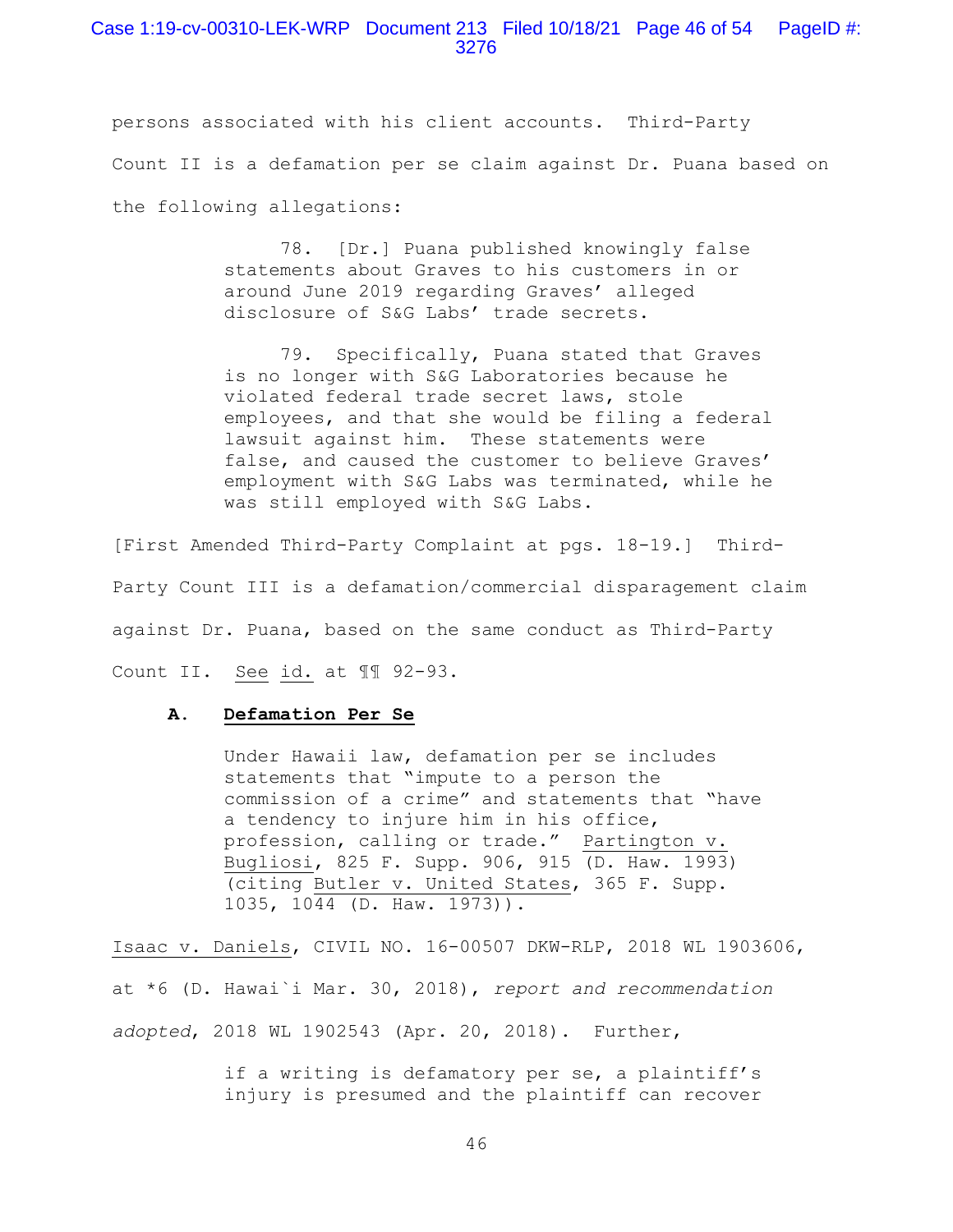damages without needing to allege and prove special damages. Partington, 825 F. Supp. at 915 (noting that if a writing is defamatory per se, it is actionable without allegation of special damages); Kahanamoku v. Advertiser Pub. Co., 25 Haw. 701 (1920) (explaining that if a plaintiff establishes libel per se, "injury to the plaintiff will be presumed and special damages need not be alleged or proven, but general and punitive damages may be recovered.").

Isaac v. Daniels, CIVIL NO. 16-00507 DKW-RLP, 2017 WL 2962890, at \*8 (D. Hawai`i June 23, 2017), *report and recommendation adopted*, 2017 WL 2960511 (July 11, 2017).

 Dr. Puana states that, after Bade-Castro informed her about Graves's discussions with Aloha Toxicology, she "decided to take steps immediately to protect S&G Labs' business and its employees [because she] knew that Graves could resign with little or no notice, begin work immediately with Aloha Toxicology and start making efforts to convince S&G Labs' accounts to move with him." [Puana 5/28/21 Decl. at ¶ 30.] Further, on Friday, June 14, 2019, after she suspended Graves, Dr. Puana began making telephone calls to the client accounts that Graves had been handling. She continued to make such calls through the weekend, and eventually the other remaining members of the S&G sales team helped her contact the accounts. [Id. at ¶¶ 31-32.] According to Dr. Puana, her "purpose in doing so was to advise the representatives of those accounts who dealt with S&G Labs that any communications with S&G Labs should be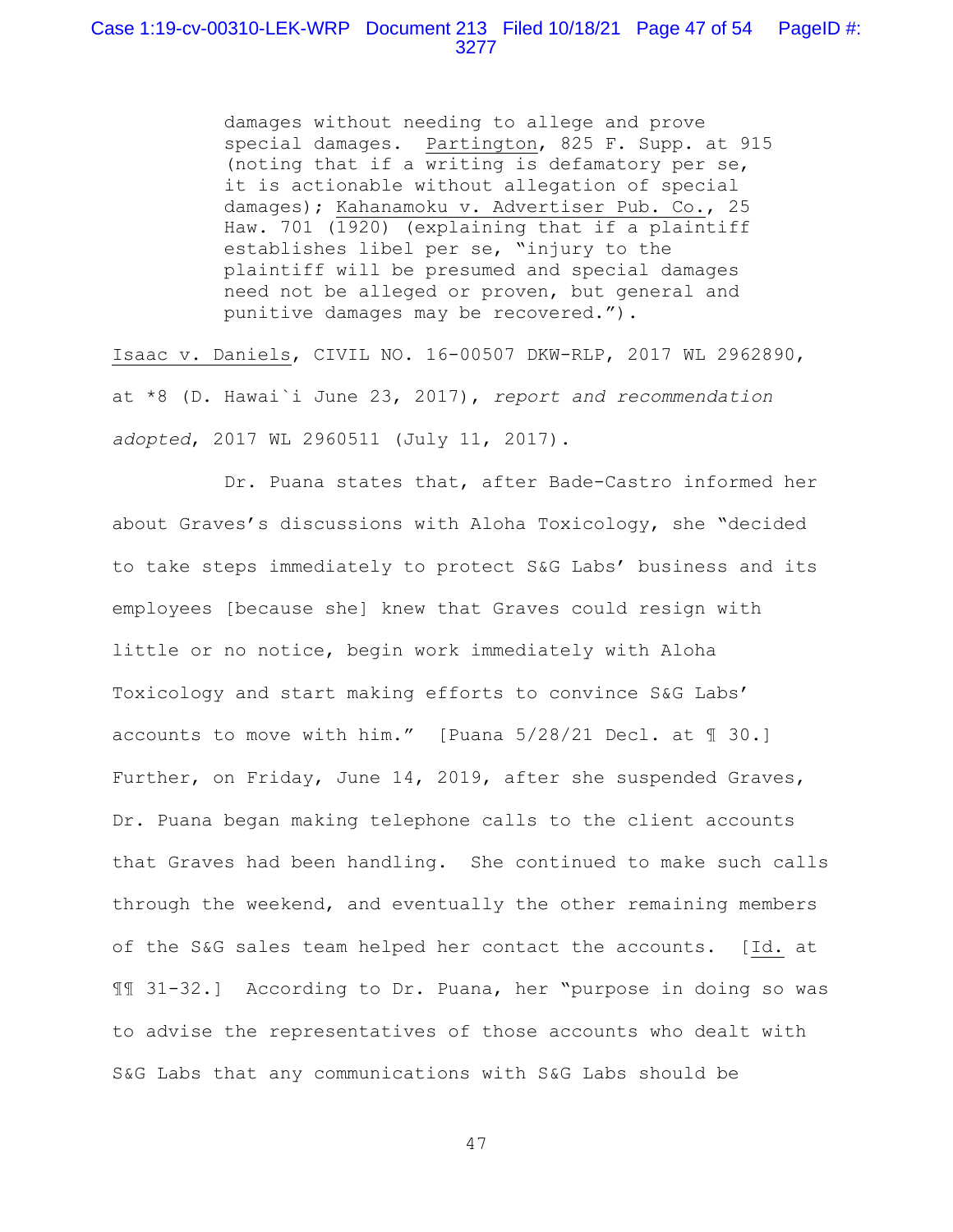### Case 1:19-cv-00310-LEK-WRP Document 213 Filed 10/18/21 Page 48 of 54 PageID #: 3278

directed to one of the other sales team members," and those representatives were primarily told to contact Bade-Castro or Dr. Puana. [Id. at ¶ 31.] On June 17, 2019, Dr. Puana and Bade-Castro went to Maui, and from that day to June 21, 2019 they held in-person meetings with some Maui accounts and continued to make some contacts by telephone. [Id. at ¶ 32.]

 Dr. Puana states only "a small number" of the account representatives who they contacted asked questions about the situation, and she

> told them that disputes had arisen, that [she] had filed lawsuit under trade secret protection statutes, and that Graves was suspended from serving as an S&G Labs account representative until the issues were resolved. [She does] not recall a single conversation with any client extending beyond those generalities. No client or client representative asked for – nor were any given – detailed explanations about the events and disputes between S&G Labs, Graves, and Aloha Toxicology.

[Id. at ¶ 33.] Dr. Puana denies telling anyone that Graves had been terminated or "let go" by S&G. [Id. at ¶ 34.] Bade-Castro's testimony is similar to Dr. Puana's. See Bade-Castro 5/28/21 Decl. at ¶¶ 17-20.

 Graves states some of his clients told him that, during those meetings with Dr. Puana and/or Bade-Castro, "they were informed that [Graves] would no longer be servicing them and/or that [he] had been 'let go' from S&G." [Graves 11/4/20 Decl. at ¶ 26.] Although the record must be construed in the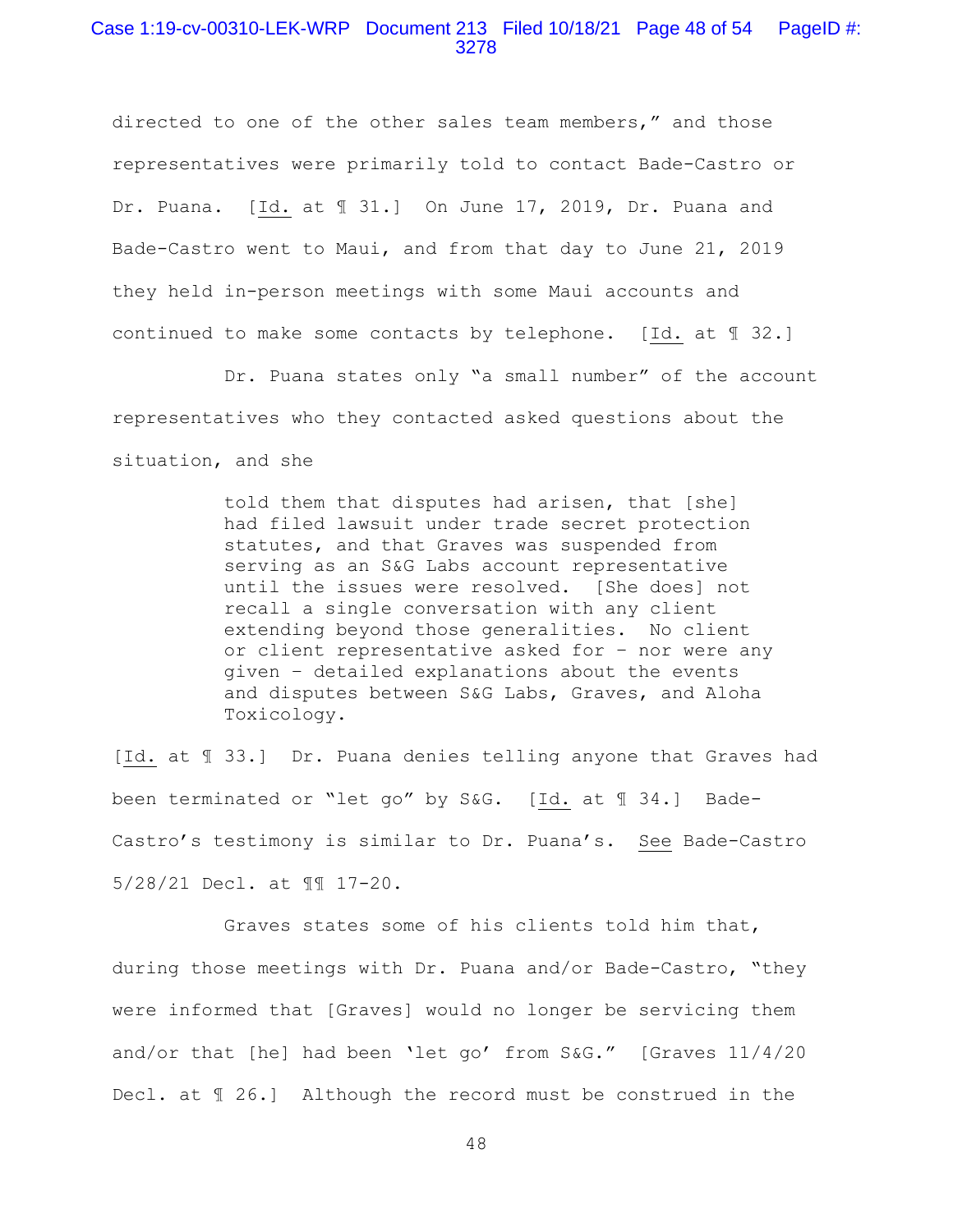# Case 1:19-cv-00310-LEK-WRP Document 213 Filed 10/18/21 Page 49 of 54 PageID #: 3279

light most favorable to Graves as the nonmoving party, only admissible evidence may be considered on summary judgment. See Weil v. Citizens Telcom Servs. Co., 922 F.3d 993, 998 (9th Cir. 2019). Graves's testimony about statements that unidentified persons made to about him statements either Dr. Puana or Bade-Castro made to them is hearsay, and Graves has not established that any exceptions to the rule against hearsay applies. See generally Fed. R. Evid. 801 through 804. Thus, Graves's testimony alone is insufficient to establish a genuine issue of material fact as to Third-Party Count II.

 Graves also cites a declaration that he submitted in opposition to S&G's motion for a preliminary injunction, and he notes that Dr. Puana's and Bade-Castro's current declarations are inconsistent with their prior testimony. [Graves's mem. in opp. to the S&G Parties' Motion, filed 6/10/21 (dkt. no. 203), at 30-31.] At the time of his declaration, Taylor Yap ("Yap") was the office manager at Valley Isle Healthcare ("Valley Isle") in Wailuku, Maui. [Decl. of Taylor Yap (dated 8/6/19) ("Yap Decl."), filed 8/15/19 (dkt. no. 32-20), at ¶ 2.] Yap's understanding was that Valley Isle brought its business to S&G primarily because of a desire to work with Graves. [Id. at ¶ 5.] Yap stated that, on June 19, 2019, against Yap's wishes, Dr. Puana and Bade-Castro visited Valley Isle. When an S&G employee told him Dr. Puana wanted to visit Valley Isle, he told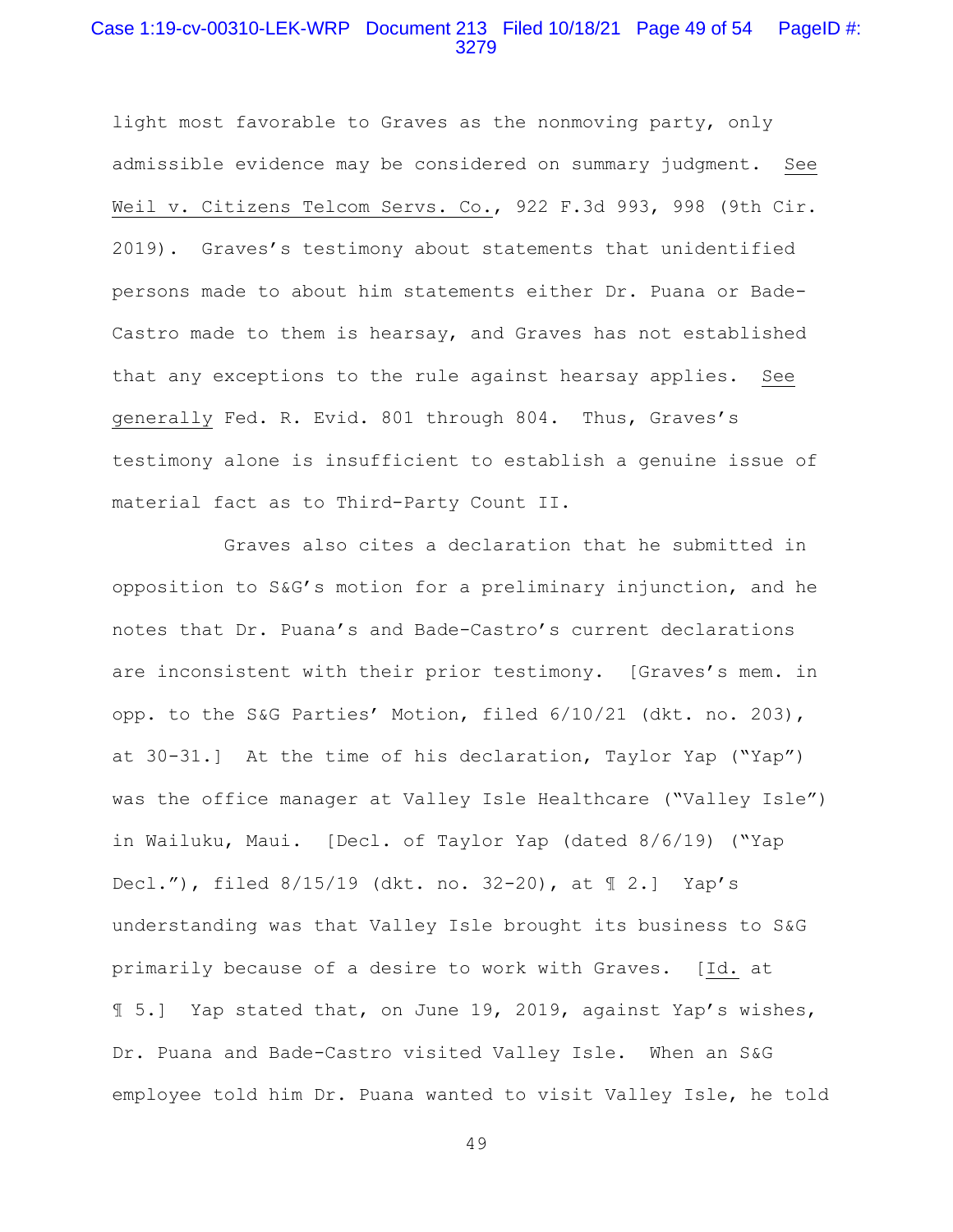## Case 1:19-cv-00310-LEK-WRP Document 213 Filed 10/18/21 Page 50 of 54 PageID #: 3280

the employee that he did not want Dr. Puana to visit that day because neither he nor another Valley Isle manager would be there. [Id. at ¶¶ 7-9.] Dr. Puana and Bade-Castro "brought treats and informed [Yap's] staff that [Graves was] no longer working with S&G . . . ." [Id. at  $\mathbb{I}$  9.] Later that day, Dr. Puana called Yap, and she "apologized for visiting despite [Yap's] wishes, and explained that [Graves was] no longer with S&G Laboratories because he violated federal trade secret laws, stole employees, and that she would be filing a federal lawsuit against him." [Id. at ¶ 10.] Yap understood Dr. Puana's comments to mean that S&G had terminated Graves's employment. [Id. at ¶ 11.]

 As to Graves's argument that the Puana 5/28/21 Declaration and the Bade-Castro 5/28/21 Declaration are inconsistent with their prior statements, the record does contain prior statements by Dr. Puana and Bade-Castro that are not entirely consistent with their testimony in their May 28, 2021 declarations. Dr. Puana stated during discovery:

> Beginning on June 16, 2019, I did communicate with each S&G Labs client to inform them generally that Darren Graves would no longer be an account representative, and identified for them who they should contact with respect to their testing needs. **I do not recall specifics as to individual conversations**, however, I do recall that the subject of a federal lawsuit having been filed being mentioned without discussing details, and that as a result of that Darren would no longer communicate on behalf of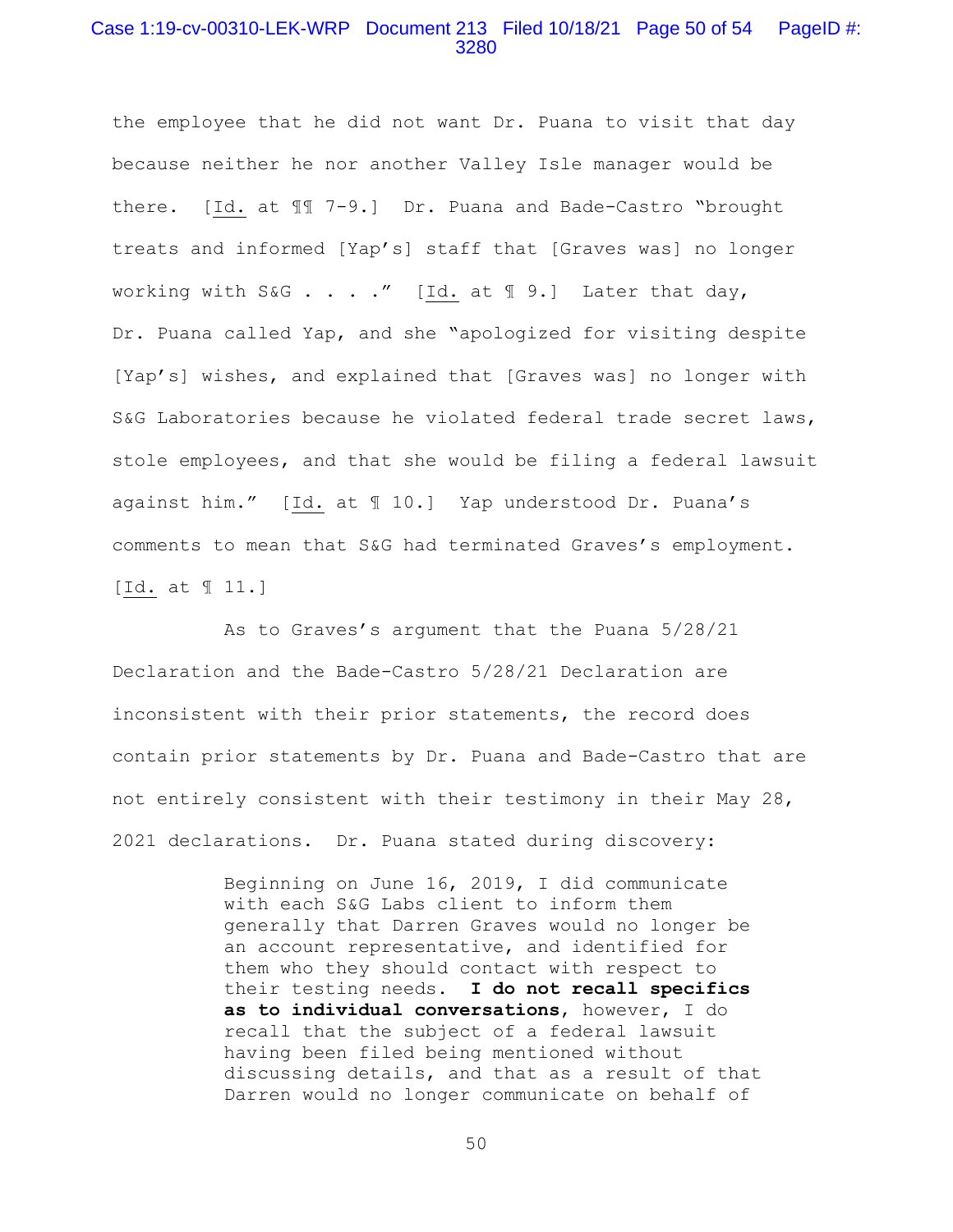## Case 1:19-cv-00310-LEK-WRP Document 213 Filed 10/18/21 Page 51 of 54 PageID #: 3281

S&G Labs in response whenever a client asked for an explanation.

[Hara 11/4/20 Decl., Exh. O (Dr. Puana's answers to interrogs., Verification dated 8/12/20) at pg. 6 (emphasis added).] Bade-Castro's response was similar. [Id., Exh. P (Bade-Castro's answers to interrogs., Verification dated 9/29/20) at pg. 5.] However, this Court cannot make credibility determinations or weigh the evidence in the record when ruling on a motion for summary judgment. See Estate of Lopez ex rel. Lopez v. Gelhaus, 871 F.3d 998, 1009 n.10 (9th Cir. 2017) ("At the summary judgment stage, '[c]redibility determinations, the weighing of the evidence, and the drawing of legitimate inferences from the facts are jury functions, not those of a judge.'" (alteration in Lopez) (quoting Anderson v. Liberty Lobby, Inc., 477 U.S. 242, 255, 106 S. Ct. 2505, 91 L. Ed. 2d 202 (1986))).

The Yap Declaration is testimony, presented under penalty of perjury, that Dr. Puana imputed to Graves the violation of federal trade secret laws and stealing S&G employees. These are allegations that: were ultimately shown to be false; and would tend to injure Graves in his profession as a sale representative in the drug testing industry. In considering the S&G Parties' Motion, this Court cannot determine whether Yap is more credible than Dr. Puana and Bade-Castro, nor whether his testimony should be given more weight than theirs.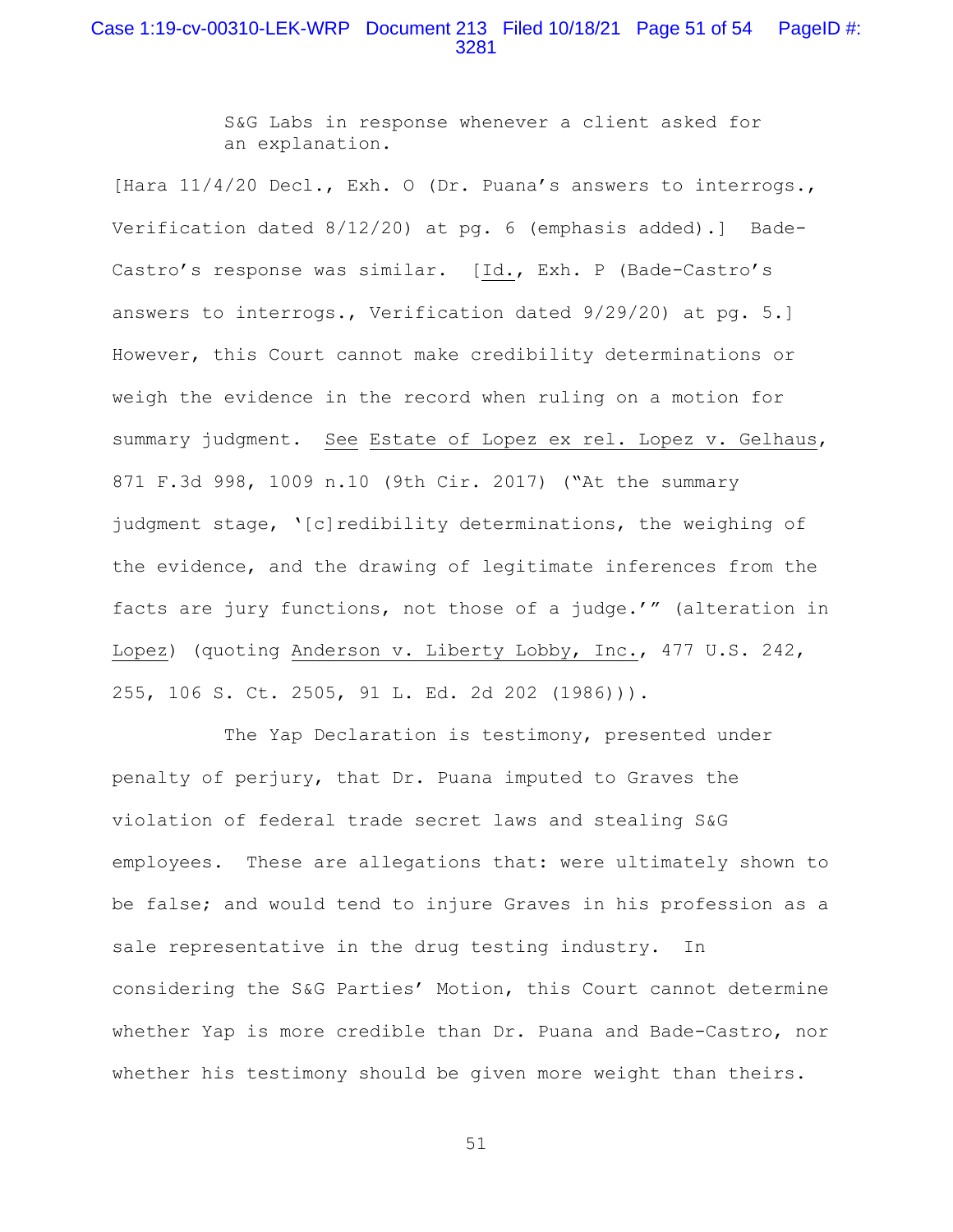# Case 1:19-cv-00310-LEK-WRP Document 213 Filed 10/18/21 Page 52 of 54 PageID #: 3282

This Court therefore finds that, viewing the record in the light most favorable to Graves, there are genuine issues of material fact as to his defamation per se claim against Dr. Puana. The S&G Parties' Motion must be denied as to Third-Party Count II.

#### **B. Defamation**

 Viewing the record in the light most favorable to Graves, Yap's testimony would satisfy the first element of the traditional defamation claim, Dr. Puana made false and defamatory statements about Graves. As to the second element, Dr. Puana made those statements to Yap, a third party. See Gold, 88 Hawai`i at 100, 962 P.2d at 359 (listing the elements of a defamation claim). Dr. Puana's statements that Graves was no longer servicing Valley Isle's account and that any communications with S&G would be conducted through Bade-Castro would arguably be subject to a qualified privileged because they were made in the furtherance of a private duty, based on their common interest in the professional relationship between S&G and Valley Isle. See Aku, 52 Haw. at 371, 477 P.2d at 166; Vlasaty, 4 Haw. App. at 562, 670 P.2d at 832. However, there is a genuine issue of fact as to whether that privilege was lost through abuse because Dr. Puana told Yap that Graves was not servicing the account because Graves violated federal trade secret laws and stole S&G employees. See Calleon, 76 Hawai`i at 319, 876 P.2d at 1287. Further, there are genuine issues of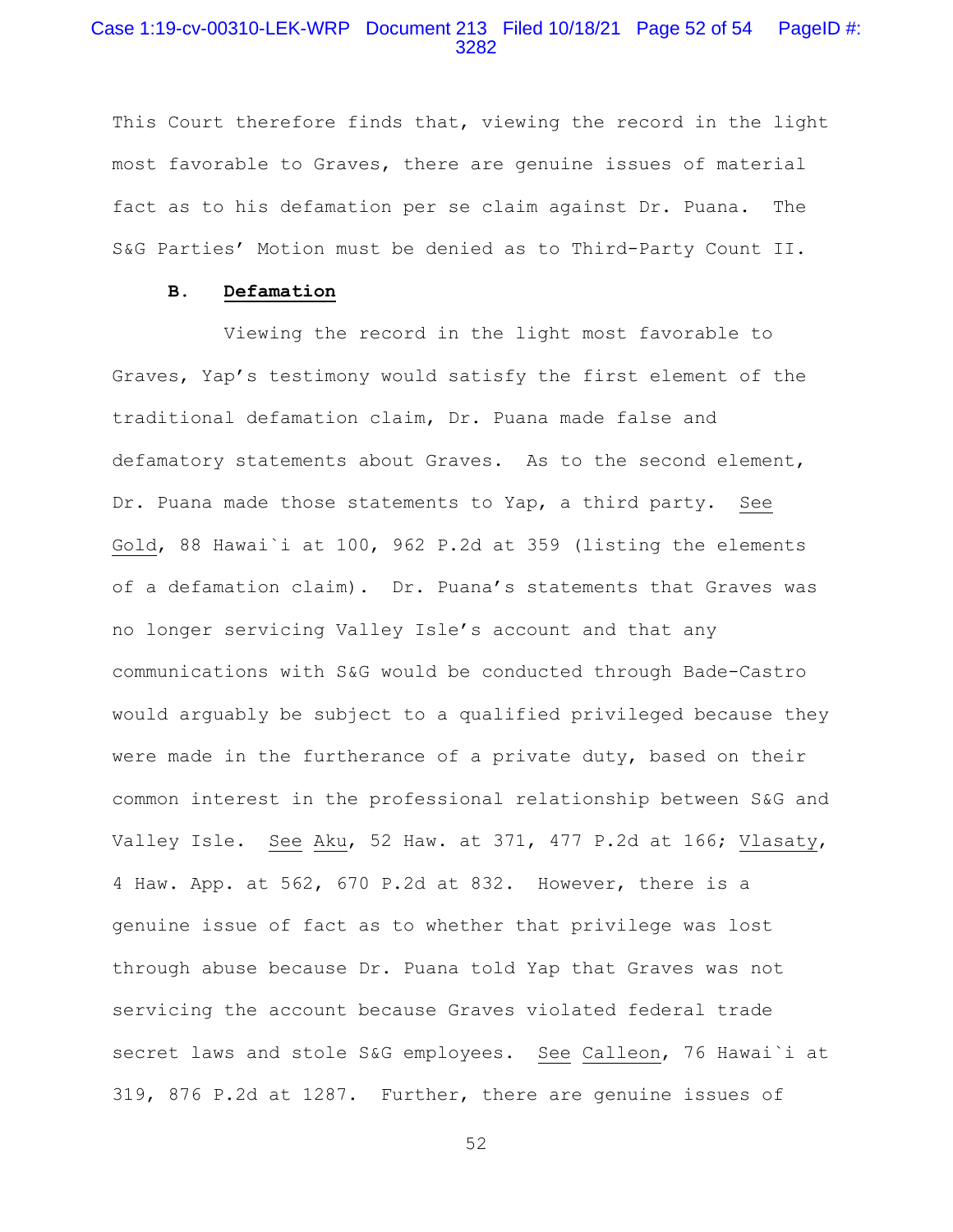# Case 1:19-cv-00310-LEK-WRP Document 213 Filed 10/18/21 Page 53 of 54 PageID #: 3283

fact as to whether Dr. Puana was at least negligent in making those statements and as to the issue of harm.

 This Court therefore finds that, viewing the record in the light most favorable to Graves, there are genuine issues of material fact as to his defamation/commercial disparagement claim against Dr. Puana. The S&G Parties' Motion must be denied as to Third-Party Count III.

#### **CONCLUSION**

 For the foregoing reasons, the S&G Parties' Motion for Summary Judgment as to Counts Three, Six, and Seven, of the Second Amended Counterclaim, and Counts One Through Four of the First Amended Third Party Complaint, filed May 28, 2021, is GRANTED IN PART AND DENIED IN PART. The S&G Parties' Motion is: GRANTED insofar as summary judgment is granted in favor of Bade-Castro as to Third-Party Count I; DENIED AS MOOT as to Counterclaim Count VII and Third-Party Count IV; and DENIED as to Counterclaim Count III, Counterclaim Count VI, Third-Party Count II, and Third-Party Count III.

 Further, this Court rules that: Graves is entitled to judgment as a matter of law as to Counterclaim Counts I and II; Graves's recovery as to Counterclaim Counts I and II will be determined in a post-judgment motion for attorney's fees and costs; Graves is entitled to judgment as a matter of law as to liability for Counterclaim Counts III and VI; the issue of